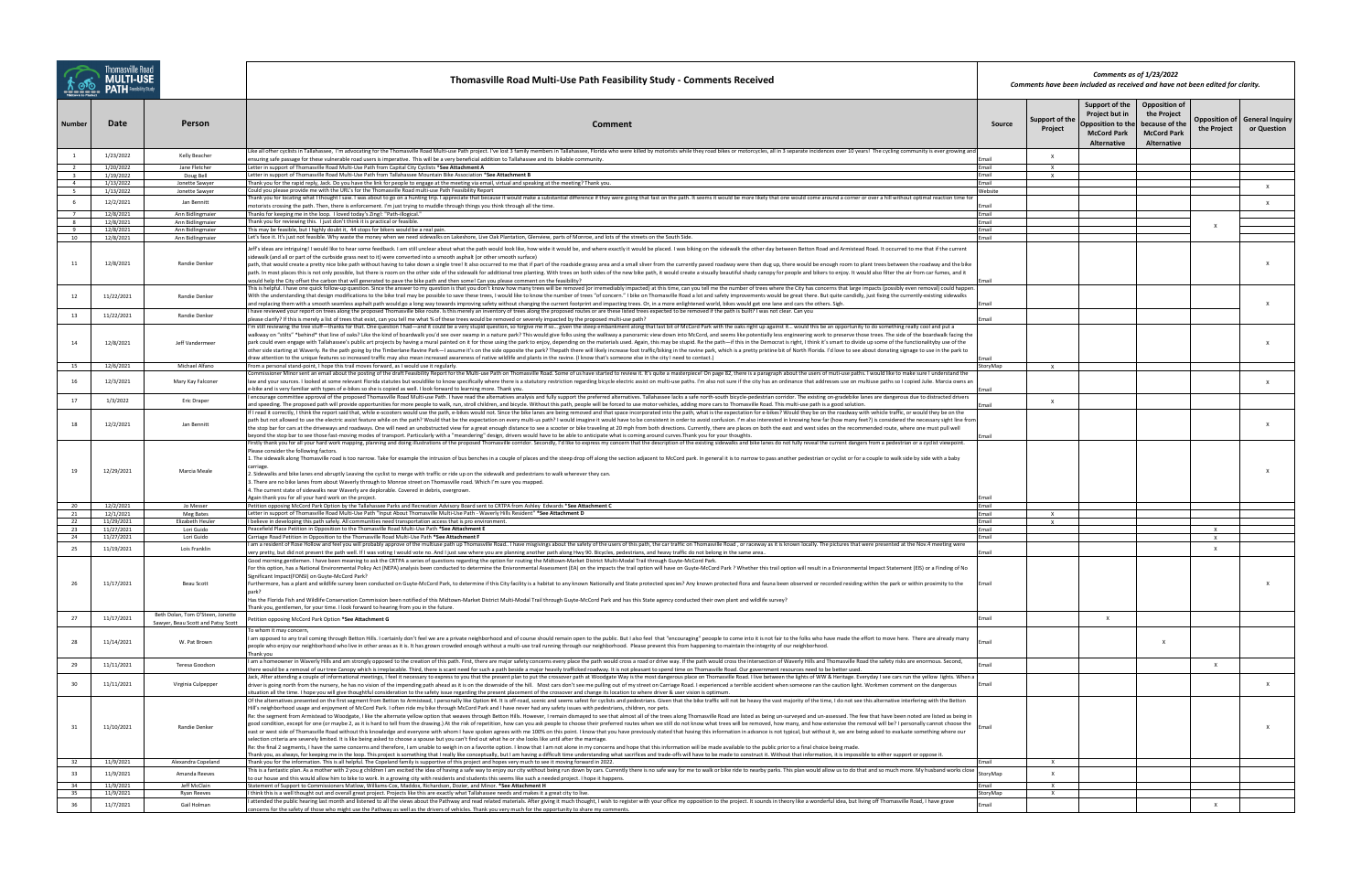|               |                          |                           | Thomasville Road Multi-Use Path Feasibility Study - Comments Received                                                                                                                                                                                                                                                                                                                                                                                                                                                                                                                                                                                                                                                                                                                                                                                                                                                                                                                                                                                                                                                                                                                                                                                                                                                                                                                                                                                                                                                                                                                                                                                                                                                                                                                                                                                                                                                                    |                      |                              |                                                                                            | Comments as of 1/23/2022<br>Comments have been included as received and have not been edited for clarity. |              |                                                       |  |  |  |
|---------------|--------------------------|---------------------------|------------------------------------------------------------------------------------------------------------------------------------------------------------------------------------------------------------------------------------------------------------------------------------------------------------------------------------------------------------------------------------------------------------------------------------------------------------------------------------------------------------------------------------------------------------------------------------------------------------------------------------------------------------------------------------------------------------------------------------------------------------------------------------------------------------------------------------------------------------------------------------------------------------------------------------------------------------------------------------------------------------------------------------------------------------------------------------------------------------------------------------------------------------------------------------------------------------------------------------------------------------------------------------------------------------------------------------------------------------------------------------------------------------------------------------------------------------------------------------------------------------------------------------------------------------------------------------------------------------------------------------------------------------------------------------------------------------------------------------------------------------------------------------------------------------------------------------------------------------------------------------------------------------------------------------------|----------------------|------------------------------|--------------------------------------------------------------------------------------------|-----------------------------------------------------------------------------------------------------------|--------------|-------------------------------------------------------|--|--|--|
| <b>Number</b> | Date                     | <b>Person</b>             | Comment                                                                                                                                                                                                                                                                                                                                                                                                                                                                                                                                                                                                                                                                                                                                                                                                                                                                                                                                                                                                                                                                                                                                                                                                                                                                                                                                                                                                                                                                                                                                                                                                                                                                                                                                                                                                                                                                                                                                  | Source               | Support of the<br>Project    | Support of the<br>Project but in<br>Opposition to the<br><b>McCord Park</b><br>Alternative | <b>Opposition of</b><br>the Project<br>because of the<br><b>McCord Park</b><br>Alternative                | the Project  | <b>Opposition of   General Inquiry</b><br>or Question |  |  |  |
| 37            | 11/6/2021                | Callie Dehaven            | I do not support the Thomasville Road Multi Use path project. There are good bike paths, sidewalks and roadways currently. Thomasille Road is a beautiful existing roadway and gateway to Tallahassee. How in the world can it<br>existing bike paths and sidewalks. Do not make rules and spend taxpayer money for the exception and for the sake of spending federal money. Please do not make changes to Thomasville Road.                                                                                                                                                                                                                                                                                                                                                                                                                                                                                                                                                                                                                                                                                                                                                                                                                                                                                                                                                                                                                                                                                                                                                                                                                                                                                                                                                                                                                                                                                                            | storyMap             |                              |                                                                                            |                                                                                                           |              |                                                       |  |  |  |
| 38            | 11/6/2021                | Callie Dehaven            | I do not support the Thomasville Road Multi Use path project. There are good bike paths, sidewalks and roadways currently. Thomasille Road is a beautiful existing roadway and gateway to Tallahassee. How in the world can it                                                                                                                                                                                                                                                                                                                                                                                                                                                                                                                                                                                                                                                                                                                                                                                                                                                                                                                                                                                                                                                                                                                                                                                                                                                                                                                                                                                                                                                                                                                                                                                                                                                                                                           | Email                |                              |                                                                                            |                                                                                                           | X            |                                                       |  |  |  |
| 39            | 11/5/2021                | Paula Bryant              | existing bike paths and sidewalks. Do not make rules and spend taxpayer money for the exception and for the sake of spending federal money. Please do not make changes to Thomasville Road.<br>My husband and I are all for it!                                                                                                                                                                                                                                                                                                                                                                                                                                                                                                                                                                                                                                                                                                                                                                                                                                                                                                                                                                                                                                                                                                                                                                                                                                                                                                                                                                                                                                                                                                                                                                                                                                                                                                          | storyMap             | $\mathbf{x}$                 |                                                                                            |                                                                                                           |              |                                                       |  |  |  |
| 40            | 11/5/2021                | Ruth Anne Glisson         | Please vote NO on the Thomasville Road Multiuse Path Project. I live on Peacefield Place which is one of the roads that directly exits onto Thomasville Road We have lived on this street for 30+ years and have seen first<br>way that we can exit our neighborhood. It is already difficult and dangerous to leave our neighborhood because of the busy traffic. Adding this multi use path would only add to the hazardous conditions that exist as reside                                                                                                                                                                                                                                                                                                                                                                                                                                                                                                                                                                                                                                                                                                                                                                                                                                                                                                                                                                                                                                                                                                                                                                                                                                                                                                                                                                                                                                                                            | Nebsite              |                              |                                                                                            |                                                                                                           | $\mathsf{x}$ |                                                       |  |  |  |
| 41            | 11/4/2021                | Barbara Busharis          | I support this path. It is a necessary improvement for people who bike, walk, and/or run in the Thomasville Road corridor.                                                                                                                                                                                                                                                                                                                                                                                                                                                                                                                                                                                                                                                                                                                                                                                                                                                                                                                                                                                                                                                                                                                                                                                                                                                                                                                                                                                                                                                                                                                                                                                                                                                                                                                                                                                                               | StoryMap             | X                            |                                                                                            |                                                                                                           |              |                                                       |  |  |  |
| 42            | 11/4/2021                | Capital City Cyclists     | *The Capital City Cyclists provided a statement of their response to the project* - *See Attachment I "FW Capital City Cyclists position statement with respoect to the Thomasville Rd multi-use trail" & "CCC Thomasville Pat                                                                                                                                                                                                                                                                                                                                                                                                                                                                                                                                                                                                                                                                                                                                                                                                                                                                                                                                                                                                                                                                                                                                                                                                                                                                                                                                                                                                                                                                                                                                                                                                                                                                                                           | Fmail                | $\mathbf{x}$                 |                                                                                            |                                                                                                           |              |                                                       |  |  |  |
| 43            | 11/4/2021                | Cecelia Smith             | oppose this pathway. Drivers traveling lawfully in excess of 45 mph cannot safely negotiate a separate lane of e-traffic that is unbound by FDOT and Florida Highway and Vehicle Safety laws. Years of laudable in-fill along<br>Allowing an additional, unregulated pathway of e-traffic would be unsafe for drivers, pedestrians, and persons using e-bikes and scooters. The City of Tallahassee may be subject to increased liability. This is not an appro                                                                                                                                                                                                                                                                                                                                                                                                                                                                                                                                                                                                                                                                                                                                                                                                                                                                                                                                                                                                                                                                                                                                                                                                                                                                                                                                                                                                                                                                          | Website              |                              |                                                                                            |                                                                                                           | $\times$     |                                                       |  |  |  |
| 44            | 11/4/2021                | Sheryl Rosen              | Thank you for the comprehensive maps and narrative information on the Kimley-Horn website. This project will bring exactly the kind of walkability and connectivity that is needed to improve safety of drivers, cyclists, and<br>allowing easier access between Midtown and Market Square. What I'm about to suggest might be in the plan already, but if not, my only request is that CRTPA ensure signage and possibly flashing lights or other warning mecha<br>and flashing lights are available for mid-block crossings on Franklin Blvd. near Cascades Park. Thank you for your hard work on this project. It is evident a lot of thought has gone into it.                                                                                                                                                                                                                                                                                                                                                                                                                                                                                                                                                                                                                                                                                                                                                                                                                                                                                                                                                                                                                                                                                                                                                                                                                                                                       |                      | $\mathbf{x}$                 |                                                                                            |                                                                                                           |              |                                                       |  |  |  |
| 45            | 11/3/2021                | Eric Draper               | Thomasville Road from Killearn to midtown is not safe for bicycle use. Traffic volumes and speeds on Thomasville Road justify a separated bicycle facility such as the proposed multi-use path, which has the ability to impro<br>pedestrians, joggers, strollers, etc. I encourage support for the CRPTA continuing with this project beyond the current feasibility study phase. A good design of the multi-use path will make Thomasville Road safer, not onl<br>possible for people to choose safe, environmentally responsible and healthy forms of transportation                                                                                                                                                                                                                                                                                                                                                                                                                                                                                                                                                                                                                                                                                                                                                                                                                                                                                                                                                                                                                                                                                                                                                                                                                                                                                                                                                                  |                      | $\mathbf{x}$                 |                                                                                            |                                                                                                           |              |                                                       |  |  |  |
| 46<br>47      | 11/2/2021<br>11/1/2021   | Carter Hay<br>Dan Manausa | I'm completely in favor of this. The plans seem to have anticipated the possible complications and dealt with those effectively. This will absolutely contribute to a thriving interior core for Tallahassee.<br>I think it is a great project. Connecting our trails is an incredibly good thing.                                                                                                                                                                                                                                                                                                                                                                                                                                                                                                                                                                                                                                                                                                                                                                                                                                                                                                                                                                                                                                                                                                                                                                                                                                                                                                                                                                                                                                                                                                                                                                                                                                       | StoryMap<br>StorvMap | $\mathbf{x}$<br>$\mathsf{X}$ |                                                                                            |                                                                                                           |              |                                                       |  |  |  |
| 48            | 11/1/2021                | Kyle Shaw                 | I work on Hermitage Blvd and utilize Thomasville Road in the mornings to run and walk. I would greatly appreciate a dedicated trail that provides more separation from traffic.                                                                                                                                                                                                                                                                                                                                                                                                                                                                                                                                                                                                                                                                                                                                                                                                                                                                                                                                                                                                                                                                                                                                                                                                                                                                                                                                                                                                                                                                                                                                                                                                                                                                                                                                                          | toryMap              | $\mathsf{x}$                 |                                                                                            |                                                                                                           |              |                                                       |  |  |  |
| 49            | 11/1/2021                | Marie Hayes               | I live on Ellicott Drive in Betton Hills subdivision. Along with many other walkers, I frequently walk my neighborhood and make my way through McCord Park. I love to catch sight of wood ducks when they are visiting the pon<br>with their parents, couples, friends walking together and dog walkers in the park. It is a very nice experience to see so many people walking and interacting. As much as I am in favor of biking and having less cars on the<br>would feel less safe and I think everyone who uses the park would say the same. I am very much against adding more biking or scooters on the walking path. I hate to see the character of the park change as so many people en                                                                                                                                                                                                                                                                                                                                                                                                                                                                                                                                                                                                                                                                                                                                                                                                                                                                                                                                                                                                                                                                                                                                                                                                                                        | Email                |                              |                                                                                            | $\boldsymbol{\mathsf{x}}$                                                                                 |              |                                                       |  |  |  |
| 50            | 10/28/2021               | Donna Cay                 | I have rented a house in the Glendale neighborhood for 3 years. I strongly oppose the Thomasville Road Multi-Use Path. Once upon a time, everyone thought that building Capital Circle and having a truck route circumvent the<br>Good evening. I was glad to see the details in today's Democrat, because I'd been seeing other comments about the Thomasville Road multi-use trail. I knew something was afoot, but not exactly what. Let me say I'd 100% supp                                                                                                                                                                                                                                                                                                                                                                                                                                                                                                                                                                                                                                                                                                                                                                                                                                                                                                                                                                                                                                                                                                                                                                                                                                                                                                                                                                                                                                                                         | Website              |                              |                                                                                            |                                                                                                           | $\mathsf{x}$ |                                                       |  |  |  |
|               | 10/27/2021               | Fred Springer             | about 10 miles from downtown. In January 2020, I got a new bike, determined to get more exercise and enjoy the advantages of year-round riding in TLH. I was not a particularly avid biker. In college, I'd been hit by a car<br>bike, in an effort to get back into the proverbial saddle. That bike is ill-suited for commuting. I used to keep that at the office. It was nice to brag to visitors that I could ride from my office a hrough Cascades Park a<br>an advantage was more time for riding, and less auto traffic overall. How lucky I was to have a brand new commuter bike! I speak from the past 20 months experience of many rides from north of town south (to work downtown,<br>support).<br>Rule #1 is stay off of Thomasville Road proper, at all costs. Yes, it has a 3' bike lane (better than old county roads in NE Leon County), but with three lanes of traffic going ~ 60 mph while distracted by technology, that                                                                                                                                                                                                                                                                                                                                                                                                                                                                                                                                                                                                                                                                                                                                                                                                                                                                                                                                                                                          |                      |                              |                                                                                            |                                                                                                           |              |                                                       |  |  |  |
|               |                          |                           | always ride on the sidewalk on the east side of Thomasville Road. That is better than riding in the roadway, but it could be greatly improved.<br>So, I encourage you to keep thinking about ways to accomplish this. I know from other cities that having separate trails for pedestrians and bikes is too cost prohibitive. I urge careful interpretation of the comment quote<br>then you're asking for an accident." I'd say the odds of an accident are much greater on a 3' or 4' sidewalk than they would be on a 12' trail. Plus, if it's true that "accidents will happen," I think those involved are mu<br>the Forest Meadows trails, and know that walkers and bikers can peacefully co-exist. I know, in your public roles, you can't please everybody. I also know that opponents often tend to be the most vocal. Fortunately, I assu<br>gotten this far. Please know that I appreciate your efforts to get this right and to make our community better!                                                                                                                                                                                                                                                                                                                                                                                                                                                                                                                                                                                                                                                                                                                                                                                                                                                                                                                                                                  |                      |                              |                                                                                            |                                                                                                           |              |                                                       |  |  |  |
| 52            | 10/27/2021               | Jim Gallagher             | I am a Betton resident (former Waverly) strongly in favor of this project. "Safety concerns" seem to be a red herring as I am not aware of any safety problems on our existing multi use projects. What I am aware of is the i<br>the development and encouragement of stroads in our community is not increasing the quality of life in Tallahassee. I welcome a safe alternative to car travel anywhere in our community! Thank you for your efforts.                                                                                                                                                                                                                                                                                                                                                                                                                                                                                                                                                                                                                                                                                                                                                                                                                                                                                                                                                                                                                                                                                                                                                                                                                                                                                                                                                                                                                                                                                  | mail:                | $\mathbf{x}$                 |                                                                                            |                                                                                                           |              |                                                       |  |  |  |
| 53            | 10/27/2021               | Leigh Nester              | Our family was excited to hear about this project. We live near the area and would love to take advantage of the paths. We are long overdue for the ability to safely and enjoyably bike on and around Thomasville Road.<br>I think the idea needs more thought. While I can fully understand that those very unfortunate people needing to bicycle along Thomasville Road would like to feel safer, the plan as presented may make things worse rather th                                                                                                                                                                                                                                                                                                                                                                                                                                                                                                                                                                                                                                                                                                                                                                                                                                                                                                                                                                                                                                                                                                                                                                                                                                                                                                                                                                                                                                                                               | StorvMap             | $\times$                     |                                                                                            |                                                                                                           |              |                                                       |  |  |  |
| 54            | 10/26/2021               | Leon Van Dommelen         | people, not just kids, and bikes were everywhere. But bikes were put on separate bike paths, along with mopeds, i.e. transportation with **similar speeds, mass, and dimensions.** We did not also dump pedestrians, along wit<br>believe that pedestrians should be put on a separate path from bikes, preferably at the other side of the road so that, for example, a dog shooting away does not hit a bicycle, or a bicycle losing control does not hit an e<br>please), means relatively less inconvenience for a pedestrian than a bike. Skateboards and similar should simply be forbidden. Thomasville road is *not* a play area. It is an *ugly*, *dangerous*, *extremely busy*, *high-sp<br>to keep the insane away from such a road, and only the insane would consider it a recreation area. I am guessing the idea of creating a recreational path, rather than improving the safety of unlucky pedestrians and bicycle<br>apparently considerable cost comes from federal money, so what? But federal money *is* our money, and while we should surely spend as much of it as we can get, that does not mean we should waste it instead of putting it to<br>path along the indicated stretch of Thomasville Road                                                                                                                                                                                                                                                                                                                                                                                                                                                                                                                                                                                                                                                                                                           |                      |                              |                                                                                            |                                                                                                           | <b>X</b>     |                                                       |  |  |  |
| 55            | 10/26/2021               | Mark Chandler             | I just read the article in today's paper. I think a nice wide multimodal path (separated from car traffic) would be terrific. I know people can be resistant to change, but I appreciate you doing the work to creating viable<br>of us who are in favor of this project.                                                                                                                                                                                                                                                                                                                                                                                                                                                                                                                                                                                                                                                                                                                                                                                                                                                                                                                                                                                                                                                                                                                                                                                                                                                                                                                                                                                                                                                                                                                                                                                                                                                                | Email                | $\times$                     |                                                                                            |                                                                                                           |              |                                                       |  |  |  |
| 56            | 10/26/2021               | Nancy Hough               | I was unclear (couldn't remember if I did or did not hear) last night: Will there be a public comment period during the design stage of this project?                                                                                                                                                                                                                                                                                                                                                                                                                                                                                                                                                                                                                                                                                                                                                                                                                                                                                                                                                                                                                                                                                                                                                                                                                                                                                                                                                                                                                                                                                                                                                                                                                                                                                                                                                                                    | Email                |                              |                                                                                            |                                                                                                           |              | $\mathsf{x}$                                          |  |  |  |
| 57            | 10/26/2021<br>10/26/2021 | Pete Kerwin<br>Tim Perry  | I just read the excellent Tallasassee Democrat article on the Thomasville Road Multi-Use Path - I'm a big fan and support this project 100%. Thank you all for everything you are doing!<br>I wanted to write to voice my strong support for the Thomasville Road Multi-Use Path.<br>Specifically, I prefer the following:<br>- Betton to Armistead - Thomasville Road East<br>rmistead to Woodgate - Thomasville Road East<br>- Woodgate to Metropolitan - Thomasville Road West<br>- Market District Connection - Any Option<br>I live in Woodgate and work between Woodgate and Metropolitan. My children attend School of Arts and Sciences (SAS). I wanted to offer a few observations from my experience. First, I think that these trails will get a lot<br>biking for recreation and transportation. These trails will increase opportunities for both while increasing safety. I know it is an amenity that I will use and I support trail expansion generally (even if a different opti<br>Betton, Woodgate and Waverly that commute to SAS by walking or biking. These trails will improve the safety of that commute. I would love to see some additional flashing lights installed adjacent to the school entrances as<br>during school hours. In the morning, people regularly are traveling in excess of 45-50mph in front of the school during school dropoff. Third, the vehicle traveling inged in both directions between South Ride and Live Oak<br>roadway width between the curbs and slow the traffic in this area. This would improve safety for pedestrians, cyclists and cars. In addition, a speed limit reduction should also be considered from 45 to 40 or 35 mph. I wou<br>mph. There are frequent accidents at Woodgate and Hermitage because the speed limit is excessive. During afternoon hours when traffic is headed north vehicles can't see if traffic is backed up or stopped at Woodgate and He | Website<br>Email     | $\mathbf{x}$                 |                                                                                            |                                                                                                           |              |                                                       |  |  |  |
|               |                          |                           | visibility at the top of the hill near Tallahassee Nurseries.<br>Please let me know if you have any questions regarding these comments.<br>Thanks                                                                                                                                                                                                                                                                                                                                                                                                                                                                                                                                                                                                                                                                                                                                                                                                                                                                                                                                                                                                                                                                                                                                                                                                                                                                                                                                                                                                                                                                                                                                                                                                                                                                                                                                                                                        |                      |                              |                                                                                            |                                                                                                           |              |                                                       |  |  |  |
| 59            | 10/21/2021               | <b>BHNA</b>               | Email from Dianne Williams-Cox following her meeting with Betton Hills Representatives. *See Attachment J "Meeting with Betton Hills Reps"                                                                                                                                                                                                                                                                                                                                                                                                                                                                                                                                                                                                                                                                                                                                                                                                                                                                                                                                                                                                                                                                                                                                                                                                                                                                                                                                                                                                                                                                                                                                                                                                                                                                                                                                                                                               | Email                |                              |                                                                                            |                                                                                                           |              | $\mathsf{X}$                                          |  |  |  |
| 60            | 10/21/2021               | Mary Kay Falconer         | To Commissioner Williams-Cox: Please let me add my appreciation for your interest in our concerns and for allowing us some time for an exchange about them in person. It was a pleasure to meet with you.<br>As a follow-up to your comment about expecting CRTPA staff to cover motorist crash data, a link to the recording of the meeting on 9/13 is below. At 2:10.18 into the meeting, you mention the importance of having the crash<br>entrance to Tallahassee Nurseries). At 2:40.50 during the meeting, you get a response from Kate Widness with Kimley Horn to supply that motorist crash information. I think that information will add a lot to our understandi                                                                                                                                                                                                                                                                                                                                                                                                                                                                                                                                                                                                                                                                                                                                                                                                                                                                                                                                                                                                                                                                                                                                                                                                                                                             |                      |                              |                                                                                            |                                                                                                           |              | $\mathsf{X}$                                          |  |  |  |
| 61            | 10/21/2021               |                           | To Commissioner Williams-Cox: Thank you very much for taking the time to meet with Mary Kay, Donna, and I on Tuesday! I verymuch appreciate that you took the time to visit McCord Park and from that visit quickly grasped th<br>handle a major corridor multiuse path going through it on the existing paved path.<br>As we mentioned in the meeting, the BHNA supports the multiuse path. We feel there are good alternatives to the proposed route through McCord Park. What dismays us most is that we don't feel project staff are doing a good<br>address citizen concerns. Rather, they kick the can of the citizen's issue down to the design stage. This is not a good resolution from the citizen's perspective. You had a very good idea to have staff come up with a serie<br>citizens. I hope they will do that and, in doing so, it will clear up much of the misinformation that going around about the project.                                                                                                                                                                                                                                                                                                                                                                                                                                                                                                                                                                                                                                                                                                                                                                                                                                                                                                                                                                                                         | Email                |                              | $\mathsf{x}$                                                                               |                                                                                                           |              |                                                       |  |  |  |
| 62            | 10/20/2021               | Lawrence Gonzalez         | Thank you for this update. We would like to invite you to meet with our Thomasville Trace Homeowners Association at 5:00 PM on November 1st. We have a gazebo in our private park which you will see immediately when you turn<br>Thomasville Road. Please confirm if you can meet with us at that time.                                                                                                                                                                                                                                                                                                                                                                                                                                                                                                                                                                                                                                                                                                                                                                                                                                                                                                                                                                                                                                                                                                                                                                                                                                                                                                                                                                                                                                                                                                                                                                                                                                 |                      |                              |                                                                                            |                                                                                                           |              | $\times$                                              |  |  |  |
| 63            | 10/19/2021               | Frank Price               | I strongly support the development of the Thomasville Multi-Use Path. It would be a great amenity for the community and be highly visible to visitors arriving from North of town.                                                                                                                                                                                                                                                                                                                                                                                                                                                                                                                                                                                                                                                                                                                                                                                                                                                                                                                                                                                                                                                                                                                                                                                                                                                                                                                                                                                                                                                                                                                                                                                                                                                                                                                                                       | StoryMap             | $\mathsf{X}$                 |                                                                                            |                                                                                                           |              |                                                       |  |  |  |
| 64            | 10/19/2021               | Jeff Vandermeer           | I can't attend, but for me the proof of honest commitment is how the project mitigates damage afterwards by planting pines and oaks and native plants while curtailing herbicide use. Because this project inflicts violence o<br>would create very specific goals in this regard.<br>Suzanne, Greg and Greg, and Jack. This is the website I was talking about. it was great to meet all of you and I will help in anyway I can - just say the word. This gives a good visual as well as ways to get trails - you m                                                                                                                                                                                                                                                                                                                                                                                                                                                                                                                                                                                                                                                                                                                                                                                                                                                                                                                                                                                                                                                                                                                                                                                                                                                                                                                                                                                                                     | mail <sup>-</sup>    |                              |                                                                                            |                                                                                                           |              | $\mathsf{X}$                                          |  |  |  |
|               | 10/19/2021               | Joanna Southerland        | https://urldefense.com/v3/_https://cityratings.peopleforbikes.org/cities/tallahassee-fl__;!!N4_s6dRKiShDng!NxQyF7bGUcCSuyxbqIfsLPfIWb7v163ou-YJ5WyRUeQt-8XRZZrvbHweg-KSKSHUJIIq4g\$.<br>This is the lead website<br>https://urldefense.com/v3/_https://www.peopleforbikes.org/__;!!N4_s6dRKiShDng!NxQyF7bGUcCSuyxbqIfsLPfIWb7v163ou-YJ5WyRUeQt-8XRZZrvbHweg-KSKSH0CGDJrQ\$                                                                                                                                                                                                                                                                                                                                                                                                                                                                                                                                                                                                                                                                                                                                                                                                                                                                                                                                                                                                                                                                                                                                                                                                                                                                                                                                                                                                                                                                                                                                                               | Website              |                              |                                                                                            |                                                                                                           |              | $\mathsf{X}$                                          |  |  |  |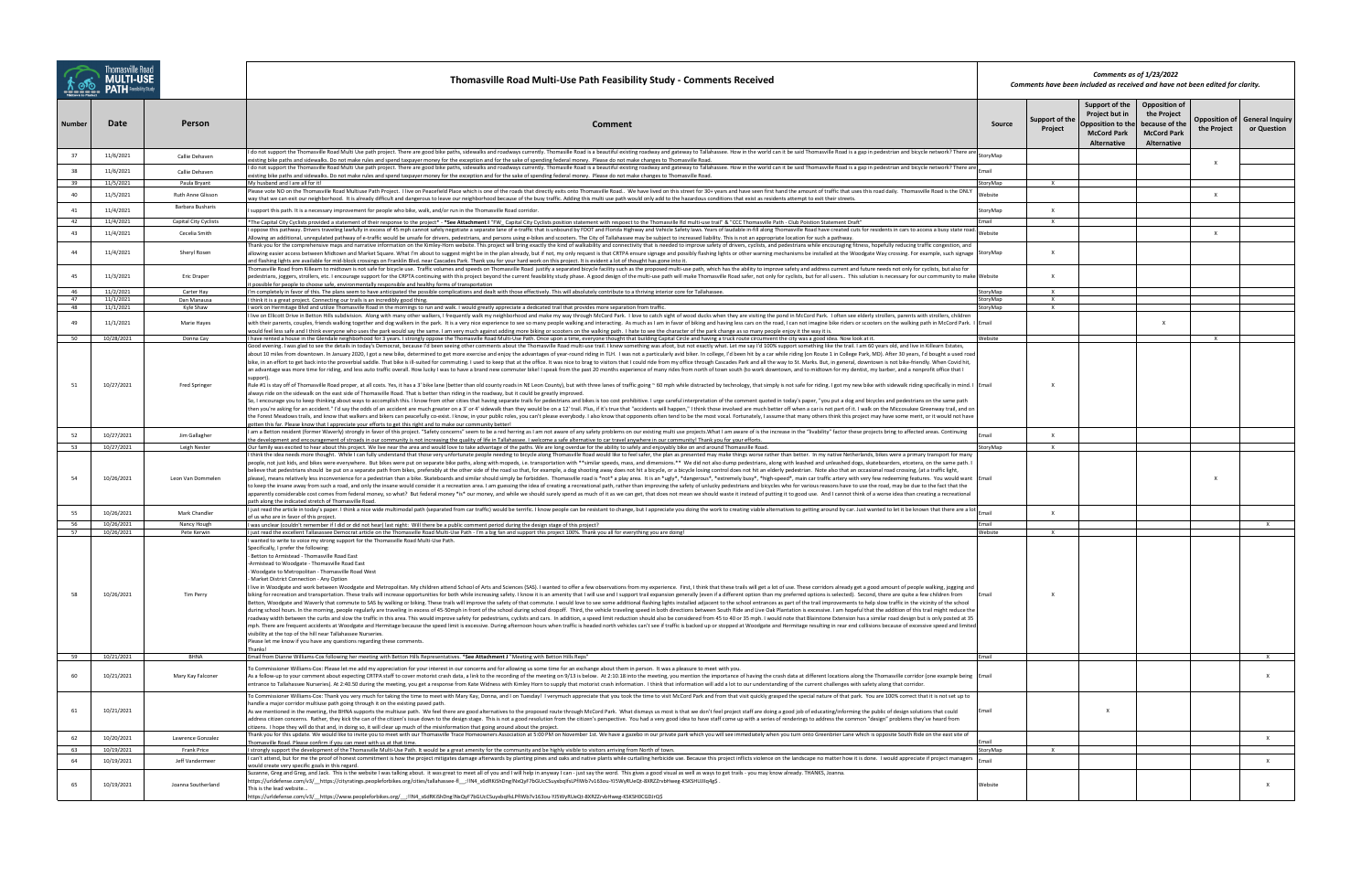|               |                          |                                         | Thomasville Road Multi-Use Path Feasibility Study - Comments Received                                                                                                                                                                                                                                                                                                                                                                                                                                                                                                                                                                                                                                                                                                                                                                                                                                                                                                                                                                                                                                                                                                                                                                                                                                                                                                                                                                                                                                                                                                                                                                                                                                                                                                                                                                                                                                                                                                                                                                                                                                                                                                                                                                                                                                                                                                                                                                      |                      | Comments as of 1/23/2022<br>Comments have been included as received and have not been edited for clarity.               |                                                                                            |              |                                                     |  |  |  |
|---------------|--------------------------|-----------------------------------------|--------------------------------------------------------------------------------------------------------------------------------------------------------------------------------------------------------------------------------------------------------------------------------------------------------------------------------------------------------------------------------------------------------------------------------------------------------------------------------------------------------------------------------------------------------------------------------------------------------------------------------------------------------------------------------------------------------------------------------------------------------------------------------------------------------------------------------------------------------------------------------------------------------------------------------------------------------------------------------------------------------------------------------------------------------------------------------------------------------------------------------------------------------------------------------------------------------------------------------------------------------------------------------------------------------------------------------------------------------------------------------------------------------------------------------------------------------------------------------------------------------------------------------------------------------------------------------------------------------------------------------------------------------------------------------------------------------------------------------------------------------------------------------------------------------------------------------------------------------------------------------------------------------------------------------------------------------------------------------------------------------------------------------------------------------------------------------------------------------------------------------------------------------------------------------------------------------------------------------------------------------------------------------------------------------------------------------------------------------------------------------------------------------------------------------------------|----------------------|-------------------------------------------------------------------------------------------------------------------------|--------------------------------------------------------------------------------------------|--------------|-----------------------------------------------------|--|--|--|
| <b>Number</b> | Date                     | Person                                  | Comment                                                                                                                                                                                                                                                                                                                                                                                                                                                                                                                                                                                                                                                                                                                                                                                                                                                                                                                                                                                                                                                                                                                                                                                                                                                                                                                                                                                                                                                                                                                                                                                                                                                                                                                                                                                                                                                                                                                                                                                                                                                                                                                                                                                                                                                                                                                                                                                                                                    | Source               | Support of the<br>Project but in<br>Support of the<br>Opposition to the<br>Project<br><b>McCord Park</b><br>Alternative | <b>Opposition of</b><br>the Project<br>because of the<br><b>McCord Park</b><br>Alternative | the Project  | <b>Opposition of General Inquiry</b><br>or Question |  |  |  |
| 66            | 10/19/2021               | Mary Kay Falconer                       | One of the items on the agenda for the CRTPA retreat tomorrow is multi-use trail safety. I looked through the information compiled by Kimley Horn for that item. I think the information collected for the comparison of multi<br>L. The comparison includes counts for motorized traffic but not pedestrian or bike traffic. Of course, we don't have that information for Thomasville Road either but more statistical comparisons would have been possible wi<br>paths/trails.<br>2. All of the paths/trails are described as being "along" the major road corridor but more information on their exact locations (distances from the road and widths) as well as design would have been valuable to include. Ma<br>3. This comparison does not tell us if the paths/trails (multi-modal infrastructure) improved safety for motorists as well as pedestrians and bikers. This determination would have required data from time periods before the<br>continues, we might want to make sure we collect data that will be needed to compare before/after infrastructure changes.<br>Another item on the agenda is FDOT --Alison Stettner. Her views on motorist speed and safety as well as the success of multi-use paths will be interesting.<br>will try to attend the retreat in person. I don't think public testimony will be open at this meeting-not sure. I know space in the meeting room is limited.<br>Thank you and hope the meeting goes well tomorrow.                                                                                                                                                                                                                                                                                                                                                                                                                                                                                                                                                                                                                                                                                                                                                                                                                                                                                                                                                                    | Email                |                                                                                                                         |                                                                                            |              | $\mathbf{x}$                                        |  |  |  |
| 67            | 10/19/2021               | Meg Bates                               | have been a resident of Waverly Hills for over thirty years. Over the years I have worked to help keep Waverly Hills the wonderful neighborhood that it is. One of the key issues has been to work to maintain Thomasville Roa<br>I-10. This has often been a challenge as development to the north has increasingly made it more of an expressway for those going to areas north. I am a walker and bike rider, my husband a jogger and my son would often go t<br>here have been a number of changes that have impacted the use of this corridor. Some these changes include, increased traffic and speed on Thomasville Road, more walkers, joggers, and bicyclists, the development of midtown<br>sidewalks/pathways on Thomasville Road have become inadequate and unsafe for those using it. The Multi-Use Path that is being considered for Thomasville Road would be a fabulous enhancement to this thoroughfare. In reality<br>insufficient and not safe. I have been a part of some of the public meetings on this issue and have reviewed the feasibility study and various concepts being considered. I realize that there have been no final decisions ab<br>getting public input on this issue. I strongly urge the CRPTA to continue to move forward with this project from the feasibility study to the design phase. While there are important issues to be addressed at the various se<br>looked at some of the proposals and hope this continues to get more attention. It is a critical piece of this project. As a part of the Multi-Use Path project, it is critical that the CRPTA address the west side of Thomasv<br>sidewalks/pathways" is beyond unacceptable. In many areas they are not usable and/or dangerous. I have prepared and attached a brief report, with pictures, about the current unacceptable condition of the "sidewalk/pathway"<br>and the dangerous situation for entering into Waverly Hills. It is critical for Waverly Hills residenty thills residents to be able to safely go along Thomasville Road in both directions and especially to get to the traffi<br>Road Multi-Use Path from Midtown to the Market District. However, as my report and the pictures show, the current situation is something that needs to be addressed regardless of the resolution of the Multi-Use Path. If you<br>contact me. - *See Attachment K "Waverly Hill and Thomasville Road West Side Problems" |                      |                                                                                                                         |                                                                                            |              |                                                     |  |  |  |
| 68            | 10/19/2021               | Michael Ramage                          | Mr. K, I will be unable to attend that evening. Please keep this email on info list. I still believe this project is not needed and will cost far more than its use by a small % of Leon's population can ever justify. Using<br>better sense.                                                                                                                                                                                                                                                                                                                                                                                                                                                                                                                                                                                                                                                                                                                                                                                                                                                                                                                                                                                                                                                                                                                                                                                                                                                                                                                                                                                                                                                                                                                                                                                                                                                                                                                                                                                                                                                                                                                                                                                                                                                                                                                                                                                             |                      |                                                                                                                         |                                                                                            |              | $\mathsf{X}$                                        |  |  |  |
| 69            | 10/19/2021               | Randie Denker                           | still maintain that it is impossible to intelligently choose the best route until there is an inventory of trees that will be removed under each proposed scenario. I have previously asked you what the tree destruction will<br>and would not have it until AFTER a route was chosen. I was surprised and disheartened to hear that because it seemed akin to buying a home without knowing how many rooms were in it until after you moved in. This is essent<br>After our conversation, I wrote to some Commissioners and asked them if this information could be made available to the public before a route was chosen. Rick Minor responded to me and said that he would look into it. My c<br>can be done to gather this information before a decision is made. Given the controversial nature of this project and the number of people who have weighed in about tree destruction, I think the public deserves some answers<br>and safe cycling options, but as an environmentalist, I am not willing to destroy an unacceptable numbers of mature trees in order to gain those cycling options. Right now, the public simply does not have the information t                                                                                                                                                                                                                                                                                                                                                                                                                                                                                                                                                                                                                                                                                                                                                                                                                                                                                                                                                                                                                                                                                                                                                                                                                                                                     | Email                |                                                                                                                         |                                                                                            |              | $\mathsf{x}$                                        |  |  |  |
| 70            | 10/18/2021               | Allison Orange                          | We live in Bobbin Brook, near the Market District and are very interested in walking and biking safely through Tallahassee. We believe this project would aid in this endeavor and believe it has been extensively well though<br>nusband is blind and many of our friends are blind as well and pedestrian-only households. In addition, my brother cycles extensively, and despite following all the rules of the road, has been hit by a car. We are 100% beh                                                                                                                                                                                                                                                                                                                                                                                                                                                                                                                                                                                                                                                                                                                                                                                                                                                                                                                                                                                                                                                                                                                                                                                                                                                                                                                                                                                                                                                                                                                                                                                                                                                                                                                                                                                                                                                                                                                                                                           | Website              | $\mathsf{x}$                                                                                                            |                                                                                            |              |                                                     |  |  |  |
| 71            | 10/18/2021               | Mary Wolfgang                           | like the idea of multi-use paths. I have used the sidewalk that was recently built on Timberlane Road and enjoyed it. When I think of the paths on Centerville Road and Blairstone Road, I can't remember anyone using them. D<br>s the number of users high enough to prove that the project will be worthwhile?                                                                                                                                                                                                                                                                                                                                                                                                                                                                                                                                                                                                                                                                                                                                                                                                                                                                                                                                                                                                                                                                                                                                                                                                                                                                                                                                                                                                                                                                                                                                                                                                                                                                                                                                                                                                                                                                                                                                                                                                                                                                                                                          | StoryMap             |                                                                                                                         |                                                                                            |              | $\mathsf{x}$                                        |  |  |  |
| 72<br>73      | 10/18/2021<br>10/18/2021 | N/A<br>Patricia Culbertson              | live about 1mile off of Thomasville Rd. and I would love to have the opportunity to bike safely either north or south to the major shopping/restaurant centers. Currently, this can only be considered unsafe at the very best<br>"Patricia Culbertson provided a letter in opposition on October 18,2021* See Attachment L "Multi use path"                                                                                                                                                                                                                                                                                                                                                                                                                                                                                                                                                                                                                                                                                                                                                                                                                                                                                                                                                                                                                                                                                                                                                                                                                                                                                                                                                                                                                                                                                                                                                                                                                                                                                                                                                                                                                                                                                                                                                                                                                                                                                               | StoryMap<br>Email    | $\mathsf{X}$                                                                                                            |                                                                                            | $\mathbf{x}$ |                                                     |  |  |  |
| 74            | 10/18/2021               | Sid Bigham                              | To Whom it May Concern:<br>Please consider this letter a request for electronic copies of the following documents pursuant to Section 119.07, Fla. Stat:<br>We are requesting copies of all plans and schematics for the Thomasville Rd. Multi-Use Project, whether preliminary, draft, alternative, proposed, conceptual or final form.<br>In the event the CRTPA and/or City chooses not to disclose any of these public records, we request that you, pursuant to Section 119.07(1)(f), Fla. Stat., "state in writing and with particularity" any conclusion by the you<br>disclosure requirements of Chapter 119, Fla. Stat. The statement shall include the exemption, which you "contend is applicable to the record, including the statutory citation to an exemption reated of afforded by statute."<br>Stat., requires that you "shall redact that portion of the record to which an exemption has been asserted and validly applies, and  shall produce the remainder of such record"                                                                                                                                                                                                                                                                                                                                                                                                                                                                                                                                                                                                                                                                                                                                                                                                                                                                                                                                                                                                                                                                                                                                                                                                                                                                                                                                                                                                                                            | Email                |                                                                                                                         |                                                                                            |              |                                                     |  |  |  |
| 75            | 10/17/2021               | Marilyn Marshall                        | lease do not hesitate to contact us if you have any questions. Thank you for your attention to this matter.<br>"Marilyn Marshall attached an image of comments she made on an image in email that she wanted shared at a CRTPA meeting* - *See Attachment M "Re CRTPA meeting"                                                                                                                                                                                                                                                                                                                                                                                                                                                                                                                                                                                                                                                                                                                                                                                                                                                                                                                                                                                                                                                                                                                                                                                                                                                                                                                                                                                                                                                                                                                                                                                                                                                                                                                                                                                                                                                                                                                                                                                                                                                                                                                                                             | Email                |                                                                                                                         |                                                                                            | $\mathsf{X}$ |                                                     |  |  |  |
| 76            | 10/17/2021               | Suzanne Haines                          | Email from Suzanne Haines to Greg Slav *See Attachment N                                                                                                                                                                                                                                                                                                                                                                                                                                                                                                                                                                                                                                                                                                                                                                                                                                                                                                                                                                                                                                                                                                                                                                                                                                                                                                                                                                                                                                                                                                                                                                                                                                                                                                                                                                                                                                                                                                                                                                                                                                                                                                                                                                                                                                                                                                                                                                                   | Email                |                                                                                                                         | $\mathsf{x}$                                                                               |              |                                                     |  |  |  |
| 77<br>78      | 10/15/2021<br>10/14/2021 | Ettore Aldrovandi<br>Alexandra Copeland | t's a great idea, we need more of these!<br>am very much in support of this project. We live on Sandhurst Drive. Because Piedmont Park neighborhood was not contacted earlier, I feel I am late to the game. We use Thomasville Road almost daily for walking, and for bik<br>pleasure. I have concerns about the possibility of using Potts Road as part of the route. Veering away from Thomasville to Potts would add significant distance. This would make an attractive recreational route but not prov<br>the morning, or accessing Midtown for commerce. Thanks.                                                                                                                                                                                                                                                                                                                                                                                                                                                                                                                                                                                                                                                                                                                                                                                                                                                                                                                                                                                                                                                                                                                                                                                                                                                                                                                                                                                                                                                                                                                                                                                                                                                                                                                                                                                                                                                                    | StoryMap<br>StoryMap | $\mathsf{x}$<br>$\times$                                                                                                |                                                                                            |              |                                                     |  |  |  |
| 79            | 10/14/2021               | Bill Clark                              | As a resident of the Betton Hills neighborhood, I am against Using McCord Park as a segment of the Midtown to Market two-direction Multi-Use Path. It will funnel faster-moving cyclists, electric scooterists and skateboarde<br>McCord Park is used by families playing with their children, walkers of all ages, (I am 79), residents socializing along the path, dog walkers, leisure cyclists, etc. A multi-use two-direction trail is not compatible with<br>estroying the current quiet nature of this urban oasis                                                                                                                                                                                                                                                                                                                                                                                                                                                                                                                                                                                                                                                                                                                                                                                                                                                                                                                                                                                                                                                                                                                                                                                                                                                                                                                                                                                                                                                                                                                                                                                                                                                                                                                                                                                                                                                                                                                  | Email                | $\mathsf{X}$                                                                                                            |                                                                                            |              |                                                     |  |  |  |
|               | 10/13/2021               | <b>Bill Nichols</b>                     | Thank-you for you quick response to my inquiry and your offer to present at our HOA meeting. In reviewing the website materials, the "Preferred Option" is the Eastside of Thomasville Road between Armistead and Woodgate. Th<br>emain the "Preferred Option" for segment 2?<br>Iso, the Storybook has a comment for segment 2 as follows:<br>In addition to a 10 to 12-foot multi-use path on the west side of the corridor, sidewalk enhancements between Waverly Drive and Woodgate Way has also been proposed by members of the public to allow residents from Waverly H<br>crosswalk. This opportunity is being further explored by the project team.<br>Has there been any further developments on this proposal?<br>will inquire the HOA to find out if a presentation at the meeting is desirable.                                                                                                                                                                                                                                                                                                                                                                                                                                                                                                                                                                                                                                                                                                                                                                                                                                                                                                                                                                                                                                                                                                                                                                                                                                                                                                                                                                                                                                                                                                                                                                                                                                |                      |                                                                                                                         |                                                                                            |              |                                                     |  |  |  |
| 81            | 10/13/2021               | <b>Bill Nichols</b><br>David Pascoe     | Great, that west side Thomasville Road sidewalk really needs some major improvement and would be a nice gateway to the path at Woodgate Way for the west side neighborhoods!                                                                                                                                                                                                                                                                                                                                                                                                                                                                                                                                                                                                                                                                                                                                                                                                                                                                                                                                                                                                                                                                                                                                                                                                                                                                                                                                                                                                                                                                                                                                                                                                                                                                                                                                                                                                                                                                                                                                                                                                                                                                                                                                                                                                                                                               | Fmail                | $\mathsf{X}$                                                                                                            |                                                                                            |              |                                                     |  |  |  |
| 82            | 10/13/2021               |                                         | ove idea. Good for tallahassee.                                                                                                                                                                                                                                                                                                                                                                                                                                                                                                                                                                                                                                                                                                                                                                                                                                                                                                                                                                                                                                                                                                                                                                                                                                                                                                                                                                                                                                                                                                                                                                                                                                                                                                                                                                                                                                                                                                                                                                                                                                                                                                                                                                                                                                                                                                                                                                                                            | StoryMap             | $\times$                                                                                                                |                                                                                            |              |                                                     |  |  |  |
| 83<br>84      | 10/13/2021<br>10/13/2021 | Jana McConnaughhay<br>Kathy Combs       | We are very strongly in favor of the proposed multi-use path. We are in favor of the route which would incorporate the existing path in McCord Park. We live in Waverly Hills but often use that park for walks and biking now<br>Great plan. Traffic is too fast in this area. Need a light at Waverly Rd to break speed down.                                                                                                                                                                                                                                                                                                                                                                                                                                                                                                                                                                                                                                                                                                                                                                                                                                                                                                                                                                                                                                                                                                                                                                                                                                                                                                                                                                                                                                                                                                                                                                                                                                                                                                                                                                                                                                                                                                                                                                                                                                                                                                            | StoryMap<br>StoryMap | $\mathsf{x}$<br>$\mathbf{x}$                                                                                            |                                                                                            |              |                                                     |  |  |  |
| 85            | 10/13/2021               | Mary Kay Falconer                       | OK. Thanks Jack. Very hard to believe that FDOT has a major corridor that does not have sufficient ROW for sidewalks on both sides                                                                                                                                                                                                                                                                                                                                                                                                                                                                                                                                                                                                                                                                                                                                                                                                                                                                                                                                                                                                                                                                                                                                                                                                                                                                                                                                                                                                                                                                                                                                                                                                                                                                                                                                                                                                                                                                                                                                                                                                                                                                                                                                                                                                                                                                                                         | Fmail                |                                                                                                                         |                                                                                            |              | $\mathsf{X}$                                        |  |  |  |
| 86<br>87      | 10/13/2021<br>10/13/2021 | Paige Farmer<br>Patricia Martin         | Would be happy to see it<br>When we talked a few weeks back (2 or 3), you promised me that there would be a multi-neighborhood meeting outdoors in Oven Park. I asked you about it and you said there would be 'in person' meetings until mid-November.<br>Today at the Parks & Rec Board, Jack said all public meetings end on November 4. And he did NOT mention the Oven Park multi- neighborhood meeting. Jack, as the head of the CRTPA group, I ask you: Please keep your promise t<br>us. Today, we once again were given 'different' answers to a simple question: Will the path be concrete or asphalt? Jack said that was not determined. A week or so ago at the Waverly Pond pop-up meeting, Suzanne Lax said u<br>Really, Jack. You cannot imagine how disheartening it is to TRY to find out what is what  and to continuously be given the run-around. This is not right; nor is it fair. We have worked SO hard to learn, to make our view<br>meeting LAST NIGHT with the "bike enthusiasts" and blah blah. Really? And has he or you or Suzanne or the other Greg had any meetings with "walking/jogging enthusiasts"? I suspect not. And there are many of us are enthused<br>about these meetings). Please keep your promise re. Oven Park. And please lead it. I have lived in Tallahassee since 1962 and have never been more disheartened by how our local government is behaving. (By the way, Jack is<br>Guido and he knows us both.)                                                                                                                                                                                                                                                                                                                                                                                                                                                                                                                                                                                                                                                                                                                                                                                                                                                                                                                                                                              | StoryMap<br>Email    | $\mathsf{x}$                                                                                                            |                                                                                            |              | $\mathsf{x}$                                        |  |  |  |
| 88            | 10/13/2021               | Stephen Birtman                         | Multi- Use path is a great idea and should be supported                                                                                                                                                                                                                                                                                                                                                                                                                                                                                                                                                                                                                                                                                                                                                                                                                                                                                                                                                                                                                                                                                                                                                                                                                                                                                                                                                                                                                                                                                                                                                                                                                                                                                                                                                                                                                                                                                                                                                                                                                                                                                                                                                                                                                                                                                                                                                                                    | StoryMap             | $\mathsf{X}$                                                                                                            |                                                                                            |              |                                                     |  |  |  |
| 89            | 10/12/2021               | <b>Bill Nichols</b><br>Cathy Alfano     | am the current President of the Rosemont Subdivision HOA, the Asbury Hill entrance off of Thomasville Road. I was recently notified about the Multi-Use Path proposed along Thomasville Road. I plan to inform our HOA neighbo<br>lovember 14 and am requesting that my contact information be included on any future notifications or updates for stakeholders.<br>We are in support of the use of McCord ditch for the multiuse trail. We feel that this is public park property and should be available for the general public, rather than just for the use of folks who live nearby. Perhaps                                                                                                                                                                                                                                                                                                                                                                                                                                                                                                                                                                                                                                                                                                                                                                                                                                                                                                                                                                                                                                                                                                                                                                                                                                                                                                                                                                                                                                                                                                                                                                                                                                                                                                                                                                                                                                          | Email                |                                                                                                                         |                                                                                            |              | $\mathsf{X}$                                        |  |  |  |
| 90            | 10/12/2021               |                                         | bout sharing the trail with cyclists.                                                                                                                                                                                                                                                                                                                                                                                                                                                                                                                                                                                                                                                                                                                                                                                                                                                                                                                                                                                                                                                                                                                                                                                                                                                                                                                                                                                                                                                                                                                                                                                                                                                                                                                                                                                                                                                                                                                                                                                                                                                                                                                                                                                                                                                                                                                                                                                                      | StoryMap             | $\times$                                                                                                                |                                                                                            |              |                                                     |  |  |  |
| 91            | 10/12/2021               | Clark Moore                             | am all for the Thomasville Road Multi-Use Path                                                                                                                                                                                                                                                                                                                                                                                                                                                                                                                                                                                                                                                                                                                                                                                                                                                                                                                                                                                                                                                                                                                                                                                                                                                                                                                                                                                                                                                                                                                                                                                                                                                                                                                                                                                                                                                                                                                                                                                                                                                                                                                                                                                                                                                                                                                                                                                             | StoryMap             | $\mathsf{X}$<br>$\mathsf{x}$                                                                                            |                                                                                            |              |                                                     |  |  |  |
| 92<br>93      | 10/12/2021<br>10/12/2021 | Gayatri Melkote<br>Mary Kay Falconer    | completely support the Thomasville Road Multi-Use Path. It is past overdue.<br>During the workgroup meeting yesterday, I asked for clarification about ROW available south of Waverly Hills entrance. You responded that there was not sufficient ROW. Was the inadequate ROW for a multi-use path (10-12 fee                                                                                                                                                                                                                                                                                                                                                                                                                                                                                                                                                                                                                                                                                                                                                                                                                                                                                                                                                                                                                                                                                                                                                                                                                                                                                                                                                                                                                                                                                                                                                                                                                                                                                                                                                                                                                                                                                                                                                                                                                                                                                                                              | StoryMap<br>Email    |                                                                                                                         |                                                                                            |              | $\mathsf{X}$                                        |  |  |  |
| 94            | 10/11/2021               | N/A                                     | urrently there? In other words, is the current muddy path running along Thomasville Road between Waverly Hills entrance and Armistead Road on private property? Could you clarify ROW that challenge for us?<br>o run a large public path down Trescott Road seems strange to me. We lived in this neighborhood for 12 years and loved the quiet, neighborly feel of these small streets and lots. Also, one block over, there is plenty of ro<br>eighbors. Why would you do this to so many homeowners?                                                                                                                                                                                                                                                                                                                                                                                                                                                                                                                                                                                                                                                                                                                                                                                                                                                                                                                                                                                                                                                                                                                                                                                                                                                                                                                                                                                                                                                                                                                                                                                                                                                                                                                                                                                                                                                                                                                                   | StoryMap             |                                                                                                                         | $\mathsf{X}$                                                                               |              |                                                     |  |  |  |
|               |                          |                                         |                                                                                                                                                                                                                                                                                                                                                                                                                                                                                                                                                                                                                                                                                                                                                                                                                                                                                                                                                                                                                                                                                                                                                                                                                                                                                                                                                                                                                                                                                                                                                                                                                                                                                                                                                                                                                                                                                                                                                                                                                                                                                                                                                                                                                                                                                                                                                                                                                                            |                      |                                                                                                                         |                                                                                            |              |                                                     |  |  |  |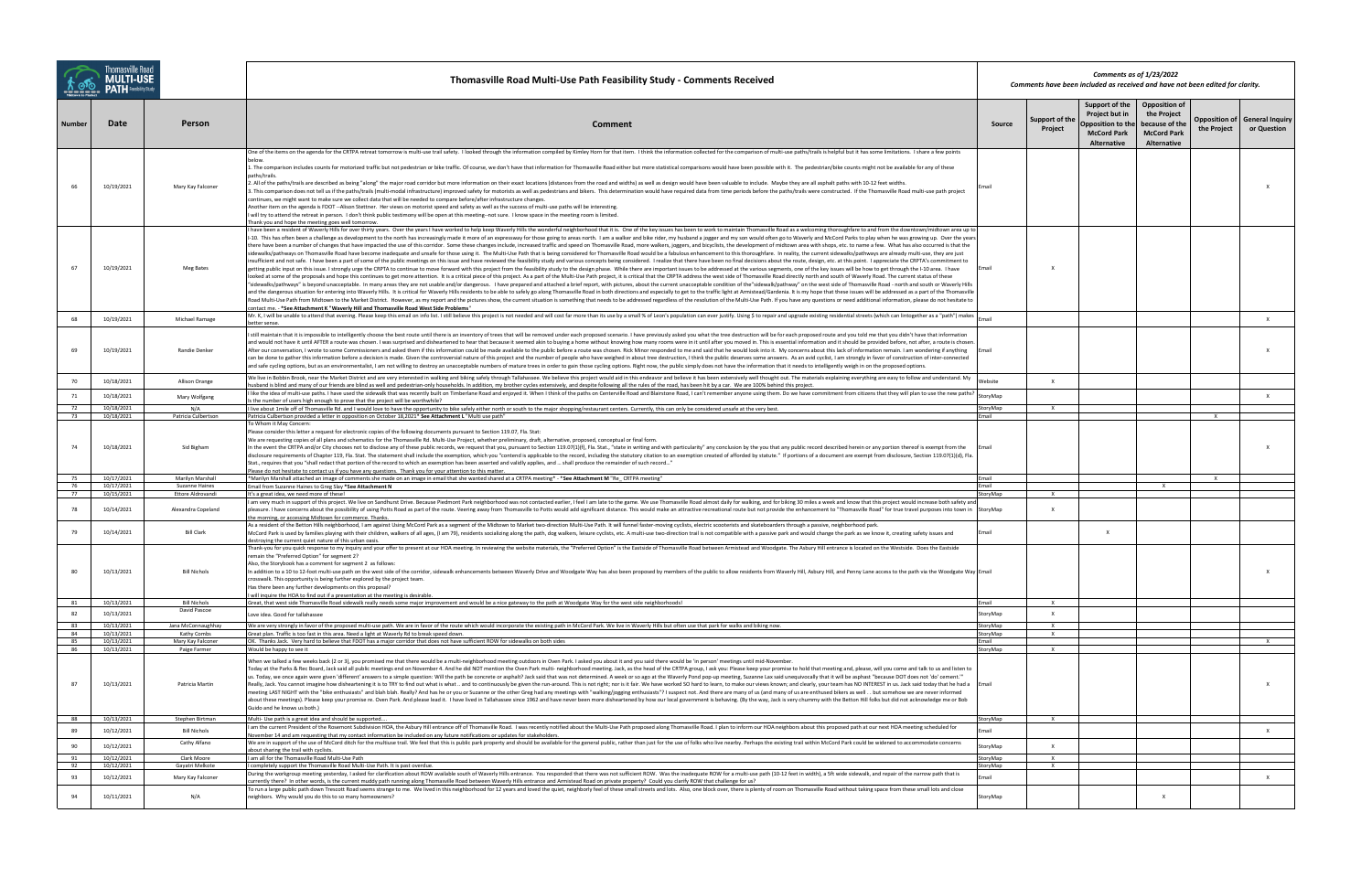|               |                        |                                       | Thomasville Road Multi-Use Path Feasibility Study - Comments Received                                                                                                                                                                                                                                                                                                                                                                                                                                                                                                                                                                                                                                                                                                                                                                                                                                                                                                                                                                                                                                                                                                                                                                                                                                                                                                                                                                                                                                                                                                                                                                                                                                                                                                                                                                                                                                                                                                                                                                                                                                                                                                                                                                                                                                                                                                                                                                                                                                                                                                                                                                                                                                                                                                                                          | Comments as of 1/23/2022<br>Comments have been included as received and have not been edited for clarity. |                           |                                                                                            |                                                                                                                  |                                                |  |  |
|---------------|------------------------|---------------------------------------|----------------------------------------------------------------------------------------------------------------------------------------------------------------------------------------------------------------------------------------------------------------------------------------------------------------------------------------------------------------------------------------------------------------------------------------------------------------------------------------------------------------------------------------------------------------------------------------------------------------------------------------------------------------------------------------------------------------------------------------------------------------------------------------------------------------------------------------------------------------------------------------------------------------------------------------------------------------------------------------------------------------------------------------------------------------------------------------------------------------------------------------------------------------------------------------------------------------------------------------------------------------------------------------------------------------------------------------------------------------------------------------------------------------------------------------------------------------------------------------------------------------------------------------------------------------------------------------------------------------------------------------------------------------------------------------------------------------------------------------------------------------------------------------------------------------------------------------------------------------------------------------------------------------------------------------------------------------------------------------------------------------------------------------------------------------------------------------------------------------------------------------------------------------------------------------------------------------------------------------------------------------------------------------------------------------------------------------------------------------------------------------------------------------------------------------------------------------------------------------------------------------------------------------------------------------------------------------------------------------------------------------------------------------------------------------------------------------------------------------------------------------------------------------------------------------|-----------------------------------------------------------------------------------------------------------|---------------------------|--------------------------------------------------------------------------------------------|------------------------------------------------------------------------------------------------------------------|------------------------------------------------|--|--|
| <b>Number</b> | Date                   | Person                                | <b>Comment</b>                                                                                                                                                                                                                                                                                                                                                                                                                                                                                                                                                                                                                                                                                                                                                                                                                                                                                                                                                                                                                                                                                                                                                                                                                                                                                                                                                                                                                                                                                                                                                                                                                                                                                                                                                                                                                                                                                                                                                                                                                                                                                                                                                                                                                                                                                                                                                                                                                                                                                                                                                                                                                                                                                                                                                                                                 | Source                                                                                                    | Support of the<br>Project | Support of the<br>Project but in<br>Opposition to the<br><b>McCord Park</b><br>Alternative | <b>Opposition of</b><br>the Project<br>because of the<br>the Project<br><b>McCord Park</b><br><b>Alternative</b> | Opposition of   General Inquiry<br>or Question |  |  |
| 95            | 10/11/2021             | Walter Tschinkel                      | My comments are limited to the section from Betton Rd. to Armistead Rd. I think that siting the path along Trescott would be a poor choice. Clearly, the east side of Thomasville Rd. would be the least controversial, and ma<br>path already has a lot of traffic. Siting the path on McCord Ditch would create a very pleasant pathway, but as best I can tell when I walked this route, it would destroy most of the Betton Hills Nature Center and Park2Par<br>mong trees. If the Multi-Use path could be sited to the west of the Park2Park path, that could be a good solution, although I don't know if there is enough space for this. With regard to the section that would use the McCo<br>bit of widening. McCord Park is, after all, a city park, and should benefit all Tallahasseans, not just residents of Betton Hills.                                                                                                                                                                                                                                                                                                                                                                                                                                                                                                                                                                                                                                                                                                                                                                                                                                                                                                                                                                                                                                                                                                                                                                                                                                                                                                                                                                                                                                                                                                                                                                                                                                                                                                                                                                                                                                                                                                                                                                       | itoryMap                                                                                                  | $\mathsf{x}$              |                                                                                            |                                                                                                                  |                                                |  |  |
|               | 10/10/2021             | Jodi Wilkof                           | Hope you've had a great weekend. Jonette Sawyer called because she is concerned that friends of hers who live in neighborhoods along Thomasville Road did not get the postcards from CRTPA. Can you confirm who those postcard<br>residents withing 1000 feet of Thomasville, etc.?                                                                                                                                                                                                                                                                                                                                                                                                                                                                                                                                                                                                                                                                                                                                                                                                                                                                                                                                                                                                                                                                                                                                                                                                                                                                                                                                                                                                                                                                                                                                                                                                                                                                                                                                                                                                                                                                                                                                                                                                                                                                                                                                                                                                                                                                                                                                                                                                                                                                                                                            | Email                                                                                                     |                           |                                                                                            |                                                                                                                  | $\mathsf{X}$                                   |  |  |
| 97            | 10/8/2021              | Jeri Winkleblack                      | Thank you so much for taking the time to meet with us last night. We really appreciate all of your efforts, and especially taking your evening hours to meet! Please let us know if there's any thing we can do to help with t<br>Thank you for the extra public engagement effort that is going into the Thomasville Road Multi-use Path project this month.                                                                                                                                                                                                                                                                                                                                                                                                                                                                                                                                                                                                                                                                                                                                                                                                                                                                                                                                                                                                                                                                                                                                                                                                                                                                                                                                                                                                                                                                                                                                                                                                                                                                                                                                                                                                                                                                                                                                                                                                                                                                                                                                                                                                                                                                                                                                                                                                                                                  | Email                                                                                                     |                           | $\mathsf{x}$                                                                               |                                                                                                                  |                                                |  |  |
|               | 10/8/2021              | Mary Kay Falconer                     | Do you think there is a need for access (on the CRTPA website) to a few slides (4-5) that provide an overview of multi-modal transportation? Based on my recent experience with neighbors and community groups interested in t<br>this paradigm shift in transportation is missing. Because this project has a high level of interest in the community, this is a great opportunity to share relevant information about multi-modal infrastructure with our comm<br>appropriate to post? Maybe Blueprint?<br>In addition, a few weeks ago, I contacted some local officials in central Florida about their experiences with multi-use path or trail development in urban areas. Advances in these developments were located in the East Cen<br>County and Winter Garden. The Winter Garden city manager shared several reports, some of which I had already seen. The economic benefits of trails were addressed in these reports (links to a couple of these reports are bel<br>for reference. The consultant that has been working with Winter Garden on past projects is lan Lockwood with Toole Design. His contact information is included in the dropbox. Maybe both of you know this consultant and proj<br>county/Tallahassee compiled by Julie Christensen and her staff was very useful. My neighbors have asked where current projects are located and this document provides that information.<br>The link to that is also below.<br>Multi-modal Projects in Tallahassee/Leon County<br>https://talgov.com/Uploads/Public/Documents/place/ba21-01.pdf<br>Florida Trails---(Includes Economic Impacts)<br>https://headwaterseconomics.org/wp-content/uploads/Trail_Study_1-orange-county-trails.pdf<br>http://www.opportunityflorida.com/pdf/Jim%20Wood%20-%20Trails%20and%20Economic%20Impact%20-%20Rural%20Summit.pdf<br>l apologize for suggesting we add a task to an already heavy workload at CRTPA but this is an opportunity to educate and bring our community forward. As chair of the CMAC, I'm available to help produce a set of slides but<br>is email                                                                                                                                                                                                                                                                                                                                                                                                                                                                                                                                                                                                                                                                                                                                | Fmail                                                                                                     |                           |                                                                                            |                                                                                                                  | $\mathbf{x}$                                   |  |  |
|               | 10/8/2021              | Mary Kay Falconer                     | The Storymap presentation on the Thomasville Road Multi-use Path looks like it will be helpful. In the renderings, would it be possible to include examples of plantings or physical barriers between the road and the path? T<br>requests from residents to include barriers. The speed of motorized vehicles is a big concern and I thought it would be helpful to get some feedback on attractive and effective barriers at this time. Some residents will be<br>ust a suggestion. I will bring it up in public engagement opportunities.                                                                                                                                                                                                                                                                                                                                                                                                                                                                                                                                                                                                                                                                                                                                                                                                                                                                                                                                                                                                                                                                                                                                                                                                                                                                                                                                                                                                                                                                                                                                                                                                                                                                                                                                                                                                                                                                                                                                                                                                                                                                                                                                                                                                                                                                   | Fmail                                                                                                     |                           |                                                                                            |                                                                                                                  | $\mathsf{X}$                                   |  |  |
| 100           | 10/7/2021              | Jonette Sawyer                        | If OK with you and for purposes of clarity and further discussion lets take the "Loop" off the table and refer to the path avoiding the businesses as the "Post Road "option?<br>Is identified Option 2 dependent on the answer to question 6? Why is the Trescott Drive option on the Public engagement postcard when it is no longer an option and the "Post Road" option not included if still being studied<br>When do you expect to know if the "Post Road Option" can be added? When I talked with Greg Burke at the Pop-Up Meeting at Waverly Pond on October 4 he told a group of us that the recommendations for alternatives would be d<br>public engagement was continuing through mid-November? He then said it would be sometime in November. I have since learned that public engagement is now ending in October and the final recommendations<br>are being made in December. Is this correct?                                                                                                                                                                                                                                                                                                                                                                                                                                                                                                                                                                                                                                                                                                                                                                                                                                                                                                                                                                                                                                                                                                                                                                                                                                                                                                                                                                                                                                                                                                                                                                                                                                                                                                                                                                                                                                                                                                  | Email                                                                                                     |                           |                                                                                            |                                                                                                                  | $\mathbf{x}$                                   |  |  |
| 101           | 10/7/2021              | Kasia Bugaj                           | As someone who bikes with their children weekly (but not in Tallahassee because it seems unsafe), I very much look forward to the possibility of this path. The McCord Ditch segment seems like a wonderful option (no cars, m<br>trees--is a little bit creepy. I think widening it and providing lights and people using it would actually increase the safety of that segment. As for McCord park (which my family uses often), I do not see the multi-use pa<br>that might be cutting through. I think this is a lovely idea!                                                                                                                                                                                                                                                                                                                                                                                                                                                                                                                                                                                                                                                                                                                                                                                                                                                                                                                                                                                                                                                                                                                                                                                                                                                                                                                                                                                                                                                                                                                                                                                                                                                                                                                                                                                                                                                                                                                                                                                                                                                                                                                                                                                                                                                                              | StoryMap                                                                                                  | $\mathsf{x}$              |                                                                                            |                                                                                                                  |                                                |  |  |
| 102           | 10/7/2021              | <b>Richard Drew</b><br>Ashley Kalifeh | I support the BHNA recommendations to use Thomasville Rd and NOT run the new pathway through McCord Park.<br>Love the idea of increased trails, but please do not do it through McCord park or my neighbors' streets! There's plenty of opportunity behind the businesses on Thomasville. McCord is a sanctuary that my kids love to enjoy                                                                                                                                                                                                                                                                                                                                                                                                                                                                                                                                                                                                                                                                                                                                                                                                                                                                                                                                                                                                                                                                                                                                                                                                                                                                                                                                                                                                                                                                                                                                                                                                                                                                                                                                                                                                                                                                                                                                                                                                                                                                                                                                                                                                                                                                                                                                                                                                                                                                     | StorvMap                                                                                                  |                           | $\times$                                                                                   |                                                                                                                  |                                                |  |  |
| 103           | 10/6/2021              |                                       | due to increased traffic from bikers, etc. That would really spoil the opportunity, especially for little ones, to walk around and explore. I also enjoy seeing my neighbors on peaceful walks with their families and dogs, o                                                                                                                                                                                                                                                                                                                                                                                                                                                                                                                                                                                                                                                                                                                                                                                                                                                                                                                                                                                                                                                                                                                                                                                                                                                                                                                                                                                                                                                                                                                                                                                                                                                                                                                                                                                                                                                                                                                                                                                                                                                                                                                                                                                                                                                                                                                                                                                                                                                                                                                                                                                 | StoryMap                                                                                                  |                           | $\mathsf{x}$                                                                               |                                                                                                                  |                                                |  |  |
|               | 10/6/2021              | Eliza Hawkins                         | I am sending out a BHNA email blast regarding the public engagement.<br>. Since Betton Hills NA did a statement and submitted it to the CRTP, is that sufficient to register the neighborhood's sentiment? Are you counting it as representing the sentiment of most of the 1100 homes in this neighbo<br>comment? (I will recommend that anyone in disagreement with the Betton Hills statement submit a separate comment)<br>2. Regarding the StoryMap on the MUP with a public comment form at the end: Is this were I should refer people that want to make general comments on line? Rather than attend an in person meeting or a virtual meeting?<br>1. How long will the MUP storyMap comment form be open for input?<br>. It looks like scheduled meetings go through the End of October. Is the end of October the cut off for public engagement?<br>5. Will there be another public engagement opportunity once final routes are determined?<br>. When will the final route be selected? January or just sometime in the spring?<br>Thanks much! If its easier to call and rattle off answers feel free to do that.                                                                                                                                                                                                                                                                                                                                                                                                                                                                                                                                                                                                                                                                                                                                                                                                                                                                                                                                                                                                                                                                                                                                                                                                                                                                                                                                                                                                                                                                                                                                                                                                                                                                                  | imai                                                                                                      |                           |                                                                                            |                                                                                                                  |                                                |  |  |
| 105<br>106    | 10/4/2021<br>10/3/2021 | Jonette Sawyer<br>Frances Toulon      | Hi Jack.<br>Thank you for the information about the current proposed options for the Betton Road to Armistead Segment of the MUP.<br>I have questions about two options that are being considered that would avoid the bulk of the McCord Ditch as well as McCord Park:<br>1. The "Loop":<br>> Is this option not feasible because you cannot utilize the "asphalt access road/alley" running behind the businesses because it is private property that ends at the chainlink fence bordering the current McCord Drainage D<br>2. Post Road/McCord Ditch/Betton Road:<br>> a) How does this option differ from "the loop"? Does this option enter Post Road off of Thomasville, run along the perimeter of the nature park paralleling the access road along the McCord Ditch (City Property) to Betton<br>> b) Given that the new underground stormwater culvert is covered by a swale with drainage is there a path alongside it (city property) between the swale and "asphalt access road/alley" that you are studying to use as the<br>Post Road) mean that the MUP can only go along Thomasville Road from Betton to Post Road?<br>> c) How wide is this path and is the city agreeable to the use of this property for a MUP?<br>> d) Is running the Thomasville Road MUP in front of the businesses between Betton and Post Road still an option?<br>> Thank you for your assistance.<br>I am opposed to the multi use bike path. I feel that it will be a hardship and dangerous situation for the many residents along Thomasyille Rd.                                                                                                                                                                                                                                                                                                                                                                                                                                                                                                                                                                                                                                                                                                                                                                                                                                                                                                                                                                                                                                                                                                                                                                                                                                                               | Fmai<br>Website                                                                                           |                           |                                                                                            | $\mathsf{X}$                                                                                                     |                                                |  |  |
| 107           | 10/3/2021              | Patricia Martin                       | What is a pop up meeting? What will happen there? Why are they being done if they are not full-blown explanation and Q and A sessions like the one held in McCord Park.                                                                                                                                                                                                                                                                                                                                                                                                                                                                                                                                                                                                                                                                                                                                                                                                                                                                                                                                                                                                                                                                                                                                                                                                                                                                                                                                                                                                                                                                                                                                                                                                                                                                                                                                                                                                                                                                                                                                                                                                                                                                                                                                                                                                                                                                                                                                                                                                                                                                                                                                                                                                                                        | Website                                                                                                   |                           |                                                                                            |                                                                                                                  | $\mathsf{X}$                                   |  |  |
| 108           | 10/3/2021              | Patricia Martin                       | lease explain to me (and my friends and neighbors) what a POP meeting consists of. Is it like the event in McCord Park where you all present and folks can ask questions and comment? Thank you!<br>I'd appreciate knowing what to tell others.                                                                                                                                                                                                                                                                                                                                                                                                                                                                                                                                                                                                                                                                                                                                                                                                                                                                                                                                                                                                                                                                                                                                                                                                                                                                                                                                                                                                                                                                                                                                                                                                                                                                                                                                                                                                                                                                                                                                                                                                                                                                                                                                                                                                                                                                                                                                                                                                                                                                                                                                                                | Email                                                                                                     |                           |                                                                                            |                                                                                                                  | $\mathsf{X}$                                   |  |  |
|               | 10/3/2021              |                                       | Hello Jack--<br>Thank you for the opportunity to review the documentation that has been compiled up to this point on the Thomasville Multi-use Path. I found it very helpful. In my preparation for the CMAC meeting on 9/7, I developed sever<br>questions during the meeting. I might share these with elected officials.<br>. My understanding is that CRTPA will receive information on the Thomasville Road multi-use path at the 9/13 meeting and will not be voting on this project. Is this correct?<br>2. Is there more information on the current safety record for motorists as well as bike/pedestrians on Thomasville Road? I know you compiled bike/ped crash data for your report in the Spring and included maps to identify t<br>several intersections on Thomasville Road that might need to be highlighted as background for this project. Efforts to avoid the intersections near I-10 could be supported with this information.<br>3. More information on the current condition of the sidewalk (east side) and deteriorated asphalt (west side) of Thomasville Road would be helpful. Some of the opposition to a new multi-use path being circulated are condit<br>motorists. In my opinion, there is no multi-modal transportation on Thomasville Road. Pedestrians and cyclists are at very high risk with the current very the severe limitations in the current infrastructure.<br>4. On the 2 alternatives for the Betton Road-Armistead that are currently under consideration, how much more research and development do you think is needed for option 2? I see a need for learning more about the stormwater<br>of the strengths/limitations using the parking areas owned by the businesses on the east side of Thomasville Road. BHNA recommended that CRTPA take a serious look at the development of a loop around the back of those busin<br>5. What is "Gore areas?" page 13<br>. Has FDOT weighed in on any of the information compiled? If yes, have they suggested alternatives? For example, the possibility of constructing a 6' wide sidewalk on the west side of Thomasville Road?<br>. With the removal of bike lanes, will cyclists still have the option of riding on the road during very low traffic volume times-early weekend mornings?<br>8. Has anyone suggested the burying of power lines along Thomasville Road and then constructing the path on top of that infrastructure? I know this was discussed in the Midtown transportation plan and extending that up Tho<br>moving forward. Would federal infrastructure funding make that more affordable for our community? I support serious consideration of this option.<br>Thanks so much for working on this challenging project. I would like to see this project move forward for the community. |                                                                                                           | X                         |                                                                                            |                                                                                                                  |                                                |  |  |
| 110           | 10/2/2021              | Allison Orange                        | The Thomasville Road Multi-Use Path Feasibility Study was incredibly thorough and easy to understand. The over-arching plan to make Tallahassee safe for both pedestrians and cyclists is laudable and will be very desirable                                                                                                                                                                                                                                                                                                                                                                                                                                                                                                                                                                                                                                                                                                                                                                                                                                                                                                                                                                                                                                                                                                                                                                                                                                                                                                                                                                                                                                                                                                                                                                                                                                                                                                                                                                                                                                                                                                                                                                                                                                                                                                                                                                                                                                                                                                                                                                                                                                                                                                                                                                                  | <b>StoryMap</b>                                                                                           | $\mathsf{X}$              |                                                                                            |                                                                                                                  |                                                |  |  |
| 111           | 10/2/2021              | Merle Barrett                         | oppose the multi use path. I enter my neighborhood on Brockton Way. We already have to navigate traffic from Thomasville Road Baptist Church, Dorothy Oven Park and the School for Arts and Sciences just to turn out of and i<br>whose employees park at TRBC adding foot traffic crossing our "Cutz"€. Adding additional foot, bike traffic along this area is very dangerous.<br>understand there is still planning to be done and decisions to be made but would like to express my enthusiasm for this project. I am a frequent neighborhood walker along Thomasville Road, McCord Park, Hermitage Blvd and o                                                                                                                                                                                                                                                                                                                                                                                                                                                                                                                                                                                                                                                                                                                                                                                                                                                                                                                                                                                                                                                                                                                                                                                                                                                                                                                                                                                                                                                                                                                                                                                                                                                                                                                                                                                                                                                                                                                                                                                                                                                                                                                                                                                             | StoryMap                                                                                                  |                           |                                                                                            | X                                                                                                                |                                                |  |  |
| 112           | 10/2/2021              | Patricia Flowers                      | y home (I currently have to drive to the St. Mark's Trail). I am speaking as an active older adult and see this as a positive addition to our community. I hope it moves forward.<br>t seems the feasibility study SHOULD include a tree count to see if the project is, indeed, feasible, Which it's not. The refinement in data you mentioned seems to be lacking. Has anyone who has done a bike trip looked at                                                                                                                                                                                                                                                                                                                                                                                                                                                                                                                                                                                                                                                                                                                                                                                                                                                                                                                                                                                                                                                                                                                                                                                                                                                                                                                                                                                                                                                                                                                                                                                                                                                                                                                                                                                                                                                                                                                                                                                                                                                                                                                                                                                                                                                                                                                                                                                             | StoryMap                                                                                                  | $\mathsf{x}$              |                                                                                            |                                                                                                                  |                                                |  |  |
| 113           | 10/1/2021              | Ann Bidlingmaier                      | lan is not safe. All the best                                                                                                                                                                                                                                                                                                                                                                                                                                                                                                                                                                                                                                                                                                                                                                                                                                                                                                                                                                                                                                                                                                                                                                                                                                                                                                                                                                                                                                                                                                                                                                                                                                                                                                                                                                                                                                                                                                                                                                                                                                                                                                                                                                                                                                                                                                                                                                                                                                                                                                                                                                                                                                                                                                                                                                                  | mail:                                                                                                     |                           |                                                                                            | $\times$                                                                                                         |                                                |  |  |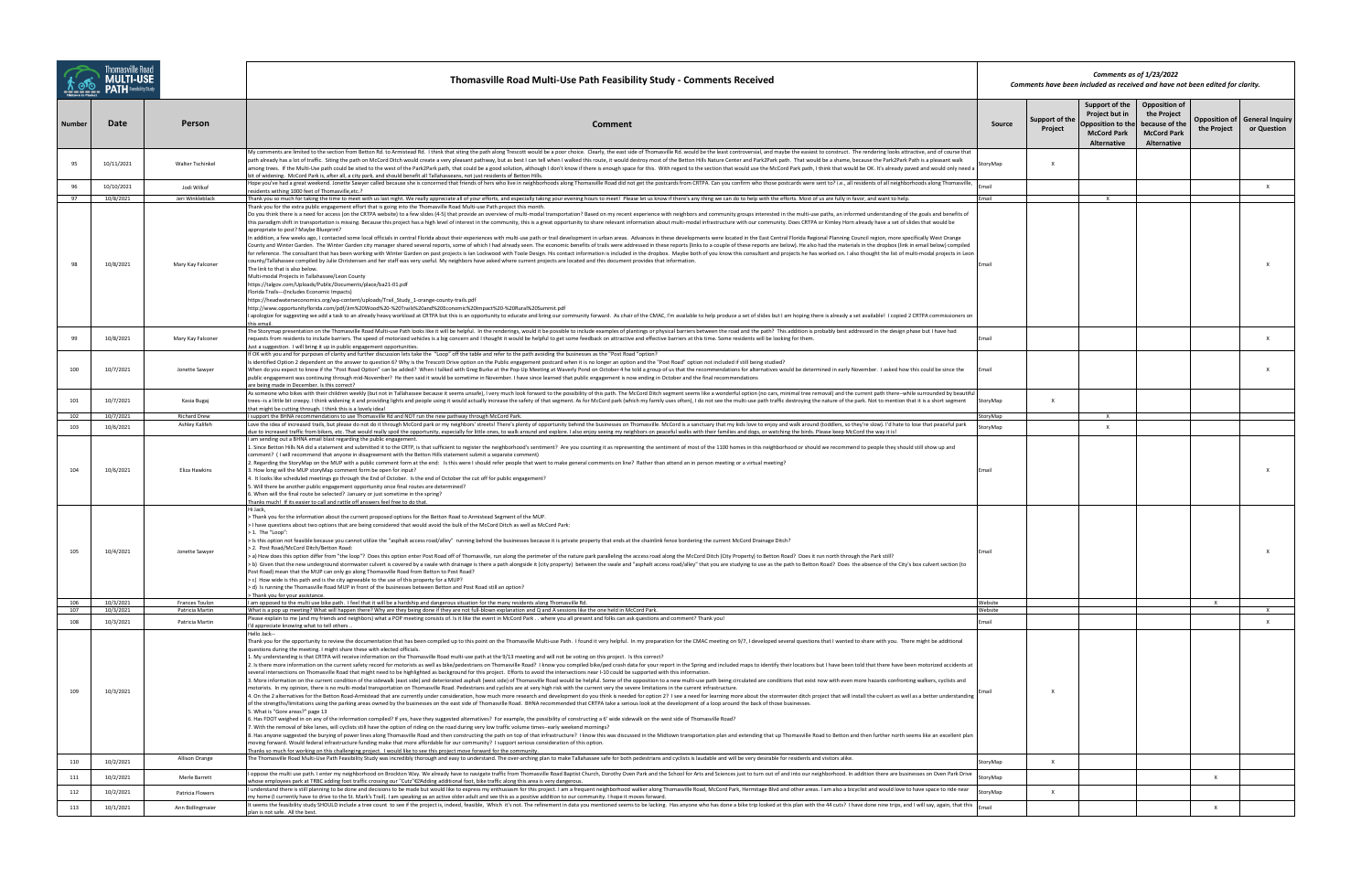| Thomasville Road |
|------------------|
| <b>MULTI-USE</b> |

|               |                        |                                 | Thomasville Road Multi-Use Path Feasibility Study - Comments Received                                                                                                                                                                                                                                                                                                                                                                                                                                                                                                                                                                                                                                                                                                                                                                                                                                                                                                                                                                                                                                                                                                                                                                                                                                                                                                                                                                                                                                                                                                                                                                                                                                                                                                                                                                                                                                                                                                                                                                                                                                                                                                                                                                                                                                                                                                                                                                                                                                                                                                                                                                          | Comments as of 1/23/2022<br>Comments have been included as received and have not been edited for clarity. |                           |                                                                                            |                                                                                            |              |                                                       |
|---------------|------------------------|---------------------------------|------------------------------------------------------------------------------------------------------------------------------------------------------------------------------------------------------------------------------------------------------------------------------------------------------------------------------------------------------------------------------------------------------------------------------------------------------------------------------------------------------------------------------------------------------------------------------------------------------------------------------------------------------------------------------------------------------------------------------------------------------------------------------------------------------------------------------------------------------------------------------------------------------------------------------------------------------------------------------------------------------------------------------------------------------------------------------------------------------------------------------------------------------------------------------------------------------------------------------------------------------------------------------------------------------------------------------------------------------------------------------------------------------------------------------------------------------------------------------------------------------------------------------------------------------------------------------------------------------------------------------------------------------------------------------------------------------------------------------------------------------------------------------------------------------------------------------------------------------------------------------------------------------------------------------------------------------------------------------------------------------------------------------------------------------------------------------------------------------------------------------------------------------------------------------------------------------------------------------------------------------------------------------------------------------------------------------------------------------------------------------------------------------------------------------------------------------------------------------------------------------------------------------------------------------------------------------------------------------------------------------------------------|-----------------------------------------------------------------------------------------------------------|---------------------------|--------------------------------------------------------------------------------------------|--------------------------------------------------------------------------------------------|--------------|-------------------------------------------------------|
| <b>Number</b> | Date                   | Person                          | Comment                                                                                                                                                                                                                                                                                                                                                                                                                                                                                                                                                                                                                                                                                                                                                                                                                                                                                                                                                                                                                                                                                                                                                                                                                                                                                                                                                                                                                                                                                                                                                                                                                                                                                                                                                                                                                                                                                                                                                                                                                                                                                                                                                                                                                                                                                                                                                                                                                                                                                                                                                                                                                                        | Source                                                                                                    | Support of the<br>Project | Support of the<br>Project but in<br>Opposition to the<br><b>McCord Park</b><br>Alternative | <b>Opposition of</b><br>the Project<br>because of the<br><b>McCord Park</b><br>Alternative | the Project  | <b>Opposition of   General Inquiry</b><br>or Question |
| 114           | 10/1/2021              | Leigha Ward                     | think this is a great idea and a step in the right direction for Tallahassee's elitist area, but I think there is so much more to do first (or at least simultaneously) to make this 'worth it'€ Our park system is a joke. W<br>reas? We are decades behind other cities in this regard. Are there plans to develop our public parks (or lack of? Are there plans to make this city a more kid-friendly place to raise a family? Or are we just randomly widen                                                                                                                                                                                                                                                                                                                                                                                                                                                                                                                                                                                                                                                                                                                                                                                                                                                                                                                                                                                                                                                                                                                                                                                                                                                                                                                                                                                                                                                                                                                                                                                                                                                                                                                                                                                                                                                                                                                                                                                                                                                                                                                                                                                | StoryMap                                                                                                  | $\mathbf{x}$              |                                                                                            |                                                                                            |              |                                                       |
| 115           | 9/30/2021              | Courtney Schoen                 | Great information, and we are very much in support of the project going forward!<br>do have a follow up. For the Major Project Evaluation Criteria related to (a)low income area, (b)citizens aged 65+, and (c) high percentage of households without vehicles.                                                                                                                                                                                                                                                                                                                                                                                                                                                                                                                                                                                                                                                                                                                                                                                                                                                                                                                                                                                                                                                                                                                                                                                                                                                                                                                                                                                                                                                                                                                                                                                                                                                                                                                                                                                                                                                                                                                                                                                                                                                                                                                                                                                                                                                                                                                                                                                | StoryMap                                                                                                  | $\mathsf{X}$              |                                                                                            |                                                                                            |              |                                                       |
| 116           | 9/30/2021              | Lori Guido                      | Question 1 - were the same census blocks used for these 3 criteria?<br>Question 2- please provide census blocks used for each of the three criteria<br>hank you. I am just trying to get a good understanding of the process.                                                                                                                                                                                                                                                                                                                                                                                                                                                                                                                                                                                                                                                                                                                                                                                                                                                                                                                                                                                                                                                                                                                                                                                                                                                                                                                                                                                                                                                                                                                                                                                                                                                                                                                                                                                                                                                                                                                                                                                                                                                                                                                                                                                                                                                                                                                                                                                                                  | Email                                                                                                     |                           |                                                                                            |                                                                                            |              |                                                       |
| 117           | 9/30/2021              | Randie Denker                   | Do you have a rough idea of which route preserves the most large trees without having a formal study done? If so, can you share that with me? Thanks!                                                                                                                                                                                                                                                                                                                                                                                                                                                                                                                                                                                                                                                                                                                                                                                                                                                                                                                                                                                                                                                                                                                                                                                                                                                                                                                                                                                                                                                                                                                                                                                                                                                                                                                                                                                                                                                                                                                                                                                                                                                                                                                                                                                                                                                                                                                                                                                                                                                                                          | Email                                                                                                     |                           |                                                                                            |                                                                                            |              | $\mathsf{X}$                                          |
| 118           | 9/29/2021              | Daniel Bramblett                | We are a family that lives car-lite and currently do not own a car. We love going out to that part of town and really enjoy going to places in the Market District and others along Thomasville road like Tallahassee Nurserie<br>current moment Thomasville road is completely hostile to pedestrians and those who use bicycles. Even with the proposal of the multi-use path, the speed limits and wide lanes allow for reckless driving and frequent crashes<br>limits and adding aesthetically pleasing traffic calming to the area proposed for the path. This path should also be a part of getting people out of cars in a safe and fun way. We need to get people out of cars for the env<br>ncreased density and transit along Thomasville Rd and into the following Market Square areas where the planned park and current businesses are. Traffic is absolutely ridiculous and it should be obvious with examples like A<br>roblems. Rush hour only gets worse when we add more lanes and do not offer genuine and safe transportation alternatives. We need be smarter, more efficient and more environmentally conscious about the types of transportati                                                                                                                                                                                                                                                                                                                                                                                                                                                                                                                                                                                                                                                                                                                                                                                                                                                                                                                                                                                                                                                                                                                                                                                                                                                                                                                                                                                                                                                                         | StoryMap                                                                                                  | X                         |                                                                                            |                                                                                            |              |                                                       |
| 119           | 9/29/2021              | Deb Burr                        | fully support this project and hope it is approved. My preferred alternatives include the Betton/Trescott Ditch since it will not require trees to be cut and accesses an existing public park. As a frequent cyclist who live<br>nproving the path safety on 2 sides of the road for walkers, etc. will be a major benefit to the residents and users of this corridor                                                                                                                                                                                                                                                                                                                                                                                                                                                                                                                                                                                                                                                                                                                                                                                                                                                                                                                                                                                                                                                                                                                                                                                                                                                                                                                                                                                                                                                                                                                                                                                                                                                                                                                                                                                                                                                                                                                                                                                                                                                                                                                                                                                                                                                                        | StoryMap                                                                                                  | $\mathsf{x}$              |                                                                                            |                                                                                            |              |                                                       |
| 120           | 9/29/2021              | Joseph Barnett                  | bike commuted 20 years Thomasville Road. Both times hit were sidewalk crossingsbike lanes with rumble straps and slow speeds best. But multi use good uf on main roads with much better designed crossings                                                                                                                                                                                                                                                                                                                                                                                                                                                                                                                                                                                                                                                                                                                                                                                                                                                                                                                                                                                                                                                                                                                                                                                                                                                                                                                                                                                                                                                                                                                                                                                                                                                                                                                                                                                                                                                                                                                                                                                                                                                                                                                                                                                                                                                                                                                                                                                                                                     | Website                                                                                                   | $\mathsf{X}$              |                                                                                            |                                                                                            |              |                                                       |
| 121<br>122    | 9/29/2021<br>9/29/2021 | Randie Denker<br>Randie Denker  | Good morning. Is there an accurate count of how many trees we will be removed for each alternative route? Also, if there is, is there a list of the species and size of each tree that will be removed? Thanks for your help.<br>he problem for me (and the neighborhood association I am president of) is that it is difficult to advocate for a route until we have that information. It's like putting the cart before the horse. How can those of us who ch                                                                                                                                                                                                                                                                                                                                                                                                                                                                                                                                                                                                                                                                                                                                                                                                                                                                                                                                                                                                                                                                                                                                                                                                                                                                                                                                                                                                                                                                                                                                                                                                                                                                                                                                                                                                                                                                                                                                                                                                                                                                                                                                                                                | Email<br>Email                                                                                            |                           |                                                                                            |                                                                                            |              | X<br>$\mathsf{X}$                                     |
| 123           | 9/29/2021              | Skip Cook/Live Oak Plantation   | hat info before a route is chosen?<br>Please make our negative response to your board. This is not a good project and never should have gotten this far. Common sense should have been injected early in the review process. There simply isn't enough right of way                                                                                                                                                                                                                                                                                                                                                                                                                                                                                                                                                                                                                                                                                                                                                                                                                                                                                                                                                                                                                                                                                                                                                                                                                                                                                                                                                                                                                                                                                                                                                                                                                                                                                                                                                                                                                                                                                                                                                                                                                                                                                                                                                                                                                                                                                                                                                                            | Email                                                                                                     |                           |                                                                                            |                                                                                            |              |                                                       |
| 124           | 9/28/2021              | HOA/Millstream HOA<br>Skip Cook | ommunity is vocal and desires to have bike access throughout Tallahassee roadway systemand I support that. However, Thomasville Road is, and has been, a major thorough fare, designed for vehicular traffic. It should sta<br>Can we just go on the record as formally opposing the project?                                                                                                                                                                                                                                                                                                                                                                                                                                                                                                                                                                                                                                                                                                                                                                                                                                                                                                                                                                                                                                                                                                                                                                                                                                                                                                                                                                                                                                                                                                                                                                                                                                                                                                                                                                                                                                                                                                                                                                                                                                                                                                                                                                                                                                                                                                                                                  | Email                                                                                                     |                           |                                                                                            |                                                                                            | $\mathsf{x}$ |                                                       |
| 125           | 9/28/2021              | Virginia Culpepper              | Appreciate the information. Exactly what is a pop up event? And what time does it take place at Waverly pond on October 4?Thanks<br>Thank you so much for all of the work that you and your staff have invested in the Thomasville Road multi-use path. We know that you are continuing that work and we appreciate that. At this time, it would be very helpful t                                                                                                                                                                                                                                                                                                                                                                                                                                                                                                                                                                                                                                                                                                                                                                                                                                                                                                                                                                                                                                                                                                                                                                                                                                                                                                                                                                                                                                                                                                                                                                                                                                                                                                                                                                                                                                                                                                                                                                                                                                                                                                                                                                                                                                                                             | Email                                                                                                     |                           |                                                                                            |                                                                                            |              | X                                                     |
| 126           | 9/27/2021              | Mary Kay Falconer               | Road and Armistead Road. These options are listed below:<br>L. This option was included by CRTPA staff in its alternatives at the last CRTPA meeting. It runs along or in the stormwater infrastructure that will be under construction in 2022 with part of the path continuing on the cu<br>2. This option was mentioned during the CRTPA meeting. It is the loop option that I recommended and Betton Hills residents are interested in pursuing. This option would loop behind the businesses and use Post Road to bring<br>generation entries and exits along that section of Thomasville Road and eliminate the need for the new multi-use path to run through McCord Park.<br>Are both of these options considered feasible? If not, are you still investigating their feasiblity? What has or is guiding you in your determination of whether they are feasible? Will both of these options be presented du<br>De seeking more information and input from residents that can impact their feasibility? Your responses to these questions will be important in our efforts to get to a solution on that segment of the multi-use path.                                                                                                                                                                                                                                                                                                                                                                                                                                                                                                                                                                                                                                                                                                                                                                                                                                                                                                                                                                                                                                                                                                                                                                                                                                                                                                                                                                                                                                                                                                  | Email                                                                                                     |                           |                                                                                            |                                                                                            |              |                                                       |
| 127           | 9/25/2021              | <b>Brian Harlow</b>             | Hello there, I just wanted to send this message in support of the Thomasville road multi use path. I believe it will be a great and necessary addition so that cyclists and and pedestrians have a great path to travel withou                                                                                                                                                                                                                                                                                                                                                                                                                                                                                                                                                                                                                                                                                                                                                                                                                                                                                                                                                                                                                                                                                                                                                                                                                                                                                                                                                                                                                                                                                                                                                                                                                                                                                                                                                                                                                                                                                                                                                                                                                                                                                                                                                                                                                                                                                                                                                                                                                 | Website                                                                                                   | $\mathsf{x}$              |                                                                                            |                                                                                            |              |                                                       |
|               |                        |                                 | njoy cycling and I would love to have additional options for transport through the city and to it's many parks. Keep up the good work.<br>Good morning: Martin Hurst Road off Live Oak Plantation Road was mentioned as a connector to the Market District. This isn't feasible, in my opinion, because I-10 cuts off the road. I drove down the piece off Live Oak Plan                                                                                                                                                                                                                                                                                                                                                                                                                                                                                                                                                                                                                                                                                                                                                                                                                                                                                                                                                                                                                                                                                                                                                                                                                                                                                                                                                                                                                                                                                                                                                                                                                                                                                                                                                                                                                                                                                                                                                                                                                                                                                                                                                                                                                                                                       |                                                                                                           |                           |                                                                                            |                                                                                            |              | $\times$                                              |
| 128           | 9/22/2021              | Jo Laurie Penrose               | rail. Timberlane School Road would be more appropriate, but the grade would make it a hike instead of a walk.<br>The Betton Brook HOA is concerned about the proposed bike path on Thomasville Road regarding our new landscaping project which will be contained within existing perimeters. Our specific concern is the width of this propose                                                                                                                                                                                                                                                                                                                                                                                                                                                                                                                                                                                                                                                                                                                                                                                                                                                                                                                                                                                                                                                                                                                                                                                                                                                                                                                                                                                                                                                                                                                                                                                                                                                                                                                                                                                                                                                                                                                                                                                                                                                                                                                                                                                                                                                                                                | Email                                                                                                     |                           |                                                                                            |                                                                                            |              |                                                       |
| 129           | 9/20/2021              | Debbie Miller                   | be changes to the current easements. Different widths of the shared path have been stated. In order for us to proceed withlandscaping, we need confirmation from your organization on any right of way constraints that may af<br>know of any proposed changes to ourproperty as we move forward with our plans.Thank you and we look forward to hearing from you as soon as possible.                                                                                                                                                                                                                                                                                                                                                                                                                                                                                                                                                                                                                                                                                                                                                                                                                                                                                                                                                                                                                                                                                                                                                                                                                                                                                                                                                                                                                                                                                                                                                                                                                                                                                                                                                                                                                                                                                                                                                                                                                                                                                                                                                                                                                                                         | Email                                                                                                     |                           |                                                                                            |                                                                                            |              | $\mathsf{x}$                                          |
| 130           | 9/15/2021              | Deb Burr                        | just got to watch the CRTPA in full and, as an advocate for this project, look forward to the next step with public engagement. The final public speaker, Brett Engerman (who I do not know personally) echoes my entire senti<br>opportunity to become educated about the current use in this corridor from the various user groups and neighborhoods. I also hope they find the time to walk or ride beyond McCord Park and up Thomasville (up the east, down<br>oute/infrastructure. One of the Commissioners during the discussion asked about examples of other multi-use trails through suburban areas that are close to busy roads, and use a variety of connections with safety issues. I<br>Trail north of Orlando as a possible example. There is nothing more busy, with as many driveways as this that I have had experience with, which also connects and travels through existing parks used by all sorts of users. h<br>vices/greenways-natural-lands/trails/cross-seminole-trail stm                                                                                                                                                                                                                                                                                                                                                                                                                                                                                                                                                                                                                                                                                                                                                                                                                                                                                                                                                                                                                                                                                                                                                                                                                                                                                                                                                                                                                                                                                                                                                                                                                                           |                                                                                                           | X                         |                                                                                            |                                                                                            |              |                                                       |
| 131           | 9/15/2021              | Penelope Dehler                 | ientlemen, We are opposed to the proposed use of McCord Park in the CRTPA planning of the Thomasville Road regional multi-use trail. We have lived on Armistead Road for 25 years and walk the path twice daily, at least. We<br>ince the installation of sidewalks on Armistead Road. That made it possible for people to safely walk through the park and around the entire block. This has helped to create a healthier population within the Betton Hills n<br>house is within the Thomasville Road, Armistead, Trescott, and Cline block of the park, so we are well positioned to see how many walkers and runners of all ages, as well as young families with strollers and small children<br>daily, we have become friendly with other regulars, if only to wave and say hello, and notice how the path facilitates old fashioned neighborhood connectivity for a large swath of Betton Hills. We love to see little ones i<br>canoodling, elderly people who are frail, who push themselves to get there, even if only to sit on a bench and walk gingerly and slowly the length of the path. We have one 90 year old who uses two walking sticks. He has su<br>has kept him alive all these years. Everyone knows him and his succession of wonderful dogs he has had. He is called the Dog Whisperer. There is a lunch crowd of people who drive in regularly to eat their lunch and walk th<br>multi-use trails, but cycles, rollerblades, electric scooters, etc., are totally incompatible with the natural order of the McCord Park path. We already have them occasionally. Even as recently as last week, and with regul<br>word of warning, much less an apology. One step to the left could spell disaster for anyone, especially a dog, child, or older person, and even to the cyclist. It makes no sense, and shows no respect, but they do it far to<br>bect of the CRTPA multi-use trail. It will change the character of a historic Tallahassee neighborhood and one of the park system's jewels.                                                                                                                                                                                                                                                                                                                                                                                                                                                                                                                                                                                                                     |                                                                                                           |                           | X                                                                                          |                                                                                            |              |                                                       |
| 132           | 9/14/2021              | Lori Guido                      | am sending this to the two Commissioners who seemed truly engaged in the citizen's input as well as Greg and Jack of CRTPA.<br>et me preface what is to follow by saying that in my opinion there should be no multi-use path along either side of Thomasville Road because of the traffic/safety issues well documented by Dr. Tom Haney. Understanding that<br>move forward with the project, please reflect on the opinions expressed during the September 13th meeting:<br>Residents of Rabbit Hill (east side of TR), Preakness Point(east), and Peacefield Place(east) objected to the project<br>The owners of Tallahassee Nursery(east)objected to the project<br>Residents of Waverly Hills (west) supported the project<br>A resident of Waverly Hills (west)specifically requested connection from McCord Park to Waverly<br>A resident of Savannah Trace (west) was very supportive of the project<br>There were multiple requests for improvements to the west side 'sidewalk'<br>In light of these comments from citizens who were concerned enough to engage in the project and the fact that the feasibility study has not concluded, CRTPA should seriously consider placing the east to west crossing at Ar<br>One reason listed by the Project Team in support of an east side path is "The east side is ADA compliant which wouldn't require as much earthwork and rebuilding as the west side of Thomasville Road". Shouldn't ADA complian<br>Isn't this an opportunity to achieve compliance for the west side? Like Woodgate, the Armistead intersection does not have free flow right turn lanes. Also, installation of the crossing on the south side of the intersectio<br>om Armistead. The east to west crossing placement should be reconsidered in light of the public input at the September 13th meeting.                                                                                                                                                                                                                                                                                                                                                                                                                                                                                                                                                                                                                                                                                                                                                                                                      | Email                                                                                                     |                           |                                                                                            |                                                                                            |              |                                                       |
| 133           | 9/14/2021              | Mary Kay Falconer               | Do you have any guidance on how or if some of the residents in Betton Hills should work on the "loop" path that we mentioned yesterday? I thought you might have worked out a format or a citizen workgroup for our involvemen                                                                                                                                                                                                                                                                                                                                                                                                                                                                                                                                                                                                                                                                                                                                                                                                                                                                                                                                                                                                                                                                                                                                                                                                                                                                                                                                                                                                                                                                                                                                                                                                                                                                                                                                                                                                                                                                                                                                                                                                                                                                                                                                                                                                                                                                                                                                                                                                                 | Website                                                                                                   |                           |                                                                                            |                                                                                            |              | $\mathsf{X}$                                          |
| 134           | 9/14/2021              | Virginia Culpepper              | esterday I attended the meeting regarding the proposed Thomasville Road multi- use path at City Hall. I have lived on Carriage Road for over 47 years. It is located on the west side of Thomasville Road between the stopligh<br>walkers. My children grew up riding their bikes to Winthrop Park and around the neighborhood. In those days traffic was much less and conditions were safer. I went to the meeting with an open mind. However as I listened to<br>that Thomasville Road is NOT the kind of corridor that it was even ten years ago. The volume of traffic has increased so much that it has become problematic for the residents of our street to exit onto Thomasville Road goi<br>in order to cross over both south bound lanes and hope that no one from Woodgate has entered into the passing lane as they are turning from their entry to go north. Otherwise, we must wait in the median until we can procee<br>oncoming drivers to let us in when possible. All of our exits are done with great care under the best of circumstances. Rush hours in the mornings, at noon and late afternoons along with activities downtown, football and b<br>big city. Sometimes it occurs in off hours with no clear explanation. As was explained at the meeting, there are 44 cuts into Thomasville Road from each side. You can do the math as to how that would impact increased foot<br>interest to me when it was proposed that the multi-use path cross over Thomasville Road at Woodgate Way. Since there was no visual sketch of that, in my mind I could only see a disaster in the making. As referenced in Dr.<br>Tallahassee Nurseries and Hermitage Blvd. averages an incredible amount of accidents. I even saw a fender bender on my way home from the meeting. It occurred just before the stop light at Woodgate. I kept shaking my headin<br>My husband and I have continued to enjoy our walks in our neighborhood, but we no longer bike along Thomasville Road. The conditions are simply not safe. Instead we choose to enjoy the wonderful trails at St. Marks and the<br>where we we are reminded how fortunate we are to live here.<br>It is my hope that a sensible approach will be taken to the real need that would be of greatest benefit to those who live in the Thomasville Road area. Currently the sidewalks, particularly on the west side of Thomasville<br>forty year old asphalt trail, full of cracks and pot holes and covered with encroaching grass and weeds. The best use of some of the allotted money would be to upgrade the existing sidewalks and allow them to continue with |                                                                                                           |                           |                                                                                            |                                                                                            |              |                                                       |
| 135           | 9/13/2021              | Barbara Levins                  | I do not support the project on Thomasville Rd through midtown, etc. I do do fell it is safe.                                                                                                                                                                                                                                                                                                                                                                                                                                                                                                                                                                                                                                                                                                                                                                                                                                                                                                                                                                                                                                                                                                                                                                                                                                                                                                                                                                                                                                                                                                                                                                                                                                                                                                                                                                                                                                                                                                                                                                                                                                                                                                                                                                                                                                                                                                                                                                                                                                                                                                                                                  | Website                                                                                                   |                           |                                                                                            |                                                                                            | $\mathsf{x}$ |                                                       |
| 136           | 9/13/2021              | <b>Bill Clark</b>               | would like to say I am in favor of Midtown to Market St. Multi Modal facility. Since you are considering on how to accomplish this, I would like to make a few suggestions. As you have noted in your feasibility study, there<br>ntersections at Armistead Rd, Woodgate Way, Hermitage Blvd, and Metropolitan Blvd. By directing the path over to west side of Thomasville Road from Betton to Live Oak Plantation Rd. You will alleviate some of those interse<br>McCord Park. You have also noted that the present sidewalks and paved path on the west side are not ADA compliant and have crumbling asphalt in places. By traveling on the west side you avoid at least the major intersectio<br>Plantation Rd to Timberlane School Rd and the over to Timberlane Rd you will also avoid the I-10 & Thomasville Rd intersection. It would seem to be more economic to repair the existing west side than having to build a comp<br>sing any part of Trescott Road, from the paved road to the ditch to facilitate multi modal travel.                                                                                                                                                                                                                                                                                                                                                                                                                                                                                                                                                                                                                                                                                                                                                                                                                                                                                                                                                                                                                                                                                                                                                                                                                                                                                                                                                                                                                                                                                                                                                                                                     | Email                                                                                                     | $\mathbf{x}$              |                                                                                            |                                                                                            |              |                                                       |
| 137           | 9/13/2021              | Constance Bersok                | Thank you for considering routes that are not adjacent to a busy 4 (plus) lane roadway. The Trescott ditch option, in particular, would be much safer to all users in that location, relative to the high traffic volume and a<br>nsider labeling the routes along Thomasville and other busy roads as "urban sidewalks", rather than paths or trails, which imply a more passive setting.                                                                                                                                                                                                                                                                                                                                                                                                                                                                                                                                                                                                                                                                                                                                                                                                                                                                                                                                                                                                                                                                                                                                                                                                                                                                                                                                                                                                                                                                                                                                                                                                                                                                                                                                                                                                                                                                                                                                                                                                                                                                                                                                                                                                                                                     | Website                                                                                                   | X                         |                                                                                            |                                                                                            |              |                                                       |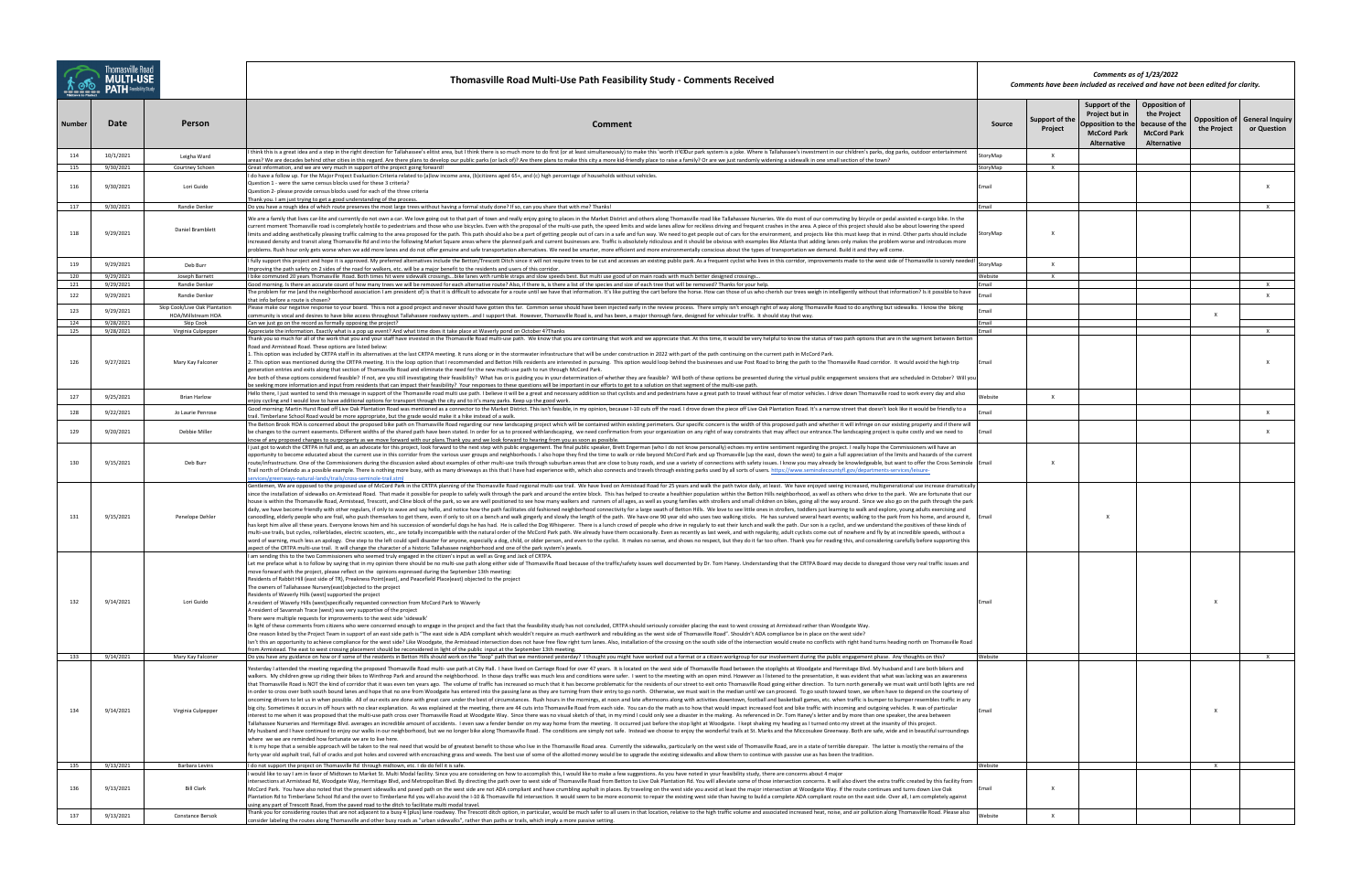|            |                        |                                       | Thomasville Road Multi-Use Path Feasibility Study - Comments Received                                                                                                                                                                                                                                                                                                                                                                                                                                                                                                                                                                                                                                                                                                                                                                                                                                                                                                                                                                                                                                                                                                                                                                                                                                                                                                                                                                                                                                                                                                                                                                                                                                                                                                                                                                                                                                                                                                                                                                                                                                                                                                                                                                                                                                                                                                                                                                                                                                                                                                                                                                                                                                                                                                                                                                                                                                                                                                                                                                                                                                                                                                                                                                                                                                                                                                                                                                                                                                                                                                                                                                                                                                                                                                                                                                                                                                                                                                                                                                                                                                                                                                                                                                                                                                                                                                                                                                                                                                                                                                                                                                                                                                                                                                                                                                                                                                                                                                                                                                                                                                                                                                                                                                                                                                                                                     |                | Comments as of 1/23/2022<br>Comments have been included as received and have not been edited for clarity.               |                                                                                            |              |                                                     |  |
|------------|------------------------|---------------------------------------|-----------------------------------------------------------------------------------------------------------------------------------------------------------------------------------------------------------------------------------------------------------------------------------------------------------------------------------------------------------------------------------------------------------------------------------------------------------------------------------------------------------------------------------------------------------------------------------------------------------------------------------------------------------------------------------------------------------------------------------------------------------------------------------------------------------------------------------------------------------------------------------------------------------------------------------------------------------------------------------------------------------------------------------------------------------------------------------------------------------------------------------------------------------------------------------------------------------------------------------------------------------------------------------------------------------------------------------------------------------------------------------------------------------------------------------------------------------------------------------------------------------------------------------------------------------------------------------------------------------------------------------------------------------------------------------------------------------------------------------------------------------------------------------------------------------------------------------------------------------------------------------------------------------------------------------------------------------------------------------------------------------------------------------------------------------------------------------------------------------------------------------------------------------------------------------------------------------------------------------------------------------------------------------------------------------------------------------------------------------------------------------------------------------------------------------------------------------------------------------------------------------------------------------------------------------------------------------------------------------------------------------------------------------------------------------------------------------------------------------------------------------------------------------------------------------------------------------------------------------------------------------------------------------------------------------------------------------------------------------------------------------------------------------------------------------------------------------------------------------------------------------------------------------------------------------------------------------------------------------------------------------------------------------------------------------------------------------------------------------------------------------------------------------------------------------------------------------------------------------------------------------------------------------------------------------------------------------------------------------------------------------------------------------------------------------------------------------------------------------------------------------------------------------------------------------------------------------------------------------------------------------------------------------------------------------------------------------------------------------------------------------------------------------------------------------------------------------------------------------------------------------------------------------------------------------------------------------------------------------------------------------------------------------------------------------------------------------------------------------------------------------------------------------------------------------------------------------------------------------------------------------------------------------------------------------------------------------------------------------------------------------------------------------------------------------------------------------------------------------------------------------------------------------------------------------------------------------------------------------------------------------------------------------------------------------------------------------------------------------------------------------------------------------------------------------------------------------------------------------------------------------------------------------------------------------------------------------------------------------------------------------------------------------------------------------------------------------------------------------|----------------|-------------------------------------------------------------------------------------------------------------------------|--------------------------------------------------------------------------------------------|--------------|-----------------------------------------------------|--|
| Number     | Date                   | Person                                | Comment                                                                                                                                                                                                                                                                                                                                                                                                                                                                                                                                                                                                                                                                                                                                                                                                                                                                                                                                                                                                                                                                                                                                                                                                                                                                                                                                                                                                                                                                                                                                                                                                                                                                                                                                                                                                                                                                                                                                                                                                                                                                                                                                                                                                                                                                                                                                                                                                                                                                                                                                                                                                                                                                                                                                                                                                                                                                                                                                                                                                                                                                                                                                                                                                                                                                                                                                                                                                                                                                                                                                                                                                                                                                                                                                                                                                                                                                                                                                                                                                                                                                                                                                                                                                                                                                                                                                                                                                                                                                                                                                                                                                                                                                                                                                                                                                                                                                                                                                                                                                                                                                                                                                                                                                                                                                                                                                                   | Source         | Support of the<br>Project but in<br>Support of the<br>Opposition to the<br>Project<br><b>McCord Park</b><br>Alternative | <b>Opposition of</b><br>the Project<br>because of the<br><b>McCord Park</b><br>Alternative | the Project  | <b>Opposition of General Inquiry</b><br>or Question |  |
| 138        | 9/13/2021              | Donna Legare                          | nput for CRTPA on McCord Park Option for Thomasville Road Multimodal Trail<br>I have given input by signing the petition against the McCord Park option for the multimodal trail and as part of the Betton Hills Neighborhood Association's position statement by the Board of Directors, of which I am one.<br>trail to go through the center of McCord Park. I have lived in Betton Hills for about 30 years. In that time, I have volunteered countless hours in the park, planting native trees, removing an endless stream of invasive pl<br>bluebird houses and wood duck nest box. I am not alone in this effort. There is a core group that volunteers year- round and one large effort by many each year at Arbor Day. Our goal is in keeping with the desires of the p<br>greenspace for wildlife and for the residents of Tallahassee to enjoy in a passive manner. We have worked in conjunction with various City of Tallahassee employees to accomplish our goals.<br>I am also a regular walker who passes through the park at least daily and a bicycle rider who also uses the paved trail less regularly. I am always amazed at how many people use this trail, even at unusual hours. There are<br>and scooters, stumbling toddlers, fast walkers for exercise (that's me), runners and slow joggers, considerate bicycle riders moving along carefully. This quiet little park should not have a multimodal trail passing throug<br>Ellicott through the park and down Trescott to Winthrop Park. Our children did this on their own regularly. I support the option to place the multimodal trail along Thomasville Road, which runs along the western border of<br>the park from the Thomasville Road trail.<br>Thank you for giving me the opportunity for input.                                                                                                                                                                                                                                                                                                                                                                                                                                                                                                                                                                                                                                                                                                                                                                                                                                                                                                                                                                                                                                                                                                                                                                                                                                                                                                                                                                                                                                                                                                                                                                                                                                                                                                                                                                                                                                                                                                                                                                                                                                                                                                                                                                                                                                                                                                                                                                                                                                                                                                                                                                                                                                                                                                                                                                                                                                                                                                                                                                                                                                                                                                                                                                                                                                                                                                                                                                                                                                                                                                                                                                  |                |                                                                                                                         |                                                                                            |              |                                                     |  |
| 139        | 9/13/2021              | Dylan Smith                           | I think this multi-use trail is such a great idea. Thank you for making Tallahassee such a pedestrian and bike friendly city. I would suggest that crossing Thomasville rd only be done once and be accomplished via a pedestr                                                                                                                                                                                                                                                                                                                                                                                                                                                                                                                                                                                                                                                                                                                                                                                                                                                                                                                                                                                                                                                                                                                                                                                                                                                                                                                                                                                                                                                                                                                                                                                                                                                                                                                                                                                                                                                                                                                                                                                                                                                                                                                                                                                                                                                                                                                                                                                                                                                                                                                                                                                                                                                                                                                                                                                                                                                                                                                                                                                                                                                                                                                                                                                                                                                                                                                                                                                                                                                                                                                                                                                                                                                                                                                                                                                                                                                                                                                                                                                                                                                                                                                                                                                                                                                                                                                                                                                                                                                                                                                                                                                                                                                                                                                                                                                                                                                                                                                                                                                                                                                                                                                            | Website        | $\mathsf{x}$                                                                                                            |                                                                                            |              |                                                     |  |
| 140        | 9/13/2021              | Elizabeth and Bernard Daley           | treet level crossings that would likely be an increased danger for the users of the trail.<br>We do NOT support multimodal trail options on or beside Betton Hills streets or through McCord Park.                                                                                                                                                                                                                                                                                                                                                                                                                                                                                                                                                                                                                                                                                                                                                                                                                                                                                                                                                                                                                                                                                                                                                                                                                                                                                                                                                                                                                                                                                                                                                                                                                                                                                                                                                                                                                                                                                                                                                                                                                                                                                                                                                                                                                                                                                                                                                                                                                                                                                                                                                                                                                                                                                                                                                                                                                                                                                                                                                                                                                                                                                                                                                                                                                                                                                                                                                                                                                                                                                                                                                                                                                                                                                                                                                                                                                                                                                                                                                                                                                                                                                                                                                                                                                                                                                                                                                                                                                                                                                                                                                                                                                                                                                                                                                                                                                                                                                                                                                                                                                                                                                                                                                        | Email          |                                                                                                                         | $\mathbf{x}$                                                                               |              |                                                     |  |
| 141<br>142 | 9/13/2021<br>9/13/2021 | Fred and Anna Roberson<br>Jan Bennitt | FRED ROBERSON AND ANNA ROBERSON, ARMISTEAD ROAD, ARE BOTH VERY MUCH OPPOSED TO THE Multi-use trail through McCord Park TWO PERSONS STRONGLY OPPOSED!<br>The CRTPA meeting today was very informative. I learned a lot from our commissioners and neighbors who spoke, but I still have questions. Maybe one of you can answer them. Commissioner Dozier mentioned not wanting to throw<br>Road Project. Whose money has gone into it? If the CRTPA, which is basically the DOT is studying this, isn't it their money? Or are they doing all of the studying even for the parts that are not DOT, but are tied to Bluepr<br>Blueprint paying for some or all of the study? Next question: Thomasville Road is the only state road in the plan, if I understand it. I know I heard Greg Slay say that there is no alternate for the part of the route that<br>Thomasville Road, there is NO DOT funding available because DOT can only fund state roads. Am I understanding that correctly? Next, several commissioners spoke about planning for the future and I immediately thought of wha<br>twenty years) dump into Killearn and from Killearn dump out onto southbound Thomasville Road. What is that going to do to the Thomasville Road traffic numbers. Any data we collect today, it seems to me, will be outdated as                                                                                                                                                                                                                                                                                                                                                                                                                                                                                                                                                                                                                                                                                                                                                                                                                                                                                                                                                                                                                                                                                                                                                                                                                                                                                                                                                                                                                                                                                                                                                                                                                                                                                                                                                                                                                                                                                                                                                                                                                                                                                                                                                                                                                                                                                                                                                                                                                                                                                                                                                                                                                                                                                                                                                                                                                                                                                                                                                                                                                                                                                                                                                                                                                                                                                                                                                                                                                                                                                                                                                                                                                                                                                                                                                                                                                                                                                                                                                                                                                             | Email<br>Email |                                                                                                                         | $\mathsf{X}$                                                                               |              |                                                     |  |
| 143        | 9/13/2021              | Jo Laurie Penrose                     | Please add my name to the public engagement notification list. Thanks.<br>I was given this flier. I am posting knowing I will be open to a barrage of whatever. There is no name associated with this. There are good points but there are also points which are untrue.                                                                                                                                                                                                                                                                                                                                                                                                                                                                                                                                                                                                                                                                                                                                                                                                                                                                                                                                                                                                                                                                                                                                                                                                                                                                                                                                                                                                                                                                                                                                                                                                                                                                                                                                                                                                                                                                                                                                                                                                                                                                                                                                                                                                                                                                                                                                                                                                                                                                                                                                                                                                                                                                                                                                                                                                                                                                                                                                                                                                                                                                                                                                                                                                                                                                                                                                                                                                                                                                                                                                                                                                                                                                                                                                                                                                                                                                                                                                                                                                                                                                                                                                                                                                                                                                                                                                                                                                                                                                                                                                                                                                                                                                                                                                                                                                                                                                                                                                                                                                                                                                                  | Email          |                                                                                                                         |                                                                                            |              | $\mathsf{X}$                                        |  |
| 144        | 9/13/2021              | Joanna Southerland                    | I do ride, I do walk, I use McCord Park. I don't live in the neighborhood as it is a city park, I feel free to use with my family.<br>I have ridden trails here and all over the U.S. Cyclists don't want to die anymore than anyone else. And Squirrels? Really? Trails are vey good for economic development. Somehow, for many years a whole variety of people ha<br>other and even more during lockdown. It does happen.                                                                                                                                                                                                                                                                                                                                                                                                                                                                                                                                                                                                                                                                                                                                                                                                                                                                                                                                                                                                                                                                                                                                                                                                                                                                                                                                                                                                                                                                                                                                                                                                                                                                                                                                                                                                                                                                                                                                                                                                                                                                                                                                                                                                                                                                                                                                                                                                                                                                                                                                                                                                                                                                                                                                                                                                                                                                                                                                                                                                                                                                                                                                                                                                                                                                                                                                                                                                                                                                                                                                                                                                                                                                                                                                                                                                                                                                                                                                                                                                                                                                                                                                                                                                                                                                                                                                                                                                                                                                                                                                                                                                                                                                                                                                                                                                                                                                                                                              | Facebook       | $\mathsf{x}$                                                                                                            |                                                                                            |              |                                                     |  |
| 145        | 9/13/2021              | John and Jane Aurell                  | We have owned our home on Live Oak Plantation Road for over 20 years. We have reviewed the potential routes for the bike path. Respectfully, the whole thing is so poorly thought out and dangerous as to be humorous, except<br>obvious reasons to,reject it. To do this is like trying to fit a square peg in a round hole. It just does not work. Bike paths can be nice, but only where they are safe and sensible- not forced, nonsensical and dangerous t<br>ny comments.                                                                                                                                                                                                                                                                                                                                                                                                                                                                                                                                                                                                                                                                                                                                                                                                                                                                                                                                                                                                                                                                                                                                                                                                                                                                                                                                                                                                                                                                                                                                                                                                                                                                                                                                                                                                                                                                                                                                                                                                                                                                                                                                                                                                                                                                                                                                                                                                                                                                                                                                                                                                                                                                                                                                                                                                                                                                                                                                                                                                                                                                                                                                                                                                                                                                                                                                                                                                                                                                                                                                                                                                                                                                                                                                                                                                                                                                                                                                                                                                                                                                                                                                                                                                                                                                                                                                                                                                                                                                                                                                                                                                                                                                                                                                                                                                                                                                           | Website        |                                                                                                                         |                                                                                            | $\mathsf{x}$ |                                                     |  |
| 146        | 9/13/2021              | Kristin Brown                         | would appreciate a walking path between Winthrop Park and Thomasville Rd, running north/south between Armistead or Betton to Whole Foods plaza and midtown around 3rd/4th/5th Avenues or Calhoun. The path needs to be set eas<br>a sidewalk east side of Thomasville Rd, but it is too close to traffic. There is a road along Winthrop Park, but it does not connect to Whole Foods or midtown. Thank you, Dr. Brown                                                                                                                                                                                                                                                                                                                                                                                                                                                                                                                                                                                                                                                                                                                                                                                                                                                                                                                                                                                                                                                                                                                                                                                                                                                                                                                                                                                                                                                                                                                                                                                                                                                                                                                                                                                                                                                                                                                                                                                                                                                                                                                                                                                                                                                                                                                                                                                                                                                                                                                                                                                                                                                                                                                                                                                                                                                                                                                                                                                                                                                                                                                                                                                                                                                                                                                                                                                                                                                                                                                                                                                                                                                                                                                                                                                                                                                                                                                                                                                                                                                                                                                                                                                                                                                                                                                                                                                                                                                                                                                                                                                                                                                                                                                                                                                                                                                                                                                                    | Website        |                                                                                                                         |                                                                                            |              | $\mathsf{X}$                                        |  |
| 147        | 9/13/2021              | Michael Ramage                        | respectfully suggest to all the expense of this project is not worth its benefit. It's a "nice to have" idea but is not a "need to have" project. Just say "No"!<br>The BHNA Board provided to the project planners a position statement that included: "The BHNA does not support trail options on or beside Betton Hills streets or through McCord Park." The Board arrived at this position aft                                                                                                                                                                                                                                                                                                                                                                                                                                                                                                                                                                                                                                                                                                                                                                                                                                                                                                                                                                                                                                                                                                                                                                                                                                                                                                                                                                                                                                                                                                                                                                                                                                                                                                                                                                                                                                                                                                                                                                                                                                                                                                                                                                                                                                                                                                                                                                                                                                                                                                                                                                                                                                                                                                                                                                                                                                                                                                                                                                                                                                                                                                                                                                                                                                                                                                                                                                                                                                                                                                                                                                                                                                                                                                                                                                                                                                                                                                                                                                                                                                                                                                                                                                                                                                                                                                                                                                                                                                                                                                                                                                                                                                                                                                                                                                                                                                                                                                                                                        | Website        |                                                                                                                         |                                                                                            | $\mathsf{x}$ |                                                     |  |
|            | 9/13/2021              | Ross and Kris Ellington               | members. This statement may or may not reflect a majority perspective of members. There is no way to be certain since no vote or poll of members has been conducted.<br>We know and believe:<br>The Thomasville Road multi-use path is a much-needed enhancement to the community.<br>The project team has been very thorough in describing viable options for the path.<br>For Segment 1, many business and residential access points between Betton and Post Road and the steep drop off and healthy live oaks by McCord Park make the option along Thomasville Road unfeasible.<br>For Segment 1, between Betton and Armistead Roads, the path should follow the Trescott ditch on the west side where the current Betton Nature Center Trail (aka Park2Park Trail) is located. From there, it should follow the<br>McCord Park is a passive community park. This simply means there are no sports facilities.<br>he recommended option for segment 1 uses less than two thirds of the paved path. This path is already used by community members, not just Betton Hills residents, including bicyclists.<br>A larger community good will be served by using Trescott ditch and McCord Park for segment 1.<br>hank you for taking our perspective into consideration.                                                                                                                                                                                                                                                                                                                                                                                                                                                                                                                                                                                                                                                                                                                                                                                                                                                                                                                                                                                                                                                                                                                                                                                                                                                                                                                                                                                                                                                                                                                                                                                                                                                                                                                                                                                                                                                                                                                                                                                                                                                                                                                                                                                                                                                                                                                                                                                                                                                                                                                                                                                                                                                                                                                                                                                                                                                                                                                                                                                                                                                                                                                                                                                                                                                                                                                                                                                                                                                                                                                                                                                                                                                                                                                                                                                                                                                                                                                                                                                                                                                                                  | Fmail          |                                                                                                                         |                                                                                            |              |                                                     |  |
| 149        | 9/13/2021              | Suzanne Haines                        | attended the CRTPA meeting this afternoon, in-person. I greatly appreciated your observations and comments about McCord Park, as well as other comments you made during the meeting. I also appreciate your taking the time to<br>as "small and intimate" is very accurate. I was especially pleased when you asked about removing the park as an option for the path, and strongly support that outcome.<br>Although I did not speak at the meeting, I strongly agree with the comments made regarding safety and those made by my friends and neighbors regarding McCord Park. I would also like to express my concerns about the path go<br>live at 2126 Trescott Drive, and have for the last 49 years. My concern about running the path along the othis that, contrary to assertions that have been made, I believe that the increased traffic in that area will lead t<br>ooard, seemed to indicate that we would be subjected to bright lights in our backyards 24/7, which will be pretty disruptive to our existence and that of wildlife.<br>As far as crime is concerned, my neighbor, Dan Markel, was murdered by two people who used the ditch to access his backyard to case his house prior to returning to murder him. They also spent some time at or near McCord Pa<br>car. Although the box culvert will not extend to my house, it will make it easier to access the backyards of neighbors on my side of the street, which concerns me.<br>I am very concerned, too, about wildlife habitat and the effects paving this path along the ditch will have on an already strained ecosystem. Many of us enjoy seeing the bunnies, birds, and other wildlife that inhabit that<br>under both Federal and Florida law.<br>I am also very concerned about the effects on drainage. That ditch was not there when my parents and I moved into this house in 1972. It was subsequently put in to alleviate flooding on Mitchell Avenue. The City subsequent<br>with the neighbors, the City decided to leave Cline open and buy the houses that had been, or might be, affected by flooding. Several people who did not want to move sold their houses to the City, fearing that if their hou<br>to my knowledge, it has never flooded. Another was torn down and, several years later, the lot was advertised as "build to suit," and several years after that, was sold, and a large house now stands on it. Additionally, at<br>Anytime you pave over an area that absorbs water, the water has to run somewhere else to be absorbed. This neighborhood has enough existing drainage issues that we really don't need to create any more.<br>With regard to McCord Park, I thought your question about golf carts was very astute. That had not occurred to me. While most of the comments today focused on bicycles and pedestrians, I've heard in previous discussions, t<br>I am very concerned that we have a lot of rude people on bikes, scooters, and hoverboards, utilizing Trescott. We also have rude runners. The Sunday night before last, around 9:30 I was walking my dog when a late-teens or<br>Trescott, and proceeded to ride the hoverboard on the sidewalk. My dog and I were forced to move onto the street to prevent being run over by the hoverboard. Several weeks ago, I witnessed a little girl, probably eight or<br>was walking on the sidewalk. The woman had to step off the sidewalk, into the grass, to allow the scooter to go past. The little girl never slowed down.<br>Since Betton has been closed I have seen people in their personal vehicles driving into the park where they have to either turn around to come back out, or back out. I have personally been run off the sidewalk on Trescott<br>and saw no reason to yield right-of- way to anyone else. Over the past few months, there have been ATV's riding around in the holding ponds behind the ditch.<br>Paving a path through the park will not modify bad behavior, and increasing the traffic through there will only exacerbate the problems that already exist, especially, if there is no enforcement. Therefore, I strongly oppo<br>or enforced.<br>My final concern is about legal issues. One of the BHNA Board members mentioned in the first meeting with the CRTPA folks, that he thought that the property for the park was donated by the Winthrops, contingent upon there<br>contingency cause the property to "revert" to the Winthrop's heirs? And, on a less theoretical level, there are children and older people who walk along the ditch and through the park. Sooner or later, a child or older per<br>Additionally, until the last few years, there was very little maintenance in the park. I'm now trying to get a portion of the fence at the back of my yard that was damaged during Hurricane Michael, repaired. The state (DOT<br>maintenance of the path along the ditch and through the park, that will also encourage injuries.<br>In short, I believe that if this path is to be constructed, Thomasville Road, where a lot of the needed infrastructure already exists, is the only sensible place for it. I would support dropping the speed limit from 45 mph<br>matter what the posted speed limit is, it will continue to be ignored.<br>Thank you for considering my comments and concerns. |                |                                                                                                                         |                                                                                            |              |                                                     |  |
| 150        | 9/12/2021              | James and Linda Mabry                 | Dear Commissioner Minor:<br>Thank you for meeting with Betton Hills residents on Sept 11. Unfortunately, we wereunable to attend the meeting. We wish to express our disapproval of the option to route the multi-use trail through McCord Park, and our s<br>Oakdale Street, at the extreme Northern edge of Betton Hills, and would not be directly impacted by constructution of the path. However we do walk through McCord Park frequently, and have participated in Betton Hills Neigh<br>removal of invasive plants, and debris pick-up. The park, in our own observations, is heavily used by residents. Morning joggers and walker meet there, children play there, dog-walkers walk there, small groups picnic there<br>adjacent to busy roads. I have attached a photo from last winter of woodstorks at McCord pond. Increasing through traffic in the park would radically disrupt current usage. Moreover, we question the utility of the proposed<br>nowhere, will replace some green space with pavement, disrupts the yards of many current residents, and will be interrupted by numerous side streets with heavy commuter traffic, thereby putting trail users at risk of vehic<br>for bike paths or paths for other recreational use in neighborhoods under development. However, when attempts are made to retro-fit such a path into established neighborhoods, more harm than good may be the result. A morer<br>sidewalks along Thomasville Road.<br>Thank you for your consideration.                                                                                                                                                                                                                                                                                                                                                                                                                                                                                                                                                                                                                                                                                                                                                                                                                                                                                                                                                                                                                                                                                                                                                                                                                                                                                                                                                                                                                                                                                                                                                                                                                                                                                                                                                                                                                                                                                                                                                                                                                                                                                                                                                                                                                                                                                                                                                                                                                                                                                                                                                                                                                                                                                                                                                                                                                                                                                                                                                                                                                                                                                                                                                                                                                                                                                                                                                                                                                                                                                                                                                                                                                                                                                                                                                                                                                                            | Email          |                                                                                                                         | x                                                                                          |              |                                                     |  |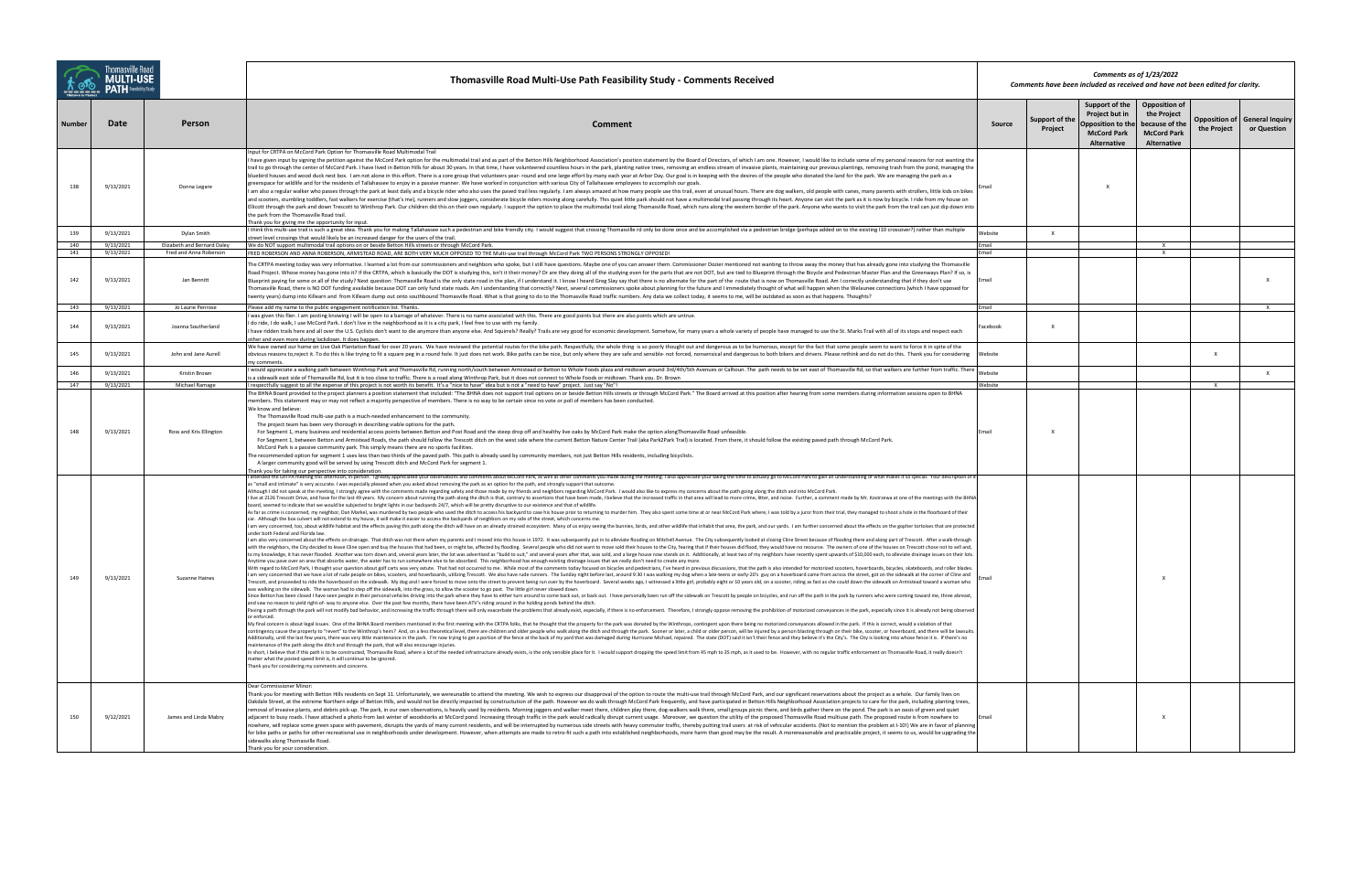|               |                      |                                    | Thomasville Road Multi-Use Path Feasibility Study - Comments Received                                                                                                                                                                                                                                                                                                                                                                                                                                                                                                                                                                                                                                                                                                                                                                                                                                                                                                                                                                                                                                                                                                                                                                                                                                                                                                                                                                                                                                                                                                                                                                                                                                                                                                                                                                                                                                                                                                                                                                                                                                                                                                                                                                                                                                                                                                                                                                                                                                                                                                                                                                                                                                                                                                                                                                                                                                                                                                                                                                                                                                                                                                                                                                                                                                                                                                                                                                                                                                                                                                                                                                                                                                   |                | Comments as of 1/23/2022<br>Comments have been included as received and have not been edited for clarity.               |                                                                                            |             |                                                       |  |  |
|---------------|----------------------|------------------------------------|---------------------------------------------------------------------------------------------------------------------------------------------------------------------------------------------------------------------------------------------------------------------------------------------------------------------------------------------------------------------------------------------------------------------------------------------------------------------------------------------------------------------------------------------------------------------------------------------------------------------------------------------------------------------------------------------------------------------------------------------------------------------------------------------------------------------------------------------------------------------------------------------------------------------------------------------------------------------------------------------------------------------------------------------------------------------------------------------------------------------------------------------------------------------------------------------------------------------------------------------------------------------------------------------------------------------------------------------------------------------------------------------------------------------------------------------------------------------------------------------------------------------------------------------------------------------------------------------------------------------------------------------------------------------------------------------------------------------------------------------------------------------------------------------------------------------------------------------------------------------------------------------------------------------------------------------------------------------------------------------------------------------------------------------------------------------------------------------------------------------------------------------------------------------------------------------------------------------------------------------------------------------------------------------------------------------------------------------------------------------------------------------------------------------------------------------------------------------------------------------------------------------------------------------------------------------------------------------------------------------------------------------------------------------------------------------------------------------------------------------------------------------------------------------------------------------------------------------------------------------------------------------------------------------------------------------------------------------------------------------------------------------------------------------------------------------------------------------------------------------------------------------------------------------------------------------------------------------------------------------------------------------------------------------------------------------------------------------------------------------------------------------------------------------------------------------------------------------------------------------------------------------------------------------------------------------------------------------------------------------------------------------------------------------------------------------------------|----------------|-------------------------------------------------------------------------------------------------------------------------|--------------------------------------------------------------------------------------------|-------------|-------------------------------------------------------|--|--|
| <b>Number</b> | Date                 | Person                             | Comment                                                                                                                                                                                                                                                                                                                                                                                                                                                                                                                                                                                                                                                                                                                                                                                                                                                                                                                                                                                                                                                                                                                                                                                                                                                                                                                                                                                                                                                                                                                                                                                                                                                                                                                                                                                                                                                                                                                                                                                                                                                                                                                                                                                                                                                                                                                                                                                                                                                                                                                                                                                                                                                                                                                                                                                                                                                                                                                                                                                                                                                                                                                                                                                                                                                                                                                                                                                                                                                                                                                                                                                                                                                                                                 | Source         | Support of the<br>Project but in<br>Support of the<br>Opposition to the<br>Project<br><b>McCord Park</b><br>Alternative | <b>Opposition of</b><br>the Project<br>because of the<br><b>McCord Park</b><br>Alternative | the Project | <b>Opposition of   General Inquiry</b><br>or Question |  |  |
| 151           | 9/11/2021            | <b>BHNA</b>                        | County and City Commissioners,<br>The Thomasville Rd Multi-Use Path is on the upcoming September 13th agenda of the Capital Regional Transportation Planning Agency (CRTPA). Although there is no decision on a final route, it appears that route options under<br>of Betton Hills, specifically through McCord Park. Overall we consider this project essential for moving our neighborhood and entire community forward on multi-modal transportation infrastructure. Although we are supportiv<br>modal transportation infrastructure to improve safety and increase capacity for pedestrians, bicycles and other alternative modes of transportation, we share the concern expressed by a number of our residents regarding the<br>Accordingly, the Betton Hills Neighborhood Association (BHNA) approved the following August 15th position statement regarding the Multi-use Path:<br>. The BHNA Board supports upgrading multi-modal transportation infrastructure in the Thomasville Road corridor to improve safety and increase capacity for pedestrians, bicycles and other alternative modes of transportation<br>. The BHNA does not support trail options on or beside Betton Hills streets or through McCord Park.<br>3. The BHNA recommends that the CRTPA staff investigate trail options between Betton Road and Ashford Club Apartments that are behind the businesses along the east side of Thomasville Road to reduce safety issues associate<br>Many of our residents are interested in participating in the public engagement phase of this project and we expect them to take an active roll in expressing their positions. We look forward to having an opportunity to prov<br>BHNA position statement as the Multi-Use Path route is finalized. Thank you for all you do for the Tallahassee community.                                                                                                                                                                                                                                                                                                                                                                                                                                                                                                                                                                                                                                                                                                                                                                                                                                                                                                                                                                                                                                                                                                                                                                                                                                                                                                                                                                                                                                                                                                                                                                                                                                                                                                                                                                                                                                                                     | Fmail          | $\mathsf{x}$                                                                                                            |                                                                                            |             |                                                       |  |  |
| 152           | 9/11/2021            | Marcella Polanski                  | am writing to you out of my concern for the Thomasville Rd Trail Multi-use Path. I believe that this multi-use path would profoundly impact the connectivity of Tallahassee for multimodal transportation and recreation users<br>this project that I believe is crucial to Tallahassee becoming a more equitable city to transverse. This path will make walking and bicycling safer for citizens and is aligned with Tallahassee's goal of becoming a Gold Lev<br>since the people leaving those driveways already have to check along the sidewalk for pedestrian traffic. People need to be more aware that there are other ways to get around besides driving a car. Please consider the bene                                                                                                                                                                                                                                                                                                                                                                                                                                                                                                                                                                                                                                                                                                                                                                                                                                                                                                                                                                                                                                                                                                                                                                                                                                                                                                                                                                                                                                                                                                                                                                                                                                                                                                                                                                                                                                                                                                                                                                                                                                                                                                                                                                                                                                                                                                                                                                                                                                                                                                                                                                                                                                                                                                                                                                                                                                                                                                                                                                                                      | Email          | $\mathsf{x}$                                                                                                            |                                                                                            |             |                                                       |  |  |
| 153           | 9/11/2021            | Mary Kay Falconer                  | Hello. Thanks so much for attending and participating at the meeting today. I think Commissioner Minor enjoyed it--saw him taking notes and really paying attention. Good for all of us.<br>I noticed that the materials for the CRTPA meeting included a list of issues raised during the CMAC meeting and summaries of the testimony. I was happy to see that. I was wondering about Chad's comments addressing trip gen<br>emember his comments? I thought they might be appropriate for the list of issues addressed. Thanks again for being there today.                                                                                                                                                                                                                                                                                                                                                                                                                                                                                                                                                                                                                                                                                                                                                                                                                                                                                                                                                                                                                                                                                                                                                                                                                                                                                                                                                                                                                                                                                                                                                                                                                                                                                                                                                                                                                                                                                                                                                                                                                                                                                                                                                                                                                                                                                                                                                                                                                                                                                                                                                                                                                                                                                                                                                                                                                                                                                                                                                                                                                                                                                                                                           | Email          |                                                                                                                         |                                                                                            |             | $\mathsf{X}$                                          |  |  |
| 154           | 9/10/2021            | Jeri Winkleblack                   | I am resident of Waverly Hills, adjacent to the proposed trail. I am very much in favor of this project, and am thrilled that the city is doing so much to educate the community about the project.<br>I am also on the Waverly Hills neighborhood board. While we are not taking an official stand, we had a presentation from City officials about the Multi-Use Trail earlier this year, and all of those in attendance are very m<br>Please know that MANY of the silent majority are iin favor of this project!<br>Dear commissioners and CRTPA staff,                                                                                                                                                                                                                                                                                                                                                                                                                                                                                                                                                                                                                                                                                                                                                                                                                                                                                                                                                                                                                                                                                                                                                                                                                                                                                                                                                                                                                                                                                                                                                                                                                                                                                                                                                                                                                                                                                                                                                                                                                                                                                                                                                                                                                                                                                                                                                                                                                                                                                                                                                                                                                                                                                                                                                                                                                                                                                                                                                                                                                                                                                                                                             | Website        | $\mathsf{x}$                                                                                                            |                                                                                            |             |                                                       |  |  |
| 155           | 9/10/2021            | Jesslyn Krouskroup                 | As a 35-year resident of Betton Hills (Marion Ave), I am strongly opposed to the proposed multi-use trail through McCord Park. I walk and birdwatch in the park several times each week. The proposed changes will spoil the p<br>this proposal. Thank you for your consideration.                                                                                                                                                                                                                                                                                                                                                                                                                                                                                                                                                                                                                                                                                                                                                                                                                                                                                                                                                                                                                                                                                                                                                                                                                                                                                                                                                                                                                                                                                                                                                                                                                                                                                                                                                                                                                                                                                                                                                                                                                                                                                                                                                                                                                                                                                                                                                                                                                                                                                                                                                                                                                                                                                                                                                                                                                                                                                                                                                                                                                                                                                                                                                                                                                                                                                                                                                                                                                      |                |                                                                                                                         | $\mathsf{X}$                                                                               |             |                                                       |  |  |
| 156           | 9/10/2021            | Mary Margaret Niezgoda             | As a mother to a 2-year-old residing in Waverly Hills, my family is very excited about this path as something Tallahassee desperately needs. Our area is currently not bike or walking-friendly, and every young family I've s                                                                                                                                                                                                                                                                                                                                                                                                                                                                                                                                                                                                                                                                                                                                                                                                                                                                                                                                                                                                                                                                                                                                                                                                                                                                                                                                                                                                                                                                                                                                                                                                                                                                                                                                                                                                                                                                                                                                                                                                                                                                                                                                                                                                                                                                                                                                                                                                                                                                                                                                                                                                                                                                                                                                                                                                                                                                                                                                                                                                                                                                                                                                                                                                                                                                                                                                                                                                                                                                          | Website        | $\mathsf{x}$                                                                                                            |                                                                                            |             |                                                       |  |  |
| 157           | 9/10/2021            | Michelle Eubanks                   | Your name was given in regard to the above referenced project. While opposition abounds from local residents, I am in favor of it as long as it is properly vetted with proper security/safety standards adhered to. This proj<br>increase property values. Information is key and I need more in order to speak properly and support this project. The flyers circulating now are misleading and basically want to kill the project. I hear there are different<br>promoting it would "change the park as we know it". From my limited knowledge, there are a couple of proposals. One will bypass the park completely. The other would use the extreme western edge of the park parallel to Thom<br>ieopardize the park's integrity. That part of the park is hardly used based upon my observations when I walk the area. Tallahassee is growing. The multi-use pathway is a project that again, will promote growth in a positiv<br>upon the last meeting held there, it will be a venting session for residents opposed to this project and one where proponents will not be listened to or heard. I want this project if it is what I envision it to be. Please<br>endeavor. Thank you                                                                                                                                                                                                                                                                                                                                                                                                                                                                                                                                                                                                                                                                                                                                                                                                                                                                                                                                                                                                                                                                                                                                                                                                                                                                                                                                                                                                                                                                                                                                                                                                                                                                                                                                                                                                                                                                                                                                                                                                                                                                                                                                                                                                                                                                                                                                                                                                                                                                                                            |                |                                                                                                                         |                                                                                            |             |                                                       |  |  |
| 158           | 9/9/2021             | Elizabeth Ellis                    | I'm in support of the multi-use path. It seems like a great idea!                                                                                                                                                                                                                                                                                                                                                                                                                                                                                                                                                                                                                                                                                                                                                                                                                                                                                                                                                                                                                                                                                                                                                                                                                                                                                                                                                                                                                                                                                                                                                                                                                                                                                                                                                                                                                                                                                                                                                                                                                                                                                                                                                                                                                                                                                                                                                                                                                                                                                                                                                                                                                                                                                                                                                                                                                                                                                                                                                                                                                                                                                                                                                                                                                                                                                                                                                                                                                                                                                                                                                                                                                                       | Website        | $\mathsf{X}$                                                                                                            |                                                                                            |             |                                                       |  |  |
| 159           | 9/9/2021             | Kathleen Pafford                   | I support the Thomasville road multi-use path because it will provide a better, safer connection to the places I'd like to go.<br>hank you for acknowledging receipt of my email and adding me to your email list. However, I had hoped you might provide some response to my concerns, perhaps I wasn't clear in what information I was seeking-                                                                                                                                                                                                                                                                                                                                                                                                                                                                                                                                                                                                                                                                                                                                                                                                                                                                                                                                                                                                                                                                                                                                                                                                                                                                                                                                                                                                                                                                                                                                                                                                                                                                                                                                                                                                                                                                                                                                                                                                                                                                                                                                                                                                                                                                                                                                                                                                                                                                                                                                                                                                                                                                                                                                                                                                                                                                                                                                                                                                                                                                                                                                                                                                                                                                                                                                                       | Website        | $\mathsf{X}$                                                                                                            |                                                                                            |             |                                                       |  |  |
| 160           | 9/9/2021             | Linda Cox                          | What is the purpose or goal of this project, given that this will be a pathway that doesn't connect to another on either end, in an area where sidewalks and bike lanes already exist?<br>2. How has the public been informed about this project? Are there plans to further engage and seek input from the public at large and specifically those in the Northeast?<br>3. Has there been any involvement by Risk Management or any other group to address the safety risk posed to pedestrians, riders and drivers? How do you justify a project that clearly violates AASTO standards for a Bikeway<br>I. Has the project been evaluated by COT Stormwater staff regarding the increase to impervious area and what treatment will they require?<br>5. What will be done regarding the removal of trees in terms of mitigation as related to the Comp Plan?<br>5. How will construction be accomplished without further impacting traffic on Thomasville Rd?<br>". What is the total estimated cost for this project, including environmental mitigation, purchasing additional ROW, and construction?<br>8. What is the specific funding source?                                                                                                                                                                                                                                                                                                                                                                                                                                                                                                                                                                                                                                                                                                                                                                                                                                                                                                                                                                                                                                                                                                                                                                                                                                                                                                                                                                                                                                                                                                                                                                                                                                                                                                                                                                                                                                                                                                                                                                                                                                                                                                                                                                                                                                                                                                                                                                                                                                                                                                                                                     | Email          |                                                                                                                         |                                                                                            |             | $\mathsf{x}$                                          |  |  |
| 161           | 9/9/2021             | Matt McHaffie                      | hank you again.<br>received the following attachment. Matt McHaffie is supportive of the trail and would like to know more info. Julie mentioned you wanted me to pass along his info.                                                                                                                                                                                                                                                                                                                                                                                                                                                                                                                                                                                                                                                                                                                                                                                                                                                                                                                                                                                                                                                                                                                                                                                                                                                                                                                                                                                                                                                                                                                                                                                                                                                                                                                                                                                                                                                                                                                                                                                                                                                                                                                                                                                                                                                                                                                                                                                                                                                                                                                                                                                                                                                                                                                                                                                                                                                                                                                                                                                                                                                                                                                                                                                                                                                                                                                                                                                                                                                                                                                  | Email          | $\mathsf{x}$                                                                                                            |                                                                                            |             |                                                       |  |  |
| 162           | 9/9/2021             | Patricia Martin                    | Thanks for sending the information about Seventh Avenue to Betton Hills area. Very interesting. Now I am writing regarding an EXCEL sheet I have seen once recently  but cannot find it (nor can Carol Peck recall where she<br>current FY (or the last one, I do not recall which) on CRTPA staff. And it listed the contributions of DOT and of Blueprint to the planning phase we are presently in it showed something like 150K from DOT and 650K from<br>would greatly appreciate your sending this page to me We are interested in the financial aspects of the Thomasville Road project. and finding USEFUL information about finances on your site is nearly impossible. I was jus<br>link, nothing was there.<br>Thanks very much, Jack<br>know we ask a great deal but this issue is critically important to those of us whose very lives may be at risk.                                                                                                                                                                                                                                                                                                                                                                                                                                                                                                                                                                                                                                                                                                                                                                                                                                                                                                                                                                                                                                                                                                                                                                                                                                                                                                                                                                                                                                                                                                                                                                                                                                                                                                                                                                                                                                                                                                                                                                                                                                                                                                                                                                                                                                                                                                                                                                                                                                                                                                                                                                                                                                                                                                                                                                                                                                     | Fmail          |                                                                                                                         |                                                                                            |             |                                                       |  |  |
| 163<br>164    | 9/9/2021<br>9/9/2021 | Tom O'Steen<br><b>Trey Goldman</b> | Questions for McCord Park meeting on Saturday 9/11 *See Attachment O<br>Uive in Midtown and am in McCord Park quite a bit I'm am very sunnortive of this project but would like a little information. Please give me a call to discuss. Thanks                                                                                                                                                                                                                                                                                                                                                                                                                                                                                                                                                                                                                                                                                                                                                                                                                                                                                                                                                                                                                                                                                                                                                                                                                                                                                                                                                                                                                                                                                                                                                                                                                                                                                                                                                                                                                                                                                                                                                                                                                                                                                                                                                                                                                                                                                                                                                                                                                                                                                                                                                                                                                                                                                                                                                                                                                                                                                                                                                                                                                                                                                                                                                                                                                                                                                                                                                                                                                                                          | Email<br>Fmail |                                                                                                                         |                                                                                            |             | $\mathsf{x}$                                          |  |  |
| 165           | 9/9/2021             |                                    | And yes, 100% in support of any Greenway or trail systems in this town so let me know what we can do to help also we have a construction company that can help with offsetting the costs/involvement to help relieve some of t                                                                                                                                                                                                                                                                                                                                                                                                                                                                                                                                                                                                                                                                                                                                                                                                                                                                                                                                                                                                                                                                                                                                                                                                                                                                                                                                                                                                                                                                                                                                                                                                                                                                                                                                                                                                                                                                                                                                                                                                                                                                                                                                                                                                                                                                                                                                                                                                                                                                                                                                                                                                                                                                                                                                                                                                                                                                                                                                                                                                                                                                                                                                                                                                                                                                                                                                                                                                                                                                          | Email          |                                                                                                                         |                                                                                            |             |                                                       |  |  |
| 166           | 9/8/2021             | Edith Elizabeth Pollitz            | am writing concerning the multi-use trail project under consideration for the east side of Thomasville Road. I live on a corner lot on Thomasville Road in one of the many subdivisions lining that thoroughfare. This means t<br>be directly affected by the apparently hoped-for increase in traffic and modes of transportation traversing this path. Everyone I have talked with about this proposal is extremely concerned about the traffic. Thomasville R<br>neighborhood due to car traffic for subdivisions with no light (we are a one-street subdivision with no alternative method of getting out of the neighborhood). Our cut-through to turn into the neighborhood did not quite me<br>in the median, then turn back to the left to get into our street. The current sidewalk already has enough traffic on it, walkers, runners, and cyclists, that it increases the treacherous situation. Honestly, many of the cy<br>you say that's why the sidewalk needs to be given over to them). They also barrel toward anyone walking. I'm not young, and I take my dog for a walk every day. We routinely have to move far into the grass for folks on bike<br>rude and make very clear that the pathway is "theirs." Increasing bike traffic on that strip, encouraging more exotic bikes, such as racing bikes, and also adding potential other modes of transportation such as Segways, sk<br>missing), motorized scooters, and various types of motorized bicycles, will make it impossible for me to be able to take my dog for walks at all since there is no other outlet. As it is now, I get some surly looks from cyc<br>some multi-use trails allow horses, and I'm trying not to imagine the further complications that would cause if it is a possibility now or in the future. I guess I would also question golf carts? I work, and I go to work w<br>into town (one of the hopes of the gentleman who provided information about the proposal to our neighborhood), there are plenty of early morning walkers and runners, as well as a bike now and then. It's hard to see them no<br>increases along that path, making getting in and out even more impossible than it is now and no doubt eventually causing some bad accidents. I have looked at websites relating to ones that are in place to educate myself. W<br>trash on adjoining property, vandalizing such property, and adding graffiti. Also, there is increased noise from large groups congregating, issues with people coming a long way needing to relieve themselves (and NO, I do n<br>the motorized vehicles that may be coming through. If these things happen, I would be forced to send the bill for clean-up to the city.                                                                                                                                                                                                                                                                                                                                                                                                                                                                                                                                                                                                                                                                                                                                                                                                                                                                                                                                                                           |                |                                                                                                                         |                                                                                            |             |                                                       |  |  |
| 167<br>168    | 9/8/2021<br>9/8/2021 | Linda Cox<br>Lori Guido            | I have just been made aware of the CRTPA proposed project to construct a multi-use, bi-directional pathway along Thomasville Rd. It is my understanding that you are the lead COT staff member for this project. If that is no<br>resides off Thomasville Road and walks this section on a DAILY basis, I'm writing to express my strong opposition and great concern for my safety should this project come to fruition. Let me begin with questioning why ther<br>the project. It would seem that those who actually traverse this area frequently would be your target market. It was only through a conversation with a friend that I became aware of this project, which has apparently been<br>and routinely does a much better job of public outreach and seeking citizen input. This lack of notice almost feels as if this a covert behind the scenes special interest project. Lack of notice aside, this project carries<br>most of us are older and therefore have not only slowed reaction times, but also poor hearing. It is difficult enough to stay safe with drivers who run traffic lights and fail to yield to pedestrians in cross walks, not to<br>lanes and come up from behind, with no warning, and again fail to yield the right of way to pedestrians. I can't imagine trying to navigate a shared use path with bi-directional bikers, e-scooters and the cars who are tryi<br>trees. This is even more frighteing when your own report states that there will be no enforcement of any "rules of the road." Which brings me to my next question, has Risk Management reviewed this prospective project? It w<br>Morgan, when I'm injured on a pathway that violates AASTO Standards for Bikeway Design. With 44 individual points of entrance and egress, it is not a question of whether someone will be injured, but rather when, how many,<br>fatalities without creating greater risk? In addition to personal safety concerns, I also question the costs and economic value of this project. As you are aware, this project would require additional right of way that the<br>to the goals of the comp plan to preserve our natural resources. It will also require relocating utilities at what I can only assume would be a high costs, since that has been the excuse for not transitioning to undergroun<br>area along a roadway that is already the source of polluted stormwater runoff, by its very nature. As a result, additional treatment will be required, which will in turn result in the need for more right of way to construc<br>burdened roadway, that is currently being further taxed due to the Betton Road construction and associated detour, is ridiculous! Given the numerous and grave safety concerns, the pragmatic difficulties with construction,<br>you even consider such a project that would potentially benefit such a few, especially when those of us who actually use the existing sidewalks daily don't want it? There are so many more pressing infrastructure needs in o<br>put the brakes on this? I implore you to recommend that CRTPA take a step back and reevaluate this proposed project. If a bikeway is the goal, finding a location with more open space, fewer cuts, and less traffic would cer<br>many of us who do walk this area, fix the sidewalks on both sides of the road, install pedestrian crosswalks similar to those that exist in Midtown and enforce the legal right of way for pedestrians. Please don't expend pr<br>ppreciate your reconsideration of this matter.<br>Two questions from our neighborhood: Would the path permit horseback riders? Would motorized bikes or scooters be allowed? | Email          |                                                                                                                         |                                                                                            |             | $\mathsf{X}$                                          |  |  |
| 169           | 9/7/2021             | Joanna Southerland                 | Sandhurst Dr. I live in area. I am in strong support of this path. We need it. We need connector routes and we need a safe road to walk or ride on. As of today -- it is completely unsafe. Thanks                                                                                                                                                                                                                                                                                                                                                                                                                                                                                                                                                                                                                                                                                                                                                                                                                                                                                                                                                                                                                                                                                                                                                                                                                                                                                                                                                                                                                                                                                                                                                                                                                                                                                                                                                                                                                                                                                                                                                                                                                                                                                                                                                                                                                                                                                                                                                                                                                                                                                                                                                                                                                                                                                                                                                                                                                                                                                                                                                                                                                                                                                                                                                                                                                                                                                                                                                                                                                                                                                                      | Website        |                                                                                                                         |                                                                                            |             | $\mathsf{X}$                                          |  |  |
|               |                      |                                    |                                                                                                                                                                                                                                                                                                                                                                                                                                                                                                                                                                                                                                                                                                                                                                                                                                                                                                                                                                                                                                                                                                                                                                                                                                                                                                                                                                                                                                                                                                                                                                                                                                                                                                                                                                                                                                                                                                                                                                                                                                                                                                                                                                                                                                                                                                                                                                                                                                                                                                                                                                                                                                                                                                                                                                                                                                                                                                                                                                                                                                                                                                                                                                                                                                                                                                                                                                                                                                                                                                                                                                                                                                                                                                         |                |                                                                                                                         |                                                                                            |             |                                                       |  |  |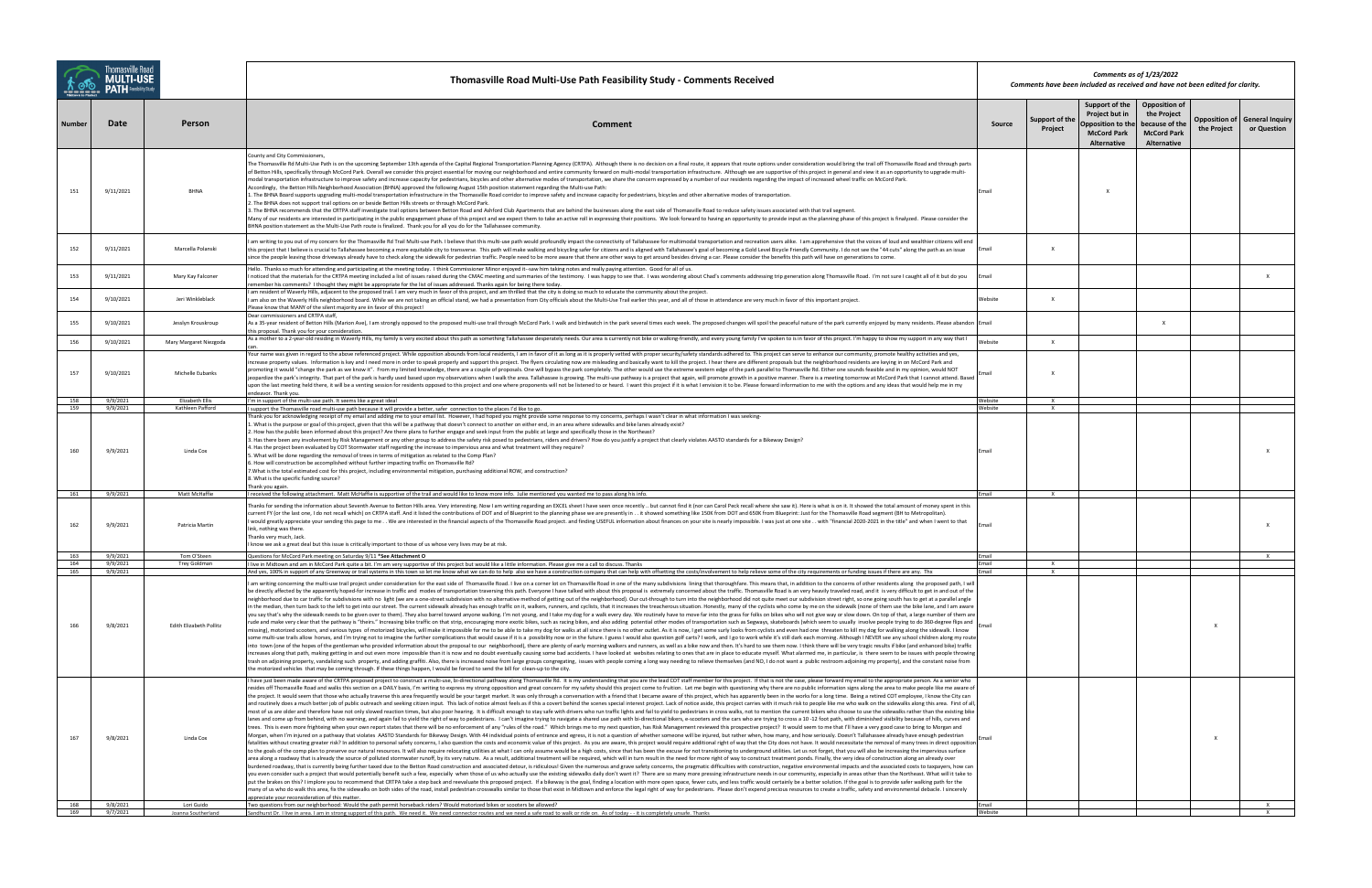| Thomasville Road |
|------------------|
| <b>MULTI-USE</b> |

|               |                      |                              | Thomasville Road Multi-Use Path Feasibility Study - Comments Received                                                                                                                                                                                                                                                                                                                                                                                                                                                                                                                                                                                                                                                                                                                                                                                                                                                                                                                                                                                                                                                                                                                                                                                                                                                                                                                                                                                                                                                                                                                                                                                                                                                                                                                                                                                                                                                                                                                                                                                                                                                                                                                                                                                                                                                                                                                                                                                                                                                                                                                                                                                                                                                                                                                                                                                                                                                                                                                                                                                                                                                                                                                                                                                                                                                                                                                                                                                                                                                                                                                                                                                                                                                                                                                                                                                                                                                                                                                                     | Comments as of 1/23/2022<br>Comments have been included as received and have not been edited for clarity. |                           |                                                                                                   |                                                                                            |              |                                                       |
|---------------|----------------------|------------------------------|-----------------------------------------------------------------------------------------------------------------------------------------------------------------------------------------------------------------------------------------------------------------------------------------------------------------------------------------------------------------------------------------------------------------------------------------------------------------------------------------------------------------------------------------------------------------------------------------------------------------------------------------------------------------------------------------------------------------------------------------------------------------------------------------------------------------------------------------------------------------------------------------------------------------------------------------------------------------------------------------------------------------------------------------------------------------------------------------------------------------------------------------------------------------------------------------------------------------------------------------------------------------------------------------------------------------------------------------------------------------------------------------------------------------------------------------------------------------------------------------------------------------------------------------------------------------------------------------------------------------------------------------------------------------------------------------------------------------------------------------------------------------------------------------------------------------------------------------------------------------------------------------------------------------------------------------------------------------------------------------------------------------------------------------------------------------------------------------------------------------------------------------------------------------------------------------------------------------------------------------------------------------------------------------------------------------------------------------------------------------------------------------------------------------------------------------------------------------------------------------------------------------------------------------------------------------------------------------------------------------------------------------------------------------------------------------------------------------------------------------------------------------------------------------------------------------------------------------------------------------------------------------------------------------------------------------------------------------------------------------------------------------------------------------------------------------------------------------------------------------------------------------------------------------------------------------------------------------------------------------------------------------------------------------------------------------------------------------------------------------------------------------------------------------------------------------------------------------------------------------------------------------------------------------------------------------------------------------------------------------------------------------------------------------------------------------------------------------------------------------------------------------------------------------------------------------------------------------------------------------------------------------------------------------------------------------------------------------------------------------------------------|-----------------------------------------------------------------------------------------------------------|---------------------------|---------------------------------------------------------------------------------------------------|--------------------------------------------------------------------------------------------|--------------|-------------------------------------------------------|
| <b>Number</b> | Date                 | Person                       | Comment                                                                                                                                                                                                                                                                                                                                                                                                                                                                                                                                                                                                                                                                                                                                                                                                                                                                                                                                                                                                                                                                                                                                                                                                                                                                                                                                                                                                                                                                                                                                                                                                                                                                                                                                                                                                                                                                                                                                                                                                                                                                                                                                                                                                                                                                                                                                                                                                                                                                                                                                                                                                                                                                                                                                                                                                                                                                                                                                                                                                                                                                                                                                                                                                                                                                                                                                                                                                                                                                                                                                                                                                                                                                                                                                                                                                                                                                                                                                                                                                   | Source                                                                                                    | Support of the<br>Project | Support of the<br>Project but in<br><b>Opposition to the</b><br><b>McCord Park</b><br>Alternative | <b>Opposition of</b><br>the Project<br>because of the<br><b>McCord Park</b><br>Alternative | the Project  | <b>Opposition of   General Inquiry</b><br>or Question |
| 170           | 9/7/2021             | Kimberly Shafer              | live at LEEWOOD DR. I was hoping to offer a different suggestion, rather than a mutliuse path along Thomasville Road, Make the most of the green ways (Goose Pond Trail, McCord Park drainage ditch/path from Betton Road all<br>Goose Pond Trail and Blairstone multi-use path. Goose pond trail hits Hermitage Blvd and use Loanblaug behind Home Depot to Metropolitan. Also extend the Goose pond trail along the drainage easement that ends at Thomasvill<br>nd extending the covering the ditch would remove a danger and create usable safe paths. Much like the transformation of Franklin Blvd. to Cascades Park.                                                                                                                                                                                                                                                                                                                                                                                                                                                                                                                                                                                                                                                                                                                                                                                                                                                                                                                                                                                                                                                                                                                                                                                                                                                                                                                                                                                                                                                                                                                                                                                                                                                                                                                                                                                                                                                                                                                                                                                                                                                                                                                                                                                                                                                                                                                                                                                                                                                                                                                                                                                                                                                                                                                                                                                                                                                                                                                                                                                                                                                                                                                                                                                                                                                                                                                                                                               | Website                                                                                                   |                           |                                                                                                   |                                                                                            |              | $\mathsf{X}$                                          |
| 171           | 9/7/2021             | Matthew and Sarah Wilson     | wanted to express my support for the Thomasville Rd Multi-Use Path that's being considered.<br>Over the last several years, Tallahassee has become a leader in forward thinking on the impact of cycling for the health and recreation of its residents along with the understanding that investments in cycling paths, trail<br>The investments by COT and Leon County at the local parks have been noticed and appreciated by locals and adventure seeking tourists alike. Visit Tallahassee has helped tremendously in this regard.<br>As the manager of Great Bicycle Shop, I saw a huge influx of new families interested and making an investment in cycling since the pandemic began last year. Getting more folks outside is always a good thing!<br>The Midtown to 110 corridor is unfortunately a relatively unsafe, but important route for cycling for both recreation and commuting. Blueprint and CRTPA has identified way-finding as an important use of sales tax revenue,<br>that regard.<br>hope you will use your always thoughtful influence to push this project forward. The entire cycling community is behind you.                                                                                                                                                                                                                                                                                                                                                                                                                                                                                                                                                                                                                                                                                                                                                                                                                                                                                                                                                                                                                                                                                                                                                                                                                                                                                                                                                                                                                                                                                                                                                                                                                                                                                                                                                                                                                                                                                                                                                                                                                                                                                                                                                                                                                                                                                                                                                                                                                                                                                                                                                                                                                                                                                                                                                                                                                                                                | Email                                                                                                     | x                         |                                                                                                   |                                                                                            |              |                                                       |
| 172           | 9/6/2021             | Randie Denker                | am not clear on how much land needs to be taken to complete this project. Is the intent to convert part of the existing roadway and all of the current sidewalks on both sides to create a multi-use lane? Or, will the existi<br>reate a new wider multi-use lane? Can you answer the question as to where the land for the Multi-use lane will come from? And also, what will be done to compensate for any trees lost? Will there be shading over any portion<br>friendly and inviting visually, not to mention compensating somewhat for the additional carbon footprint of the project.<br>hank vou                                                                                                                                                                                                                                                                                                                                                                                                                                                                                                                                                                                                                                                                                                                                                                                                                                                                                                                                                                                                                                                                                                                                                                                                                                                                                                                                                                                                                                                                                                                                                                                                                                                                                                                                                                                                                                                                                                                                                                                                                                                                                                                                                                                                                                                                                                                                                                                                                                                                                                                                                                                                                                                                                                                                                                                                                                                                                                                                                                                                                                                                                                                                                                                                                                                                                                                                                                                                  |                                                                                                           |                           |                                                                                                   |                                                                                            |              |                                                       |
| 173           | 9/6/2021             | Randie Denker                | YES, This is very helpful. Thank you. I have just a few more questions:<br>1) When the project is completed, will there be just one big multi-use path (sorry that I called it a lane) on one side of the road or will there still be two pedestrian paths, one on each side? If the latter, how wide wil<br>2) Will it be an asphalt path or concrete?<br>3) Will the footprint of the roadway change to accommodate the new multi-use path?<br>4) Will the multi-use path be separated from the road or merely adjacent? (My own personal preference would be to have it separated and landscaped.)<br>Thanks for your prompt response. I didn't expect you to be working on Labor Day.<br>That shows real dedication.                                                                                                                                                                                                                                                                                                                                                                                                                                                                                                                                                                                                                                                                                                                                                                                                                                                                                                                                                                                                                                                                                                                                                                                                                                                                                                                                                                                                                                                                                                                                                                                                                                                                                                                                                                                                                                                                                                                                                                                                                                                                                                                                                                                                                                                                                                                                                                                                                                                                                                                                                                                                                                                                                                                                                                                                                                                                                                                                                                                                                                                                                                                                                                                                                                                                                  | Email                                                                                                     |                           |                                                                                                   |                                                                                            |              |                                                       |
| 174<br>175    | 9/6/2021<br>9/6/2021 | Skip Cook<br>Tom O'Steen     | Jack, no recommendations section?<br>would like to speak at cmac tomorrow                                                                                                                                                                                                                                                                                                                                                                                                                                                                                                                                                                                                                                                                                                                                                                                                                                                                                                                                                                                                                                                                                                                                                                                                                                                                                                                                                                                                                                                                                                                                                                                                                                                                                                                                                                                                                                                                                                                                                                                                                                                                                                                                                                                                                                                                                                                                                                                                                                                                                                                                                                                                                                                                                                                                                                                                                                                                                                                                                                                                                                                                                                                                                                                                                                                                                                                                                                                                                                                                                                                                                                                                                                                                                                                                                                                                                                                                                                                                 | Fmail<br>Website                                                                                          |                           |                                                                                                   |                                                                                            |              | $\mathsf{X}$<br>$\times$                              |
| 176           | 9/3/2021             | Deb Burr                     | Statement of Support *See Attachment P                                                                                                                                                                                                                                                                                                                                                                                                                                                                                                                                                                                                                                                                                                                                                                                                                                                                                                                                                                                                                                                                                                                                                                                                                                                                                                                                                                                                                                                                                                                                                                                                                                                                                                                                                                                                                                                                                                                                                                                                                                                                                                                                                                                                                                                                                                                                                                                                                                                                                                                                                                                                                                                                                                                                                                                                                                                                                                                                                                                                                                                                                                                                                                                                                                                                                                                                                                                                                                                                                                                                                                                                                                                                                                                                                                                                                                                                                                                                                                    | Email                                                                                                     | $\mathsf{x}$              |                                                                                                   |                                                                                            |              |                                                       |
| 177           | 9/3/2021             | Leewood Hills HOA            | Capital Regional Transportation Planning Agency Board Members<br>Citizens Multimodal Advisory Committee Members and Technical Advisory Committee Members<br>Thank you for the opportunity to provide comments on the Thomasville Road Multi-use Path Feasibility Study. We have been residents in the Leewood Hills neighborhood since 2002 and walk, run and bike regularly along this co<br>provides some good options that are safe for pedestrians and cyclists. There are some specific aspects of the preferred options we would like considered and incorporated into the project design moving forward. Also, we inv<br>firsthand pros/cons of some of the options presented. I have included on pages 3-5 "Cyclist Heat Maps" showing the current routes often taken along the corridor for consideration.<br>Betton Road to Armistead The Trescott Ditch alignment option is the safest and preferred route. The improved path could mimic the character of Goose Pond segments (Potts/Hermitage) that connect to other features/paths in T<br>Ditch would provide an alternative for users for at least half the distance in the park. This would alleviate some of the through-traffic in McCord for at least half of the length of the park.<br>Armistead to Metropolitan We strongly oppose the elimination of bike lanes, particularly southbound between Woodgate and Waverly Roads. As a cyclist, we do not typically use the bike lane to travel north on Thomasville Roa<br>Winthrop Way to through the Waverly neighborhood). Generally slow bike speeds where the vehicle speed limit is high is considered unsafe. However, when traveling southbound/downhill from Woodgate, the bike lane is always u<br>downhill speeds upwards to 30 mph will be a major safety issue on an east-side multi-use path from Woodgate to Armistead. It would likely not be used by most cyclists traveling southbound and they would remain in a narrowe<br>there is no ROW need on the west side and the bike lane should be able to remain. Related to this section, we urge you to upgrade the currently unmaintained asphalt path on the west side of Thomasville Road to standard cem<br>unlevel surface. Providing a standard sidewalk transitioning from the multi-use path at Woodgate Road south to Waverly would provide residents who live on the west side of Thomasville Road an option that wouldn't require c<br>Woodgate Way to Metropolitan - We agree with and support the alignment option occurring on the west side of Thomasville Road.<br>Market District Connection - The option presented in Figure 16 is preferred as it avoids having to cross the dangerous Live Oak/ Thomasville Road intersection. It also follows the route cyclists currently take so it is mor<br>Timberlane School Road - The preferred route in figure 20 utilizing the utility easement is nice. We generally ride bikes on the sidewalk from right after I-10 around and up Timberlane Road on the steep sidewalk to Gilchre<br>n summary: Betton Road to Armistead Road - SUPPORT - 2. Trescott Ditch McCord Park   Armistead Road to Metropolitan Boulevard - OPPOSE - Removing bike lanes (both sides) KEEP SOUTHBOUND BIKE LANE BETWEEN WOODGATE AND WAVER<br>Irmistead Road to Woodgate Way – east side of the road, SUPPORT - Woodgate Way to Metropolitan Boulevard – west side of the road, ADD – Standard sidewalk to replace old crumbing asphalt path on west side from Waverly to Wo<br>North of Interstate 10 - SUPPORT - Timberlane School Road to Timberlane Road - SUPPORT - Timberlane Road - SUPPORT - Timberlane Road (Timberlane Road (Timberlane Road (Timberlane Road (Timberlane Road (Timberlane School Ro<br>homasville at un-signaled locations, reduce liability by providing a safe level surface for all, and to provide an alternative for walkers on the west side alleviating congestion on the east side multi-use path.<br>hank you for your consideration, |                                                                                                           |                           |                                                                                                   |                                                                                            |              |                                                       |
| 178           | 9/2/2021             | Han Winogrond                | wanted to write in to share my strong support for the Thomasville rd multiuse path. In my experience advocating for and then seeing multiuse paths built in both Boulder Colorad and Asheville North Carolina these paths are<br>children in strollers, the elderly, people on bicycles, bicycle commuters, runners, walkers, handicapped folks, and anyone wanting to leave their house and not be confined to a vehicle benefit from the addition of this pub<br>opportunities for both recreation and transportation. Multiuse paths are also attractive to businesses and their employees when considering new locations. It is important when designing the path to prioritize the safety of<br>ind useful path can be severely compromised if motor vehicle traffic is not carefully controlled where it comes in contact with the path. Thank you                                                                                                                                                                                                                                                                                                                                                                                                                                                                                                                                                                                                                                                                                                                                                                                                                                                                                                                                                                                                                                                                                                                                                                                                                                                                                                                                                                                                                                                                                                                                                                                                                                                                                                                                                                                                                                                                                                                                                                                                                                                                                                                                                                                                                                                                                                                                                                                                                                                                                                                                                                                                                                                                                                                                                                                                                                                                                                                                                                                                                                                                                                                                                  | Vebsite                                                                                                   | $\times$                  |                                                                                                   |                                                                                            |              |                                                       |
| 179           | 9/1/2021             | Patricia Martin              | /our failure to respond to my emails are disturbing. Usually, when a citizen contacts a public servant whose own email says, "Let me know if you need help," and nothing happens? That is not a good sign about our democracy.<br>ou may want to reflect on your lack of responsiveness to "us public" who, Greg says, only shows up when the bull-dozers do.                                                                                                                                                                                                                                                                                                                                                                                                                                                                                                                                                                                                                                                                                                                                                                                                                                                                                                                                                                                                                                                                                                                                                                                                                                                                                                                                                                                                                                                                                                                                                                                                                                                                                                                                                                                                                                                                                                                                                                                                                                                                                                                                                                                                                                                                                                                                                                                                                                                                                                                                                                                                                                                                                                                                                                                                                                                                                                                                                                                                                                                                                                                                                                                                                                                                                                                                                                                                                                                                                                                                                                                                                                             | Email                                                                                                     |                           |                                                                                                   |                                                                                            |              | $\mathsf{X}$                                          |
| 180           | 8/31/2021            | Jim Wadsworth                | his project is a big waste of the taxpayers' money. It would be betters used to add sidewalks and street improvements to the areas of Tallahassee that have less access to government projects, such as the Frenchtown and Bon<br>bjects will consume millions of dollars with little benefit to the whole general population.                                                                                                                                                                                                                                                                                                                                                                                                                                                                                                                                                                                                                                                                                                                                                                                                                                                                                                                                                                                                                                                                                                                                                                                                                                                                                                                                                                                                                                                                                                                                                                                                                                                                                                                                                                                                                                                                                                                                                                                                                                                                                                                                                                                                                                                                                                                                                                                                                                                                                                                                                                                                                                                                                                                                                                                                                                                                                                                                                                                                                                                                                                                                                                                                                                                                                                                                                                                                                                                                                                                                                                                                                                                                            | Email                                                                                                     |                           |                                                                                                   |                                                                                            | $\mathsf{x}$ |                                                       |
| 181           | 8/31/2021            | Patricia Martin              | have a request. Can you print this for me in color (my printer does not do color)? I'll be glad to come to City Hall to pick it up. It would be very helpful to me, my neighbors, and my friends in other neighborhoods to see<br>very much appreciate your doing this. Thank you                                                                                                                                                                                                                                                                                                                                                                                                                                                                                                                                                                                                                                                                                                                                                                                                                                                                                                                                                                                                                                                                                                                                                                                                                                                                                                                                                                                                                                                                                                                                                                                                                                                                                                                                                                                                                                                                                                                                                                                                                                                                                                                                                                                                                                                                                                                                                                                                                                                                                                                                                                                                                                                                                                                                                                                                                                                                                                                                                                                                                                                                                                                                                                                                                                                                                                                                                                                                                                                                                                                                                                                                                                                                                                                         | Fmail                                                                                                     |                           |                                                                                                   |                                                                                            |              | $\mathsf{X}$                                          |
| 182           | 8/27/2021            | Lori Guido                   | Please provide me with the following information: The Tallahassee Leon County Bicycle Master Plan includes 2 documents, the Evaluation Criteria and the Major Project Scoring.<br>am requesting the data behind the scoring for the Thomasville Road project. That project is ranked #1 by total score and I hope to understand the back up documents that resulted in the specific score of each criteria relat                                                                                                                                                                                                                                                                                                                                                                                                                                                                                                                                                                                                                                                                                                                                                                                                                                                                                                                                                                                                                                                                                                                                                                                                                                                                                                                                                                                                                                                                                                                                                                                                                                                                                                                                                                                                                                                                                                                                                                                                                                                                                                                                                                                                                                                                                                                                                                                                                                                                                                                                                                                                                                                                                                                                                                                                                                                                                                                                                                                                                                                                                                                                                                                                                                                                                                                                                                                                                                                                                                                                                                                          | Email                                                                                                     |                           |                                                                                                   |                                                                                            |              | $\mathsf{X}$                                          |
| 183           | 8/10/2021            | Danielle and Chris Slaton    | We wanted to express our support for the Thomasville Rd Multi-Use Path that's being considered. Over the last several years, Tallahassee has become a leader in forward thinking on the impact of cycling for the health and r<br>cycling paths, trails, awareness, and education have put it on the map as a leader in the southeast. The investments by COT and Leon County at the local parks have been noticed and appreciated by locals and adventure seeki<br>local cycling enthusiasts, we've seen a huge influx of new families interested and making an investment in cycling since the pandemic began last year. Getting more folks outside is always a good thing! The Midtown to I-10<br>both recreation and commuting. Blueprint and CRTPA have identified way-finding as an important use of sales tax revenue, and creating routes, along with better signage and safety features is critical in that regard. We hop<br>entire cycling community is behind you.                                                                                                                                                                                                                                                                                                                                                                                                                                                                                                                                                                                                                                                                                                                                                                                                                                                                                                                                                                                                                                                                                                                                                                                                                                                                                                                                                                                                                                                                                                                                                                                                                                                                                                                                                                                                                                                                                                                                                                                                                                                                                                                                                                                                                                                                                                                                                                                                                                                                                                                                                                                                                                                                                                                                                                                                                                                                                                                                                                                                                            | Email                                                                                                     | x                         |                                                                                                   |                                                                                            |              |                                                       |
| 184           | 8/6/2021             | Scott Ford                   | There is already a side walk for pedestrians and bike riders along thomasville rd. You will be negatively impacting McCord park and the housing that backs up to thomasville rd. Who wants this proposal. ??? Betton hills nei<br>oney for an unwanted and unneeded proposal !!                                                                                                                                                                                                                                                                                                                                                                                                                                                                                                                                                                                                                                                                                                                                                                                                                                                                                                                                                                                                                                                                                                                                                                                                                                                                                                                                                                                                                                                                                                                                                                                                                                                                                                                                                                                                                                                                                                                                                                                                                                                                                                                                                                                                                                                                                                                                                                                                                                                                                                                                                                                                                                                                                                                                                                                                                                                                                                                                                                                                                                                                                                                                                                                                                                                                                                                                                                                                                                                                                                                                                                                                                                                                                                                           |                                                                                                           |                           |                                                                                                   | $\mathsf{x}$                                                                               |              |                                                       |
| 185           | 8/5/2021             | Mary Kay Falconer            | s September 13 definite as the date for the next CRTPA meeting? It is not posted on the CRTPA website, so need to confirm. You mentioned in your email, It would be helpful to get an update on other path options that don't<br>wondering if you have had time to compile the information needed to determine if anything is viable behind Circle K and along Post Road out to Thomasville Road. Rumors circulating at this point due to second and third hand<br>ou have any clarification to share?                                                                                                                                                                                                                                                                                                                                                                                                                                                                                                                                                                                                                                                                                                                                                                                                                                                                                                                                                                                                                                                                                                                                                                                                                                                                                                                                                                                                                                                                                                                                                                                                                                                                                                                                                                                                                                                                                                                                                                                                                                                                                                                                                                                                                                                                                                                                                                                                                                                                                                                                                                                                                                                                                                                                                                                                                                                                                                                                                                                                                                                                                                                                                                                                                                                                                                                                                                                                                                                                                                    | Email                                                                                                     |                           |                                                                                                   |                                                                                            |              | $\mathsf{x}$                                          |
| 186           | 8/5/2021             | Tom O'Steen                  | Email correspondance between Tom O'Steen (Moore Bass) and Amelia Bryant regarding box culvert project.                                                                                                                                                                                                                                                                                                                                                                                                                                                                                                                                                                                                                                                                                                                                                                                                                                                                                                                                                                                                                                                                                                                                                                                                                                                                                                                                                                                                                                                                                                                                                                                                                                                                                                                                                                                                                                                                                                                                                                                                                                                                                                                                                                                                                                                                                                                                                                                                                                                                                                                                                                                                                                                                                                                                                                                                                                                                                                                                                                                                                                                                                                                                                                                                                                                                                                                                                                                                                                                                                                                                                                                                                                                                                                                                                                                                                                                                                                    | Email                                                                                                     |                           |                                                                                                   |                                                                                            |              | X                                                     |
| 187<br>188    | 8/5/2021<br>8/4/2021 | Tom O'Steen<br>Eliza Hawkins | Email coordination with Artie White at Tallahassee-Leon County Planning Department<br>was asked by a resident the following: Who will make final decisions on the trail? Is that the CRTPA or does CRTPA make a recommendation to the City Commission? How will the final approval be given on the various routes an                                                                                                                                                                                                                                                                                                                                                                                                                                                                                                                                                                                                                                                                                                                                                                                                                                                                                                                                                                                                                                                                                                                                                                                                                                                                                                                                                                                                                                                                                                                                                                                                                                                                                                                                                                                                                                                                                                                                                                                                                                                                                                                                                                                                                                                                                                                                                                                                                                                                                                                                                                                                                                                                                                                                                                                                                                                                                                                                                                                                                                                                                                                                                                                                                                                                                                                                                                                                                                                                                                                                                                                                                                                                                      | Email<br>Email                                                                                            |                           |                                                                                                   |                                                                                            |              | $\mathsf{X}$<br>$\mathsf{X}$                          |
| 189           | 8/3/2021             | Suzanne Haines               | very much appreciate you and your colleagues taking time out of your Saturday to meet with us and face the opposition to the Trescott Drive option in person. As a Trescott Drive resident, I am very pleased and relieved to<br>and again at the meeting, I am still very concerned about putting the path behind the ditch for many of the same reasons expressed with regard to the Trescott Drive option, and the even greater disruption to the wildlife a<br>As I and others stated at the meeting, it seems that the optimal place for the path is on Thomasville Road, where the infrastructure to support it already largely exists, particularly since the goal seems to be to ultimate<br>to meet with us and listen to our concerns, and for being responsive to them in this way.                                                                                                                                                                                                                                                                                                                                                                                                                                                                                                                                                                                                                                                                                                                                                                                                                                                                                                                                                                                                                                                                                                                                                                                                                                                                                                                                                                                                                                                                                                                                                                                                                                                                                                                                                                                                                                                                                                                                                                                                                                                                                                                                                                                                                                                                                                                                                                                                                                                                                                                                                                                                                                                                                                                                                                                                                                                                                                                                                                                                                                                                                                                                                                                                            |                                                                                                           |                           | $\times$                                                                                          |                                                                                            |              |                                                       |
| 190           | 7/30/2021            | Lori Guido                   | ollowing up regarding the Thomasville Road Multi-use Trail.<br>You inquired about the President of the Peacefield Place HOA. It took me a few days to verify my conclusion that our HOA is no longer in existence. I have created a handout for everyone on the street (with exception of one<br>iterest and feedback. I will be in touch after gathering neighborhood input.                                                                                                                                                                                                                                                                                                                                                                                                                                                                                                                                                                                                                                                                                                                                                                                                                                                                                                                                                                                                                                                                                                                                                                                                                                                                                                                                                                                                                                                                                                                                                                                                                                                                                                                                                                                                                                                                                                                                                                                                                                                                                                                                                                                                                                                                                                                                                                                                                                                                                                                                                                                                                                                                                                                                                                                                                                                                                                                                                                                                                                                                                                                                                                                                                                                                                                                                                                                                                                                                                                                                                                                                                             |                                                                                                           |                           |                                                                                                   |                                                                                            |              | $\mathsf{X}$                                          |
| 191           | 7/26/2021            | Beau Scott                   | Disregard my last email. After thinking about it, raising the travel lane to become level with the sidewalk is a terrible idea. In retrospect, it would create a difficult situation for property owners along Trescott Drive<br>dea sounded good on paper but in application it is not feasible.                                                                                                                                                                                                                                                                                                                                                                                                                                                                                                                                                                                                                                                                                                                                                                                                                                                                                                                                                                                                                                                                                                                                                                                                                                                                                                                                                                                                                                                                                                                                                                                                                                                                                                                                                                                                                                                                                                                                                                                                                                                                                                                                                                                                                                                                                                                                                                                                                                                                                                                                                                                                                                                                                                                                                                                                                                                                                                                                                                                                                                                                                                                                                                                                                                                                                                                                                                                                                                                                                                                                                                                                                                                                                                         |                                                                                                           |                           |                                                                                                   |                                                                                            |              | $\mathsf{X}$                                          |
| 192           | 7/25/2021            | Beau Scott                   | Hello CRTPA. One planner to another, I have a thought about an alternative option for Option 3 of the Multimodal Trail on Trescott Drive. Rather than using the right of way on the east side of Trescott Drive. Have you cons<br>one-lane/ one-way facility? You could keep the east lane (Northbound) open for resident traffic and convert the west lane (Southbound) into the Multi-modal Trail. Basically all that would need to happen, is to raise the we<br>n asphalt. If you wanted to, you rip up the existing concrete sidewalk and make it all a 14" wide asphalt Multi-modal Trail. Honestly, turning left onto Betton Road from Trescott Drive is foolish, and turning right onto Be                                                                                                                                                                                                                                                                                                                                                                                                                                                                                                                                                                                                                                                                                                                                                                                                                                                                                                                                                                                                                                                                                                                                                                                                                                                                                                                                                                                                                                                                                                                                                                                                                                                                                                                                                                                                                                                                                                                                                                                                                                                                                                                                                                                                                                                                                                                                                                                                                                                                                                                                                                                                                                                                                                                                                                                                                                                                                                                                                                                                                                                                                                                                                                                                                                                                                                        |                                                                                                           |                           |                                                                                                   |                                                                                            |              | X                                                     |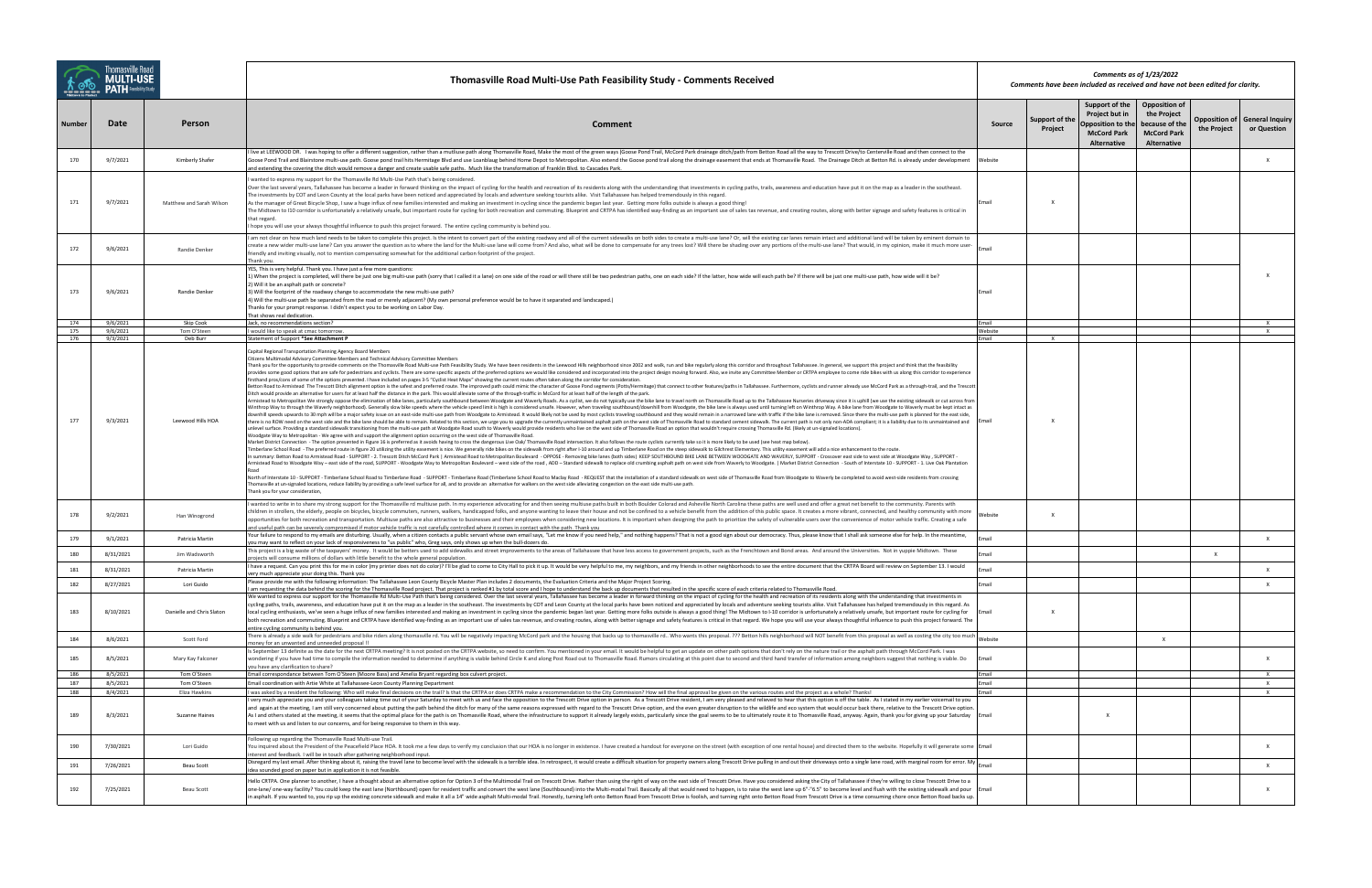|               |                        |                                                        | Thomasville Road Multi-Use Path Feasibility Study - Comments Received                                                                                                                                                                                                                                                                                                                                                                                                                                                                                                                                                                                                                                                                                                                                                                                                                                                                                                                                                                                                                                                                                                                                                                                                                                                                                                                                                                                                                                                                                                                                                                                                                                                                                                                                                                                                                                                                                                                                                                                                                                                                                                                                                                                                                    |                | Comments as of 1/23/2022<br>Comments have been included as received and have not been edited for clarity. |                                                                                                   |                                                                                            |              |                                                       |
|---------------|------------------------|--------------------------------------------------------|------------------------------------------------------------------------------------------------------------------------------------------------------------------------------------------------------------------------------------------------------------------------------------------------------------------------------------------------------------------------------------------------------------------------------------------------------------------------------------------------------------------------------------------------------------------------------------------------------------------------------------------------------------------------------------------------------------------------------------------------------------------------------------------------------------------------------------------------------------------------------------------------------------------------------------------------------------------------------------------------------------------------------------------------------------------------------------------------------------------------------------------------------------------------------------------------------------------------------------------------------------------------------------------------------------------------------------------------------------------------------------------------------------------------------------------------------------------------------------------------------------------------------------------------------------------------------------------------------------------------------------------------------------------------------------------------------------------------------------------------------------------------------------------------------------------------------------------------------------------------------------------------------------------------------------------------------------------------------------------------------------------------------------------------------------------------------------------------------------------------------------------------------------------------------------------------------------------------------------------------------------------------------------------|----------------|-----------------------------------------------------------------------------------------------------------|---------------------------------------------------------------------------------------------------|--------------------------------------------------------------------------------------------|--------------|-------------------------------------------------------|
| <b>Number</b> | Date                   | Person                                                 | Comment                                                                                                                                                                                                                                                                                                                                                                                                                                                                                                                                                                                                                                                                                                                                                                                                                                                                                                                                                                                                                                                                                                                                                                                                                                                                                                                                                                                                                                                                                                                                                                                                                                                                                                                                                                                                                                                                                                                                                                                                                                                                                                                                                                                                                                                                                  | Source         | Support of the<br>Project                                                                                 | Support of the<br>Project but in<br><b>Opposition to the</b><br><b>McCord Park</b><br>Alternative | <b>Opposition of</b><br>the Project<br>because of the<br><b>McCord Park</b><br>Alternative | the Project  | <b>Opposition of   General Inquiry</b><br>or Question |
| 193           | 7/24/2021              | Mary Kay Falconer                                      | hanks so much for attending the meeting in Betton Hills this morning. Your presence and answers to resident questions helped address some concerns and helped educate people<br>about transportation planning. I will be continuing to work with a couple of residents on other options for the path from Betton Road to McCord Park. I will encourage them to share their ideas with you. I think my comments<br>for 18 years. I know the mix of views that exist. This is not the first time we have had to chart a course that has a bumpy beginning! Thanks again for being responsive and reaching out.                                                                                                                                                                                                                                                                                                                                                                                                                                                                                                                                                                                                                                                                                                                                                                                                                                                                                                                                                                                                                                                                                                                                                                                                                                                                                                                                                                                                                                                                                                                                                                                                                                                                             | Email          |                                                                                                           |                                                                                                   |                                                                                            |              | $\mathsf{X}$                                          |
| 194           | 7/24/2021              | Todd and Jolynda Chenicek                              | We received the flyer about the meeting tomorrow. However, we will not be able to attend the meeting - we'll be in Gainesville moving our sons out of their college apartment. We wanted to share our thoughts on the Multi-us<br>proposals, we think the unpaved path along the back of Trescott sounds like the most feasible and least intrusive. In fact, the Trescott proposal seems to be the least attractive, due to the loss of property to owners, hav<br>side of Trescott. Adding in a walkway on the other side just doesn't seem to make sense. As Trescott residents, we wanted to share our thoughts with the association. If there is anything else you need or any further action                                                                                                                                                                                                                                                                                                                                                                                                                                                                                                                                                                                                                                                                                                                                                                                                                                                                                                                                                                                                                                                                                                                                                                                                                                                                                                                                                                                                                                                                                                                                                                                       |                | $\boldsymbol{\mathsf{x}}$                                                                                 |                                                                                                   |                                                                                            |              |                                                       |
| 195           | 7/22/2021              | Mary Kay Falconer on behalf of citizens<br><b>BHNA</b> | Citizen Input on Thomasville Road Multi-Use Path *See Attachment Q                                                                                                                                                                                                                                                                                                                                                                                                                                                                                                                                                                                                                                                                                                                                                                                                                                                                                                                                                                                                                                                                                                                                                                                                                                                                                                                                                                                                                                                                                                                                                                                                                                                                                                                                                                                                                                                                                                                                                                                                                                                                                                                                                                                                                       | Email          |                                                                                                           |                                                                                                   | $\mathsf{x}$                                                                               |              |                                                       |
| 196           | 7/15/2021              | Beau Scott                                             | I am an APA member urban planner, a cyclist, and a resident of Betton Hills. My mother is also a resident of Betton Hills and she lives on the east side of Trescott Drive, where her real property (and frankly my inheritanc<br>Use Path. I need to understand what ROW along Trescott Drive you are referring to in your video? https://www.youtube.com/watch?v=iIsNbUXV1MU As a resident of Betton Hills, I can attest Trescott Drive is one of the neighbor<br>existing sidewalk, which pedestrians and joggers ignore in favor of walking and running on Trescott Drive at motorists' peril. Trescott Drive is already enduring pedestrian traffic problems in violation of Section 316.130<br>residential neighborhood and jogging on Trescott Drive three times a week. Bicycles and cyclist are already allowed to use the sidewalk, and the roadway pursuant to Section 316.2065, F.S. Cyclists are already allowed under<br>understand what multi-modal users would be served under the consideration of Option 3, Trescott Drive. Residents of Betton Hills are divided on this project. The video meeting should have included Betton Hills residents wh<br>istead of only one-sided position                                                                                                                                                                                                                                                                                                                                                                                                                                                                                                                                                                                                                                                                                                                                                                                                                                                                                                                                                                                                                                                                               | Email          |                                                                                                           |                                                                                                   |                                                                                            |              |                                                       |
| 197           | 7/15/2021              | Beau Scott                                             | I am a resident of Betton Hills, as is my mother. A resident of Trescott Drive. Why is your agency proposing to place the Trescott Drive. Midtown to Market Street trail alongthe east side of Trescott Drive, through my moth<br>exclude? Is the Capital Regional Transportation Planning Agency prepared to implement and apply eminent domain to all affected property owners? Pursuant to the just compensation clause of the 5th Amendment of the U.S Const<br>Southern Magnolia Trees to install this trail? Furthermore, why is your agency proposing to install the trail on Trescott Drive when, joggers are repeated jogging in the middle of Trescott Drive? Trust me I have recorded e<br>and TPD. Why was my mother and not included in the video meeting? Or any resident in opposition to propsed project. Only residents in favor of the Trescott Drive trail were in the video meeting.                                                                                                                                                                                                                                                                                                                                                                                                                                                                                                                                                                                                                                                                                                                                                                                                                                                                                                                                                                                                                                                                                                                                                                                                                                                                                                                                                                                 | Email          |                                                                                                           |                                                                                                   |                                                                                            |              | $\mathsf{X}$                                          |
| 198<br>199    | 7/15/2021<br>7/14/2021 | Beau Scott<br>Patricia Martin                          | Why cannot the CRTPA just replace the existing sidewalk in either Option 1 (Thomasville Road) or 3 (Trescott) with the multi-modal trail? Certainly, would be cheaper and faster to replace the existing sidewalk in either op<br>Questions sent to Greg Slay *See Attachment R                                                                                                                                                                                                                                                                                                                                                                                                                                                                                                                                                                                                                                                                                                                                                                                                                                                                                                                                                                                                                                                                                                                                                                                                                                                                                                                                                                                                                                                                                                                                                                                                                                                                                                                                                                                                                                                                                                                                                                                                          | Email<br>Email |                                                                                                           |                                                                                                   |                                                                                            |              | $\mathsf{x}$<br>$\mathsf{X}$                          |
| 200           | 6/26/2021              | Bob and Lori Guido                                     | We have recently become aware of the project concerning a possible bike path along Thomasville Road. As residents of Peacefield Place we are very interested in this project. As far as we can tell no one from our street is                                                                                                                                                                                                                                                                                                                                                                                                                                                                                                                                                                                                                                                                                                                                                                                                                                                                                                                                                                                                                                                                                                                                                                                                                                                                                                                                                                                                                                                                                                                                                                                                                                                                                                                                                                                                                                                                                                                                                                                                                                                            | Email          |                                                                                                           |                                                                                                   |                                                                                            |              | $\mathsf{X}$                                          |
| 201           | 6/24/2021              | Mari-Jo Lewis-Wilkinson                                | forward we would like to be added to your list of contacts<br>Good afternoon. I wanted to thank you for the informative meeting Monday evening and especially the artist's rendering of what the path could look like on Trescott. As I have mentioned, I am in favor of the path on the eas<br>espond favorably if they saw this rendering and were informed of the likelihood of increased property values and the possibility of underground utilities along the path's route. Thank you again. I look forward to the next                                                                                                                                                                                                                                                                                                                                                                                                                                                                                                                                                                                                                                                                                                                                                                                                                                                                                                                                                                                                                                                                                                                                                                                                                                                                                                                                                                                                                                                                                                                                                                                                                                                                                                                                                            | Email          | $\times$                                                                                                  |                                                                                                   |                                                                                            |              |                                                       |
| 202           | 6/21/2021              | Mary Kay Falconer                                      | Does any information in the virtual room for the Thomasville Road multi-use path display the ROW along Thomasville Road (east and west sides)? Just wondering how much variation there is and where the most ROW is located an                                                                                                                                                                                                                                                                                                                                                                                                                                                                                                                                                                                                                                                                                                                                                                                                                                                                                                                                                                                                                                                                                                                                                                                                                                                                                                                                                                                                                                                                                                                                                                                                                                                                                                                                                                                                                                                                                                                                                                                                                                                           | Email          |                                                                                                           |                                                                                                   |                                                                                            |              | $\mathsf{X}$                                          |
| 203           | 6/17/2021              | Paula Cook                                             | Skip has been forwarding me the discussions on the Thomasville Rd. project and my non-engineering recommendation is to look strongly at expanding and upgrading the asphalt bike path on the west side of Thomasville Road. Ob<br>out I would think the right of way issues would be far less than doing the project on both sides of the road. I used to run the asphalt path until it fell into diisrepair, and I am a huge fan of sidewalks.                                                                                                                                                                                                                                                                                                                                                                                                                                                                                                                                                                                                                                                                                                                                                                                                                                                                                                                                                                                                                                                                                                                                                                                                                                                                                                                                                                                                                                                                                                                                                                                                                                                                                                                                                                                                                                          | Email          | $\mathsf{x}$                                                                                              |                                                                                                   |                                                                                            |              |                                                       |
| 204           | 6/16/2021              | Skip Cook                                              | I took a closer look at the "10-12 foot wide Multi Use Path" proposed for Thomasville Road from Betton Rd to Market Square. I put on my engineer glasses when I drove from Live Oak Plantation to Betton and returned. I alway<br>dirt." My closer observations today indicated that there are several obstacles to the project, in my opinion, that pose real, and serious, issues.<br>. Lack of right-of-way along Thomasville Road on both sides of the road. There just isn't room for a 10-12' wide path on either side of the road. R.O.W. would have to be acquired and that will be horrendously expensive and<br>be taken for a multi use path? In my opinion, this challenge alone should be enough to take the project off the table.<br>2. Major tree removal, after ROW acquisition. Nothing else needs to be said about tree removal problems for any project.<br>3. Major utility relocation for overhead electric lines. Even if the City were to put the electric lines underground, I doubt that the Electric Department would approve of routine pedestrian and bicycle traffic over their<br>required depending on the depth of cut necessary for construction of the Multi Use Path.<br>4. Stormwater concerns. Project will add more impervious surface. That additional runoff will have to be treated in accordance with City standards thus requiring additional ROW for pond(s). I have no idea what kind of proj<br>above should disqualify the project for further consideration. At the very least, they should be considered for the financial impact that this project will have on the City's, or FDOT's budgets. These comments are not offe                                                                                                                                                                                                                                                                                                                                                                                                                                                                                                                                                                                                            | Email          |                                                                                                           |                                                                                                   |                                                                                            |              |                                                       |
| 205           | 6/15/2021              | Chris Judd                                             | appear to be well thought out. A less obtrusive 5- 6 foot Multi Use Path on both sides of Thomasville Road has a much better chance of actually coming to fruition.<br>I would like to express my support for the Thomasville rd bike path                                                                                                                                                                                                                                                                                                                                                                                                                                                                                                                                                                                                                                                                                                                                                                                                                                                                                                                                                                                                                                                                                                                                                                                                                                                                                                                                                                                                                                                                                                                                                                                                                                                                                                                                                                                                                                                                                                                                                                                                                                               | Email          | X                                                                                                         |                                                                                                   |                                                                                            |              |                                                       |
| 206           | 6/15/2021              | Pat Maurer                                             | To whom it may concern: as a local resident and cycling advocate, I add my enthusiastic support for the multi-use path on Thomasville Road. Cycling has proven positive effects on both physical and economic well-being. It's<br>naking. We need to invest in--and actively promote the use of these facilities.                                                                                                                                                                                                                                                                                                                                                                                                                                                                                                                                                                                                                                                                                                                                                                                                                                                                                                                                                                                                                                                                                                                                                                                                                                                                                                                                                                                                                                                                                                                                                                                                                                                                                                                                                                                                                                                                                                                                                                        | Email          | $\times$                                                                                                  |                                                                                                   |                                                                                            |              |                                                       |
| 207<br>208    | 6/14/2021<br>6/14/2021 | <b>Bill Edmonds</b><br>Han Winogrond                   | This project would benefit many and enhance Tallahassee's transportation options. Please give it careful review âEUR" a worthy investment. Thank you.<br>I am writing to voice my support for the Thomasville rd multi-use path. I live in the Foxcroft Neighborhood and this road is desperately in need of a protected path. Speeds are high, traffic is fast, and there arenâEUR(tm)                                                                                                                                                                                                                                                                                                                                                                                                                                                                                                                                                                                                                                                                                                                                                                                                                                                                                                                                                                                                                                                                                                                                                                                                                                                                                                                                                                                                                                                                                                                                                                                                                                                                                                                                                                                                                                                                                                  | Email<br>Email | $\mathsf{x}$<br>$\mathbf{x}$                                                                              |                                                                                                   |                                                                                            |              |                                                       |
| 209           | 6/14/2021              | Hans van Tol                                           | The project of a multi-use path along Thomasville Rd is of crucial importance for multimodal transportation. In Tallahassee, connecting the extensive neighborhoods in the Killearn area to downtown Tallahassee. At the momen<br>stock, and carbon neutral transportation is an important component in the fight against global warming. Also, many of the neighborhoods along this corridor have Thomasville Rd as the only entrance/exit point, A multi-use p<br>car. As a cyclist myself I sometimes use the bikelanes that are present north of Waverly, but I would hesitate to use them on a daily basis, because of the volume and speed of traffic, and because motorized vehicles often<br>ecause of safety concerns. Please keep this project high on your priority list.                                                                                                                                                                                                                                                                                                                                                                                                                                                                                                                                                                                                                                                                                                                                                                                                                                                                                                                                                                                                                                                                                                                                                                                                                                                                                                                                                                                                                                                                                                     | Email          | $\mathsf{x}$                                                                                              |                                                                                                   |                                                                                            |              |                                                       |
| 210           | 6/14/2021              | Helena Safron                                          | As a long time resident of Tallahassee, I support the continued building of walking and biking infrastructure in Tallahassee and would urge the CRTPA to prioritize these developments throughout the city especially in impor<br>onsideration                                                                                                                                                                                                                                                                                                                                                                                                                                                                                                                                                                                                                                                                                                                                                                                                                                                                                                                                                                                                                                                                                                                                                                                                                                                                                                                                                                                                                                                                                                                                                                                                                                                                                                                                                                                                                                                                                                                                                                                                                                           | Email          | $\times$                                                                                                  |                                                                                                   |                                                                                            |              |                                                       |
| 211           | 6/14/2021              | Nancy O'Farrell                                        | As a resident of the Foxcroft neighborhood, I strongly support this idea. Thomasville Road is a dangerous setting for cyclists and motorists alike. This is way overdue.                                                                                                                                                                                                                                                                                                                                                                                                                                                                                                                                                                                                                                                                                                                                                                                                                                                                                                                                                                                                                                                                                                                                                                                                                                                                                                                                                                                                                                                                                                                                                                                                                                                                                                                                                                                                                                                                                                                                                                                                                                                                                                                 | Email          | $\times$                                                                                                  |                                                                                                   |                                                                                            |              |                                                       |
| 212           | 6/14/2021              | Skip Cook                                              | I will be forwarding you an email from a concerned resident of the Rose Hill s/D located on the east side of Thomasville Road just north of the Bagtist Church. She is adamantly opposed to the project. After further review<br>Alligator Point in Franklin County, I would strongly recommend that another option be considered. In lieu of a 10-12' wide path on one side of the road. a 5-6' path on both sides of the road be implemented. Right of Way wo<br>for both walkers and bike riders. It should be noted that when gyms closed last year due to COVID, a friend and I began walking on Thomasville Road from Betton Hills to Metropolitan Boulevard. We put in approximately 350 m<br>indicates that there were some bike riders but the overwhelming majority of users were walking. I believe that this trend continues today and will in the future. I didn't understand fully the bikers comments about crossing<br>easier to cross than Thomasville Road. From my observations, it appears that bicycle riders don't like to stop at any intersection and are the most flagrant disobeyers of traffic signs. The final design should be focused o                                                                                                                                                                                                                                                                                                                                                                                                                                                                                                                                                                                                                                                                                                                                                                                                                                                                                                                                                                                                                                                                                                                    |                |                                                                                                           |                                                                                                   |                                                                                            |              |                                                       |
| 213<br>214    | 6/14/2021<br>6/14/2021 | Skip Cook<br>Tom Miller                                | Email Correspondance between Charles (Skip) Cook and Jack Kostrzewa about Pat Martin Letter in opposition to project - *See Attachment S<br>I write to speak in favor of the multi use bike path along the Thomasville corridor. Thisroad carried an insane amount of vehicle traffic which makes the corridor mot safe for cyclists and marginal for pedestrians. Please                                                                                                                                                                                                                                                                                                                                                                                                                                                                                                                                                                                                                                                                                                                                                                                                                                                                                                                                                                                                                                                                                                                                                                                                                                                                                                                                                                                                                                                                                                                                                                                                                                                                                                                                                                                                                                                                                                                | Email<br>Fmail | X                                                                                                         |                                                                                                   |                                                                                            | $\mathsf{x}$ |                                                       |
| 215           | 6/13/2021              | Deb Burr                                               | Hello, I would like to receive updates and meeting notifications regarding the subject project. No one in our neighborhood, Leewood Hills, has been contacted. Our neighborhood has an active facebook page. I have signed up<br>regularly as cyclists and runners and I serve as a board member of the Tallahassee Mountain Bike Association. Thanks.                                                                                                                                                                                                                                                                                                                                                                                                                                                                                                                                                                                                                                                                                                                                                                                                                                                                                                                                                                                                                                                                                                                                                                                                                                                                                                                                                                                                                                                                                                                                                                                                                                                                                                                                                                                                                                                                                                                                   | Email          |                                                                                                           |                                                                                                   |                                                                                            |              | $\mathsf{X}$                                          |
| 216           | 6/10/2021              | <b>Emerald McQuire</b>                                 | This project is one of the most ridiculous ideas ever!! It will allow easier access to criminals into our businesses and neighborhoods, will cause congestion and dangerous situations along the Thomasville Road corridor, ap<br>bike from Maclay to midtown in our oppressively hot, humid weather? Or during stormy days, which we have a good deal of during Hurricane season??!! I think someone is getting filthy rich off this insane idea, and it is all                                                                                                                                                                                                                                                                                                                                                                                                                                                                                                                                                                                                                                                                                                                                                                                                                                                                                                                                                                                                                                                                                                                                                                                                                                                                                                                                                                                                                                                                                                                                                                                                                                                                                                                                                                                                                         | acebook        |                                                                                                           |                                                                                                   |                                                                                            | $\times$     |                                                       |
| 217           | 6/10/2021              | Matthew Schnippert                                     | Please support the CRPTA's Bicycle and Pedestrian Master Plan. I'm especially in support of the Thomasville Road Multi-Use Path. As someone who drives that road often, I've seen numerous accidents or near-accidents involvi<br>travel along Thomasville Road - a vital artery that is key to getting from Midtown to Northeast Tallahassee.                                                                                                                                                                                                                                                                                                                                                                                                                                                                                                                                                                                                                                                                                                                                                                                                                                                                                                                                                                                                                                                                                                                                                                                                                                                                                                                                                                                                                                                                                                                                                                                                                                                                                                                                                                                                                                                                                                                                           | Email          | $\times$                                                                                                  |                                                                                                   |                                                                                            |              |                                                       |
| 218           | 6/10/2021              | Nancy Wright                                           | I love the idea of this multi use pass on Thomasville Road. I live off of Leawood right where the path would be and we will use this as a family thank you                                                                                                                                                                                                                                                                                                                                                                                                                                                                                                                                                                                                                                                                                                                                                                                                                                                                                                                                                                                                                                                                                                                                                                                                                                                                                                                                                                                                                                                                                                                                                                                                                                                                                                                                                                                                                                                                                                                                                                                                                                                                                                                               | Email          | $\mathsf{X}$                                                                                              |                                                                                                   |                                                                                            |              |                                                       |
| 219           | 6/10/2021              | Nathanael Gay                                          | When I heard about the proposal for the midtown to market multi-use path I was very excited. I live in downtown Tallahassee but work just north of I-10. I would love to ride my bike to work but Thomasville Road is a heinou<br>test riding the route I have been yelled at by vehicles, not to mention the speed that vehicles travel at on Thomasville. The sidewalk is too small to safely accommodate pedestrians and bikes. In short it is a nightmare th<br>through neighborhoods. There is still no way that feels exactly safe to get north of I-10. The proposal seems wonderful, and I hope to see it come to pass.                                                                                                                                                                                                                                                                                                                                                                                                                                                                                                                                                                                                                                                                                                                                                                                                                                                                                                                                                                                                                                                                                                                                                                                                                                                                                                                                                                                                                                                                                                                                                                                                                                                          |                | $\mathsf{x}$                                                                                              |                                                                                                   |                                                                                            |              |                                                       |
| 220           | 6/10/2021              | Perrin Rogers Rachel                                   | Okay. Thanks for clarification. Is there an email address we can send comments to? Our neighborhood is on a private street and many neighbors would like to comment. Doing this project on our side of the road would necessit<br>uilt over 90 years ago. We want Tallahassee to have great paths but need more information about how this would be done when it's privately owned property and there aren't any easements that allow for it.                                                                                                                                                                                                                                                                                                                                                                                                                                                                                                                                                                                                                                                                                                                                                                                                                                                                                                                                                                                                                                                                                                                                                                                                                                                                                                                                                                                                                                                                                                                                                                                                                                                                                                                                                                                                                                            | Facebook       |                                                                                                           |                                                                                                   |                                                                                            |              | $\mathsf{X}$                                          |
| 221           | 6/10/2021              | Skip Cook                                              | People always want to be aware of what's going on in the future. You need to answer the Question: "Do we really have anything to share?" I can only offer my opinion in that it appears to me that you don't have anything to<br>one-where there is are no details-with the exception of 10-12 feet wide, multi use (pedestrians and bikes). In City and County meetings attended over the past 50 years of my engineering career, I have heard the following s<br>stakeholders and homeowner's associations and gotten their feedback on this project and they are in support." When in reality, there was nothing concrete presented, only nebulous concepts. Bottom Line Regarding a meeting w<br>certainly be on the agenda. Our meetings are normally held on a Saturday or Sunday, very casual, alcohol will be present, and Roberts Rules of Order are not followed. We try to put our "guest speaker/presenter" on the agen<br>park, landscaping, etc." By copy of this email to our President and Secretary/Treasurer, I am requesting that they maintain contact with you for a future meeting date to see if works with your schedule. I will share with y<br>us: There are 2 exiting sidewalks, one on either side of Thomasville Road and a bike path that is part of the actual roadway. This existing infrastructure begs the question "Why do we need a multi use path?" I'm not a bike<br>want to ride a bike with cars whizzing by on my left shoulder. Don't know why the west "sidewalk" (if you can call it that) was constructed with asphalt rather than concrete like east side of roadway. City government, or F<br>friendly instead of the Multi Use Path project? One of the real concerns is the roadway intersection of Live Oak Plantation and Thomasville Road. Turning left from LOP onto Thomasville Road is a thrill ride during high tra<br>designed for one car. This is obviously caused by impatient drivers. However, with the rear of their vehicles protruding out into south bound lanes and blocking the views of drivers tyring to turn left onto LOP it is a rea<br>Multi Use Project. Their is a simple fix to this issue: make LOP right turn only onto Thomasville Road. This same design was used on Ox Bottom Road & Thomasville Road. |                |                                                                                                           |                                                                                                   |                                                                                            |              | $\mathsf{x}$                                          |
| 222           | 6/9/2021               | Bree Van Oss                                           | I'm writing today in support of the Capital Region Transportation Planning Agency's (CRTPA's) Tallahassee-Leon County Bicycle and Pedestrian Master Plan. Specifically, I want to voice my support of the Thomasville Road mul<br>I am very interested in the proposed plan. My wife, two young son's an I are avid cyclists and we very much enjoy riding our bikes to Whole Foods to pick up a small number of items or share a snack. At this time, Whole Foo<br>safely, without traversing any major roads or intersections. When the Thomasville Road multi-use path is completed, I expect that we will use it to access Trader Joe's and the Market Street area shops. We look forward to t<br>corridor and also look forward to the other infrastructure projects that are planed for this area. In addition to my personal use, I strongly support increasing access via new and improved infrastructure to the prosperous<br>travel by car. Tallahassee's economy will benefit when folks are have multiple transportation options to move around the city either for work or for their own personal needs. I sincerely hope that this project is not shut<br>f elitist thinking and unfounded fears. Tallahassee is a great city and I am proud to call this place home. I want every resident to feel that way, not just the privileged few. Thank you for your continued effort!                                                                                                                                                                                                                                                                                                                                                                                                                                                                                                                                                                                                                                                                                                                                                                                                                                                                                            | Email          |                                                                                                           |                                                                                                   |                                                                                            |              |                                                       |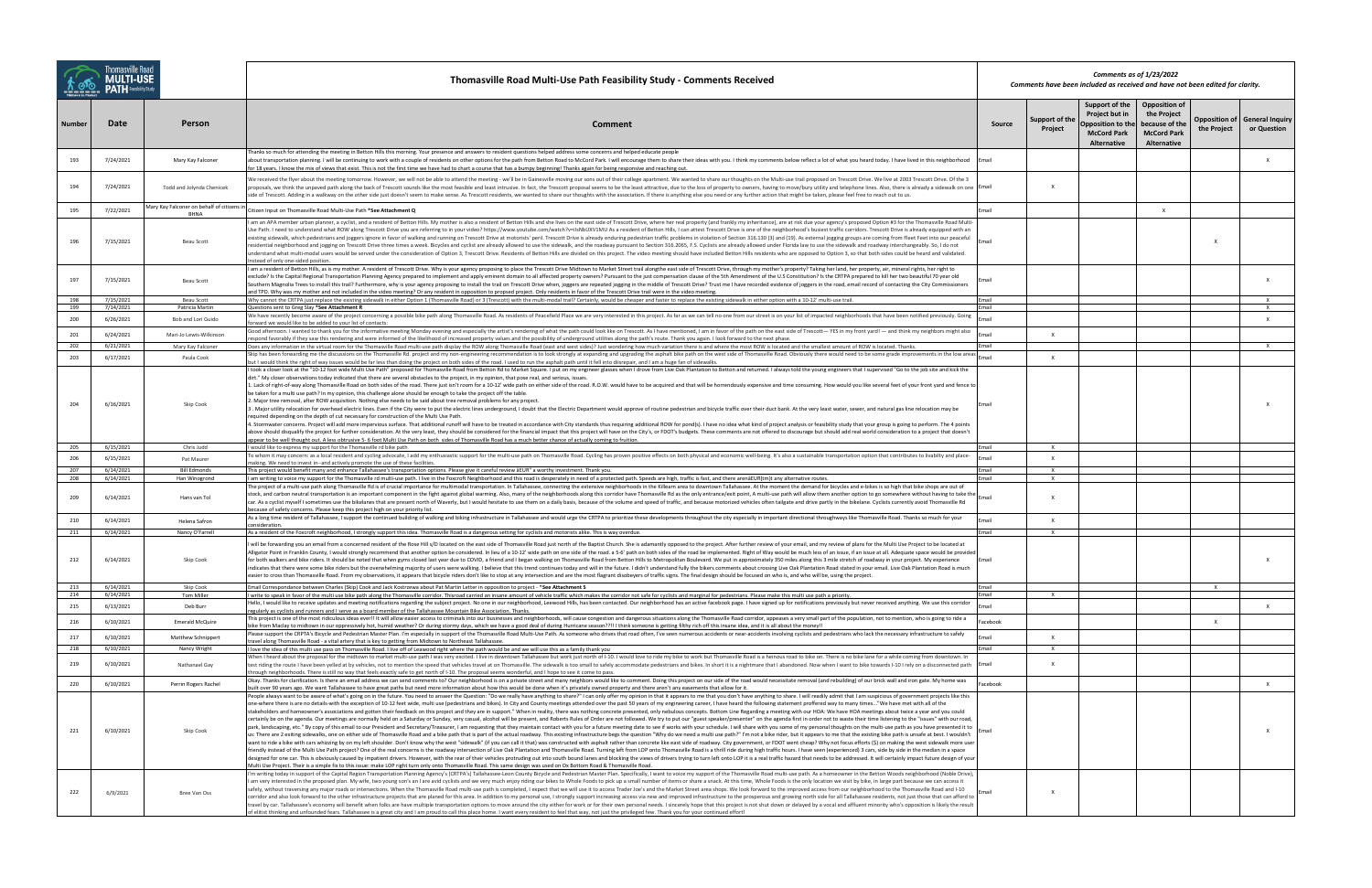|               |                        |                                     | Thomasville Road Multi-Use Path Feasibility Study - Comments Received                                                                                                                                                                                                                                                                                                                                                                                                                                                                                                                                                                                                                                                                                                                                                                                                                                                                                                                                                                                                                                                                                                                                                                                                                                                                                                                                                                                                                                                                                                                                                                                                                                                                                                                                                                                                                                                                                                                                                                                                                                                                                                                                                                                                                                                                                                                                                                                                                                                                                                                                                                                                                                                                                                                                                                                                                                                                                                                                                                                                                                                                                                                                                                                                                                                                                                                                                                                                                  | Comments as of 1/23/2022<br>Comments have been included as received and have not been edited for clarity. |                              |                                                                                            |                                                                                            |              |                                                       |
|---------------|------------------------|-------------------------------------|----------------------------------------------------------------------------------------------------------------------------------------------------------------------------------------------------------------------------------------------------------------------------------------------------------------------------------------------------------------------------------------------------------------------------------------------------------------------------------------------------------------------------------------------------------------------------------------------------------------------------------------------------------------------------------------------------------------------------------------------------------------------------------------------------------------------------------------------------------------------------------------------------------------------------------------------------------------------------------------------------------------------------------------------------------------------------------------------------------------------------------------------------------------------------------------------------------------------------------------------------------------------------------------------------------------------------------------------------------------------------------------------------------------------------------------------------------------------------------------------------------------------------------------------------------------------------------------------------------------------------------------------------------------------------------------------------------------------------------------------------------------------------------------------------------------------------------------------------------------------------------------------------------------------------------------------------------------------------------------------------------------------------------------------------------------------------------------------------------------------------------------------------------------------------------------------------------------------------------------------------------------------------------------------------------------------------------------------------------------------------------------------------------------------------------------------------------------------------------------------------------------------------------------------------------------------------------------------------------------------------------------------------------------------------------------------------------------------------------------------------------------------------------------------------------------------------------------------------------------------------------------------------------------------------------------------------------------------------------------------------------------------------------------------------------------------------------------------------------------------------------------------------------------------------------------------------------------------------------------------------------------------------------------------------------------------------------------------------------------------------------------------------------------------------------------------------------------------------------------|-----------------------------------------------------------------------------------------------------------|------------------------------|--------------------------------------------------------------------------------------------|--------------------------------------------------------------------------------------------|--------------|-------------------------------------------------------|
| <b>Number</b> | Date                   | Person                              | <b>Comment</b>                                                                                                                                                                                                                                                                                                                                                                                                                                                                                                                                                                                                                                                                                                                                                                                                                                                                                                                                                                                                                                                                                                                                                                                                                                                                                                                                                                                                                                                                                                                                                                                                                                                                                                                                                                                                                                                                                                                                                                                                                                                                                                                                                                                                                                                                                                                                                                                                                                                                                                                                                                                                                                                                                                                                                                                                                                                                                                                                                                                                                                                                                                                                                                                                                                                                                                                                                                                                                                                                         | Source                                                                                                    | Support of the<br>Project    | Support of the<br>Project but in<br>Opposition to the<br><b>McCord Park</b><br>Alternative | <b>Opposition of</b><br>the Project<br>because of the<br><b>McCord Park</b><br>Alternative | the Project  | <b>Opposition of   General Inquiry</b><br>or Question |
| 223           | 6/9/2021               | N/A                                 | recently learned about a new multi-use path being planned for the Thomasville Road corridor. This path is super interesting to me because my 12 yo has started riding to Redbug from our house off of Woodgate Way. I'm optimi<br>10 area, which is often congested and risky on bike. After reading the public comments, it seems that a small (but vocal and affluent) neighborhood (Rose Hollow) on the proposed route is attempting to stop or delay the pro<br>consider providing that feedback to the good folks at TalGov. There are several ways to share your thoughts and I've included a few links below. In addition to my personal interests, I believe we need to continue the push<br>and can imagine how hard it must be to decide whether to take a job in a location that is not safe to bike to if that's your primary mode of transportation. The project is being planned by the City of Tallahassee Capital R<br>links below. http://crtpa.org/thomasville-road-multi-use-path/ http://go.boarddocs.com/fla/talgov/Board.nsf/goto?open&id=C35TKL77C304 https://www2.leoncountyfl.gov/bccemail/ https://www.talgov.com/Main/email.aspx?emailto=c                                                                                                                                                                                                                                                                                                                                                                                                                                                                                                                                                                                                                                                                                                                                                                                                                                                                                                                                                                                                                                                                                                                                                                                                                                                                                                                                                                                                                                                                                                                                                                                                                                                                                                                                                                                                                                                                                                                                                                                                                                                                                                                                                                                                                                                                                                                  | Facebook                                                                                                  | $\mathsf{x}$                 |                                                                                            |                                                                                            |              |                                                       |
| 224           | 6/9/2021               | N/A                                 | The speed limit (now 45mph) was 35 mph until 2013, when the Transportation secretary was ticketed for speeding. He then raised the speed limit. Is returning the speed limit to 35 mph on the agenda?<br>Thanks for the reply. The path will be a much greater success if adjacent traffic is calmed. There's no justification for maintaining Prasad's corrupt self-serving change.                                                                                                                                                                                                                                                                                                                                                                                                                                                                                                                                                                                                                                                                                                                                                                                                                                                                                                                                                                                                                                                                                                                                                                                                                                                                                                                                                                                                                                                                                                                                                                                                                                                                                                                                                                                                                                                                                                                                                                                                                                                                                                                                                                                                                                                                                                                                                                                                                                                                                                                                                                                                                                                                                                                                                                                                                                                                                                                                                                                                                                                                                                   | Facebook                                                                                                  | X                            |                                                                                            |                                                                                            |              |                                                       |
| 225           | 6/9/2021               | Robin Johnston                      | Good evening, I wish to provide an endorsement for the planned multi-use path along Thomasville Road. As a parent of a child who cycles along Thomasville Road, I worry about his safety when crossing major intersections. I<br>present reasonable design alternatives. Thank you for your attention and your consideration.                                                                                                                                                                                                                                                                                                                                                                                                                                                                                                                                                                                                                                                                                                                                                                                                                                                                                                                                                                                                                                                                                                                                                                                                                                                                                                                                                                                                                                                                                                                                                                                                                                                                                                                                                                                                                                                                                                                                                                                                                                                                                                                                                                                                                                                                                                                                                                                                                                                                                                                                                                                                                                                                                                                                                                                                                                                                                                                                                                                                                                                                                                                                                          |                                                                                                           | $\times$                     |                                                                                            |                                                                                            |              |                                                       |
| 226           | 6/7/2021               | Jeff VanderMeer                     | Thanks for this. Unfortunately, I had pretty intense work up through right about now that made it impossible to attend/provide input. I've looked over all of the documentation now I'm trying to figure out how this isn't a<br>current sidewalk. It sure seems like to expand you'd need to having some fairly major earthworks going on and you'd be cutting down a lot of trees, no matter how you go about it. Further, do you have the data on which tree<br>words-how many trees? The drainage improvement at McCord is actually wood duck habitat and turtle habitat. I don't know they're going to destroy all that anyway, or what, but seems like diverting the path there would seal<br>landscaping-the precise details-be available to the city and county commissions when they vote on this in the fall? Finally, did you conduct a survey of need for this project? I.e., do you have an estimate of how many more<br>below and I missed it, apologies.<br>Thanks! I'm sorry I didn't realize it was DOT. Yes, snakes are important, too                                                                                                                                                                                                                                                                                                                                                                                                                                                                                                                                                                                                                                                                                                                                                                                                                                                                                                                                                                                                                                                                                                                                                                                                                                                                                                                                                                                                                                                                                                                                                                                                                                                                                                                                                                                                                                                                                                                                                                                                                                                                                                                                                                                                                                                                                                                                                                                                                               |                                                                                                           |                              |                                                                                            |                                                                                            |              |                                                       |
| 227           | 6/7/2021               | Tricia Culbertson                   | Thank you for the opportunity to make comments on the proposed addition of a pathway on Thomasville Road. I and my neighbors are not opposed to multi-use pathways and greenways. We are supportive of these initiatives, howe<br>location of the multi-use pathway. For three years I have lived in Rose Hollow. I walk an average of 2 miles a day, generally between the hours of 7:30 am to 7:00 pm. In this time I have never seen a cyclist on the stretch<br>child in a stroller. A few people (maybe 5 or 6) from adjacent neighborhoods walk this section perhaps once a week in early spring or late Fall, though none routinely. Thomasville Road is used only when necessary to access<br>pleasant. For about 5 hours each weekday, traffic is both fast and non-stop. The noise from traffic makes it impossible to listen to music or to be heard if talking. Additionally, the fumes from vehicles are unpleasant and<br>radiating off the road adds to the limited use for recreational purposes for at least half of the year. It is worth noting that with the exception of the SAS charter school, no locations along this stretch of the road have<br>police officer is necessary to direct traffic both before and after school. And again, no well-meaning parent would allow a child to ride on this stretch of road. Weekend traffic is not much different. The Saturday traffic<br>Springtime Tallahassee, the Winter Festival, the Arts in the Park, football games, graduations,, concerts, etc., when it is constant. Sunday morning traffic is so bad that three police officers are needed to direct ingress<br>Road is the major North/South artery for all of Tallahassee, Leon County and the cities to our south. The road is hilly and curvy and many of the intersections are dangerous. Numbers of accidents and road configuration and<br>artery for ambulances coming from northern Tallahassee and surrounding counties. A fire station sits directly across from the school and very near the entrance to one of the largest churches in our city. While I have not r<br>process and some "conclusions" that have been made, such as:<br>- the project was not advertised in the local paper or otherwise made known in an appropriate manner to areas affected by the project,<br>- complete details of the cost and impact of the project are not easily accessible or in language useful to the general public,<br>- the "stakeholders" identified in the developmental phases do not include representatives from the affected neighborhoods or other varying interest groups or individuals,<br>identified routes appear to represent those proposed by one segment of the potential users of the pathway,<br>- the potential users and those who would benefit from the pathway represent only a small segment of the population of Tallahassee/Leon county,<br>- the evaluation criteria appear to assume that persons of low income and those 65+ will benefit from the pathway,<br>- the evaluation criteria assume that households in the adjacent neighborhoods are predominantly without vehicles (cars), and - other evaluation criteria appear to be skewed toward a predetermined conclusion.<br>Thank you again for this opportunity. I regret not being more fully informed and hope the process can be revised to include notification and inclusion of all persons interested in and ultimately affected by this decision. |                                                                                                           |                              |                                                                                            |                                                                                            |              |                                                       |
| 228           | 6/2/2021               | Rose Hollow NA                      | Rose Hollow Letter to Mayor Dailey - *See Attachment T<br>I have some worries with respect to the safety of the considered facility, and I think it is necessary to have a safety analysis done of the suggested multi-use path. Quoting from a design standard document of the NCDOT: W                                                                                                                                                                                                                                                                                                                                                                                                                                                                                                                                                                                                                                                                                                                                                                                                                                                                                                                                                                                                                                                                                                                                                                                                                                                                                                                                                                                                                                                                                                                                                                                                                                                                                                                                                                                                                                                                                                                                                                                                                                                                                                                                                                                                                                                                                                                                                                                                                                                                                                                                                                                                                                                                                                                                                                                                                                                                                                                                                                                                                                                                                                                                                                                               | Fmail                                                                                                     |                              |                                                                                            |                                                                                            | $\mathbf{x}$ |                                                       |
| 229           | 5/25/2021              | Hans van Tol                        | and child bicyclists because they do not have to share the path with motor vehicles. To be safe and enjoyable, multi-use pathways must be designed according to well-established design standards. These design standards incl<br>provision of good sight distance, avoidance of steep grades and tight curves that force bicyclists to make awkward movements, and minimal cross-flow by motor vehicles."" (see https://connect.ncdot.gov/projects/BikePed/Docu<br>take into account the feasibility of a wide-enough path for 2-way bike/ped movements, there does not seem to be any analysis of either grades or the amount of motor-vehicle cross-flow along the corridor. It seems to me tha<br>We should make sure that the facility will be safe for its users.                                                                                                                                                                                                                                                                                                                                                                                                                                                                                                                                                                                                                                                                                                                                                                                                                                                                                                                                                                                                                                                                                                                                                                                                                                                                                                                                                                                                                                                                                                                                                                                                                                                                                                                                                                                                                                                                                                                                                                                                                                                                                                                                                                                                                                                                                                                                                                                                                                                                                                                                                                                                                                                                                                                | Website                                                                                                   |                              |                                                                                            |                                                                                            |              |                                                       |
| 230           | 5/25/2021              | Mary Kay Falconer                   | Hello--If there is a walk with residents along Thomasville Road scheduled, I'd like to be invited! At this point, I see the path going along the east side from Betton Road To Woodgate or Hermitage and then crossing over to<br>Baptist Church are not worth addressing-in my opinion. The enhancements that will be provided by the path with the right design and safety features will be a model that more along Thomasville road will wish they had been r                                                                                                                                                                                                                                                                                                                                                                                                                                                                                                                                                                                                                                                                                                                                                                                                                                                                                                                                                                                                                                                                                                                                                                                                                                                                                                                                                                                                                                                                                                                                                                                                                                                                                                                                                                                                                                                                                                                                                                                                                                                                                                                                                                                                                                                                                                                                                                                                                                                                                                                                                                                                                                                                                                                                                                                                                                                                                                                                                                                                                       | Email                                                                                                     |                              |                                                                                            |                                                                                            |              | $\mathsf{x}$                                          |
| 231           | 5/25/2021              | Patricia Martin                     | Your job is tough, I realize. But so is democracy and I applaud you for trying to keep us informed. I am informing all HOAs and neighborhoods between Betton and Metropolitan of what is occurring or planned to occur<br>going to produce a bike path? I suspect yes. Else why narrow the lanes by two feet each? I'll be contacting the engineer and project managers about this.<br>Also I have to say that the letter from the City engineer elides the critical news about narrowing the lanes and insert islands. Please let me know, if you know, who will answer my questions.                                                                                                                                                                                                                                                                                                                                                                                                                                                                                                                                                                                                                                                                                                                                                                                                                                                                                                                                                                                                                                                                                                                                                                                                                                                                                                                                                                                                                                                                                                                                                                                                                                                                                                                                                                                                                                                                                                                                                                                                                                                                                                                                                                                                                                                                                                                                                                                                                                                                                                                                                                                                                                                                                                                                                                                                                                                                                                 | Email                                                                                                     |                              |                                                                                            |                                                                                            |              | $\times$                                              |
| 232           | 5/25/2021              | Peter Rassolov                      | I think there needs to be a clear objective for the project, and it needs to be clearly stated. For example: "Provide a walking and cycling path connecting Midtown to the Market District, that a typical Interested but Conc<br>minimum delay and out of direction travel.                                                                                                                                                                                                                                                                                                                                                                                                                                                                                                                                                                                                                                                                                                                                                                                                                                                                                                                                                                                                                                                                                                                                                                                                                                                                                                                                                                                                                                                                                                                                                                                                                                                                                                                                                                                                                                                                                                                                                                                                                                                                                                                                                                                                                                                                                                                                                                                                                                                                                                                                                                                                                                                                                                                                                                                                                                                                                                                                                                                                                                                                                                                                                                                                           | Website                                                                                                   |                              |                                                                                            |                                                                                            |              | $\mathsf{X}$                                          |
| 233<br>234    | 5/25/2021<br>5/24/2021 | Ralph Zimmerman<br>Heather Encinosa | I understand there is a future plan for a multi path way along Thomasville Rd. We live in Rabbit Hills and are Interested in this project and the effect it might have on our neighborhood. Could you please tell where I coul<br>We live on Mitchell Avenue across form the southern end of Winthrop Park and enjoy the Park-to-Park Trail that connects Winthrop to McCord. I was happy to hear that at least one of this project's possible alignments would<br>Winthrop) requires us to walk down the alley across from the intersection of Mitchell and Betton, dodge potholes and immense amounts of trash and then enter into the wooded trail near the dumpster. It's unsafe and unsightl<br>ditch that could be covered and become part of this wonderful amenity, while keeping the trail away from the traffic on Thomasville (and in the shade!). Please go with this option!                                                                                                                                                                                                                                                                                                                                                                                                                                                                                                                                                                                                                                                                                                                                                                                                                                                                                                                                                                                                                                                                                                                                                                                                                                                                                                                                                                                                                                                                                                                                                                                                                                                                                                                                                                                                                                                                                                                                                                                                                                                                                                                                                                                                                                                                                                                                                                                                                                                                                                                                                                                              | Email                                                                                                     | X                            |                                                                                            |                                                                                            |              | $\mathsf{x}$                                          |
| 235           | 5/24/2021              | N/A                                 | I would like to see this project built as a way for me to connect my home with the roads I use by bike for recreation and utility in the North East part of Tallahassee. I have occasionally ridden on Thomasville Rd, and the<br>ute by bike most days and do a lot of recreational riding in the area, so I am aware of what the city has done to improve infrastructure for bicycles since I moved here in 1994. This trail would be an important step forwar                                                                                                                                                                                                                                                                                                                                                                                                                                                                                                                                                                                                                                                                                                                                                                                                                                                                                                                                                                                                                                                                                                                                                                                                                                                                                                                                                                                                                                                                                                                                                                                                                                                                                                                                                                                                                                                                                                                                                                                                                                                                                                                                                                                                                                                                                                                                                                                                                                                                                                                                                                                                                                                                                                                                                                                                                                                                                                                                                                                                                       | Website                                                                                                   | $\mathbf{x}$                 |                                                                                            |                                                                                            |              |                                                       |
| 236           | 5/22/2021              | Jeffrey Lord                        | I'm an avid cyclist and I would love to commute safely by bike along this corridor. Thank you for your time and work towards this project and I hope that this gets approval and funding!                                                                                                                                                                                                                                                                                                                                                                                                                                                                                                                                                                                                                                                                                                                                                                                                                                                                                                                                                                                                                                                                                                                                                                                                                                                                                                                                                                                                                                                                                                                                                                                                                                                                                                                                                                                                                                                                                                                                                                                                                                                                                                                                                                                                                                                                                                                                                                                                                                                                                                                                                                                                                                                                                                                                                                                                                                                                                                                                                                                                                                                                                                                                                                                                                                                                                              | Website                                                                                                   | $\mathsf{x}$                 |                                                                                            |                                                                                            |              |                                                       |
| 237<br>238    | 5/20/2021<br>5/19/2021 | Rick Minor<br>John Santangini       | Really excited about the potential of this multi-use path so many people (seniors, children, etc.) live in the adjacent/nearby neighborhoods and I believe they'd utilize it very heavily. Kudos for making it a high prior<br>My comments are focused especially on safety and cost effectiveness. I favor a multi-use bike path or a buffered bicycle lane. In all likelihood a hybrid of these alternatives is probably going to emerge, and that's OK.<br>* It appears that as you move northbound on Thomasville Rd. from the Benton Rd intersection, there are more automobile-transient businesses on the east side of Thomasville Rd., so locating the bikeway on the west side woul<br>* The topography on the west side of Thomasville Road is generally more accommodating inasmuch as there are fewer steep embankment drop-offs to accommodate. Alterations to extreme or severe topographic features most likely<br>(especially along a bikeway) and, accordingly, higher development cost outlays. Staying on the west side of Thomasville Rd could possibly avoid some of those costs and be a more financially feasible option.<br>* Inasmuch as a significant amount of the overhead utility service is located on the west side of Thomasville Road, the logical pedestrian/bike pathway would seem to be beneath the overhead utility easement. In most cases,<br>the east side. This, too, could represent a measure of cost savings.<br>* A bikeway on the west side of Thomasville Road would accommodate an easier and far safer transition to westbound transitions to either Live Oak Plantation Rd or Piedmont Rd. From its intersection with Hermitage Rd., nort<br>cross - in fact, there are no existing crossings. The bikeway north of Hermitage Rd needs to be on the west side of the Thomasville Rd. right-of-way for safety reasons.<br>* Finally, many users of the bikeway would find that during the heat of the day - after 1:00pm - a bikeway located on the east side of Thomasville Road would, for the most part, be exposed to the afternoon sun, whereas, if<br>for a far more pleasant experience.                                                                                                                                                                                                                                                                                                                                                                                                                                                                                                                                                                                                                                                                                                                                                                                                                                                                                                                                                                                                                                                                                                                                                                                                                                                                                                                                      | Website                                                                                                   | $\mathsf{X}$<br>$\mathbf{x}$ |                                                                                            |                                                                                            |              |                                                       |
| 239           | 5/19/2021              | William Donnellan                   | I think the Thomasville Rd. project should not proceed because:<br>The foot and bike traffic does not warrant it.<br>2. Because of very high traffic volume on Thomasville Rd., many intersections without traffic lights and an ignorance of/failure to comply with right of way rules by drivers, user safety is a serious concern.<br>3. Noise and fumes produced by said traffic make user experience and health concerns poor.<br>4. Having foot and bike traffic sharing the same path is a safety concern.<br>5. Equitability is not a concern as there are no areas with a concentration of poor, elderly or transportation less people along this route.<br>If the decision is made to go ahead with this project, I think renovating the existing sidewalk on the east side of Thomasville Rd. is the preferred solution.                                                                                                                                                                                                                                                                                                                                                                                                                                                                                                                                                                                                                                                                                                                                                                                                                                                                                                                                                                                                                                                                                                                                                                                                                                                                                                                                                                                                                                                                                                                                                                                                                                                                                                                                                                                                                                                                                                                                                                                                                                                                                                                                                                                                                                                                                                                                                                                                                                                                                                                                                                                                                                                    | Email                                                                                                     |                              |                                                                                            |                                                                                            |              |                                                       |
| 240           | 5/18/2021              | Caryl Donnellan                     | I live on Penny Lane. I am against the city putting a pathway on the west side of Thomasville . It would be a very expensive to redesign our entrance. I am also worried about safety for our neighborhood leaving Penny Lane<br>our tax payer money. Please add my name and address for infromation on the Thomasville Rd pathway.                                                                                                                                                                                                                                                                                                                                                                                                                                                                                                                                                                                                                                                                                                                                                                                                                                                                                                                                                                                                                                                                                                                                                                                                                                                                                                                                                                                                                                                                                                                                                                                                                                                                                                                                                                                                                                                                                                                                                                                                                                                                                                                                                                                                                                                                                                                                                                                                                                                                                                                                                                                                                                                                                                                                                                                                                                                                                                                                                                                                                                                                                                                                                    |                                                                                                           |                              |                                                                                            |                                                                                            | X            |                                                       |
| 241           | 5/18/2021              | Hans van Tol                        | This is an important project, as cyclists have very few alternatives in this corridor. It is a main work-home route. It has some challenges with hills, but e-bikes could help getting people to commute by bikes. I've used t<br>vehicles are very frequently driving partly in the bikelane, and speeds are high.                                                                                                                                                                                                                                                                                                                                                                                                                                                                                                                                                                                                                                                                                                                                                                                                                                                                                                                                                                                                                                                                                                                                                                                                                                                                                                                                                                                                                                                                                                                                                                                                                                                                                                                                                                                                                                                                                                                                                                                                                                                                                                                                                                                                                                                                                                                                                                                                                                                                                                                                                                                                                                                                                                                                                                                                                                                                                                                                                                                                                                                                                                                                                                    | Website                                                                                                   | X                            |                                                                                            |                                                                                            |              |                                                       |
| 242           | 5/17/2021              | Emily Robinson                      | I am new to learning about the Thomasville Road multi-use path plans and I am in full support of it. I am a frequent cycler, but I never cycle on this stretch of road because it is far too dangerous. However, my family wou<br>by bike to work, school and activities if this project happens. I have searched the website and read the newsletter and have not seen anything about a projected timeline. After the the 2nd phase of the virtual room ends, w<br>be completed? Thanks for all your work on this project and I am looking forward to hearing about the progress and hopefully biking on it before long.                                                                                                                                                                                                                                                                                                                                                                                                                                                                                                                                                                                                                                                                                                                                                                                                                                                                                                                                                                                                                                                                                                                                                                                                                                                                                                                                                                                                                                                                                                                                                                                                                                                                                                                                                                                                                                                                                                                                                                                                                                                                                                                                                                                                                                                                                                                                                                                                                                                                                                                                                                                                                                                                                                                                                                                                                                                              |                                                                                                           | $\mathsf{X}$                 |                                                                                            |                                                                                            |              |                                                       |
| 243           | 5/17/2021              | N/A                                 | Which side of the road is the path being proposed on? Our neighborhood would like to go on record in opposition to this due to our street being a private street, our brick wall, and our gate being impaced by this. The city<br>creating drainage issues when subdividing properties around us. What is the best way for us to go on record against this path being near Penny Lane? What is the best way for us to submit public comment?                                                                                                                                                                                                                                                                                                                                                                                                                                                                                                                                                                                                                                                                                                                                                                                                                                                                                                                                                                                                                                                                                                                                                                                                                                                                                                                                                                                                                                                                                                                                                                                                                                                                                                                                                                                                                                                                                                                                                                                                                                                                                                                                                                                                                                                                                                                                                                                                                                                                                                                                                                                                                                                                                                                                                                                                                                                                                                                                                                                                                                           | <b>Text Message</b>                                                                                       |                              |                                                                                            |                                                                                            |              |                                                       |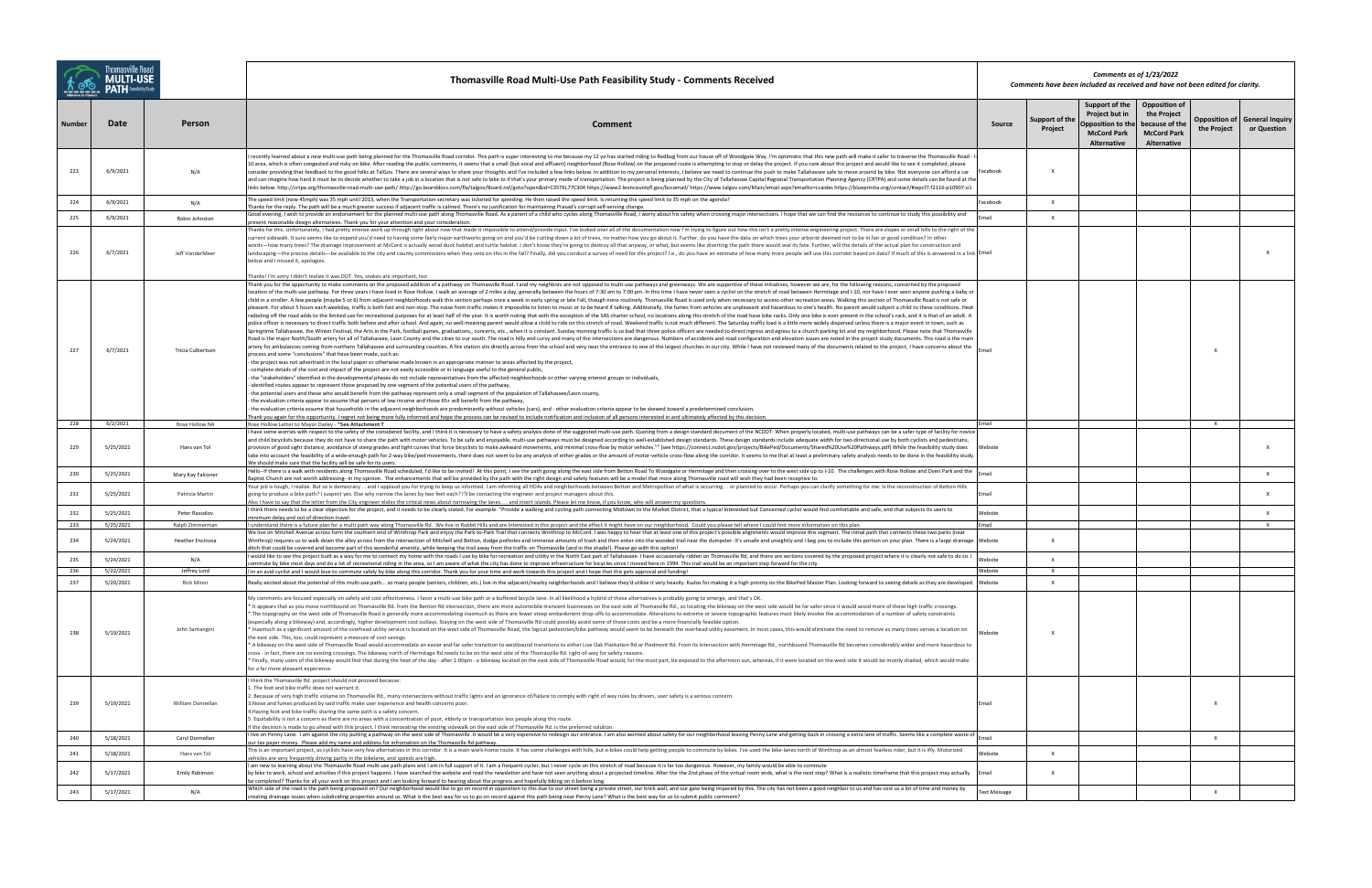|            |                       |                                   | Thomasville Road Multi-Use Path Feasibility Study - Comments Received                                                                                                                                                                                                                                                                                                                                                                                                                                                                                                                                                                                                                                                                                                                                                                                                                                                                                                                                                                                                                                                                                                                                                                                                                                                                                                                                                                                                                                                                                                                                                                                                                                                                                                                                                                                                                                                                                                                                                                                                                                                                                                                                                                                                                                                                                                                                                                                                                                                                                                                                                                                                                                                                                                                                                                                                                                                                                                                                                                                                                                                                                                                                                                                                                                                                                                                                                                                                                                                                                                                                                                                                                                                                                                                                                                                                                                                                                                                                                                                                                                                                                                                                                                                                                                                                                                                                                                                                                       | Comments as of 1/23/2022<br>Comments have been included as received and have not been edited for clarity. |                                  |                                                                                            |                                                                                            |              |                                                       |
|------------|-----------------------|-----------------------------------|---------------------------------------------------------------------------------------------------------------------------------------------------------------------------------------------------------------------------------------------------------------------------------------------------------------------------------------------------------------------------------------------------------------------------------------------------------------------------------------------------------------------------------------------------------------------------------------------------------------------------------------------------------------------------------------------------------------------------------------------------------------------------------------------------------------------------------------------------------------------------------------------------------------------------------------------------------------------------------------------------------------------------------------------------------------------------------------------------------------------------------------------------------------------------------------------------------------------------------------------------------------------------------------------------------------------------------------------------------------------------------------------------------------------------------------------------------------------------------------------------------------------------------------------------------------------------------------------------------------------------------------------------------------------------------------------------------------------------------------------------------------------------------------------------------------------------------------------------------------------------------------------------------------------------------------------------------------------------------------------------------------------------------------------------------------------------------------------------------------------------------------------------------------------------------------------------------------------------------------------------------------------------------------------------------------------------------------------------------------------------------------------------------------------------------------------------------------------------------------------------------------------------------------------------------------------------------------------------------------------------------------------------------------------------------------------------------------------------------------------------------------------------------------------------------------------------------------------------------------------------------------------------------------------------------------------------------------------------------------------------------------------------------------------------------------------------------------------------------------------------------------------------------------------------------------------------------------------------------------------------------------------------------------------------------------------------------------------------------------------------------------------------------------------------------------------------------------------------------------------------------------------------------------------------------------------------------------------------------------------------------------------------------------------------------------------------------------------------------------------------------------------------------------------------------------------------------------------------------------------------------------------------------------------------------------------------------------------------------------------------------------------------------------------------------------------------------------------------------------------------------------------------------------------------------------------------------------------------------------------------------------------------------------------------------------------------------------------------------------------------------------------------------------------------------------------------------------------------------------------|-----------------------------------------------------------------------------------------------------------|----------------------------------|--------------------------------------------------------------------------------------------|--------------------------------------------------------------------------------------------|--------------|-------------------------------------------------------|
| Number     | Date                  | Person                            | <b>Comment</b>                                                                                                                                                                                                                                                                                                                                                                                                                                                                                                                                                                                                                                                                                                                                                                                                                                                                                                                                                                                                                                                                                                                                                                                                                                                                                                                                                                                                                                                                                                                                                                                                                                                                                                                                                                                                                                                                                                                                                                                                                                                                                                                                                                                                                                                                                                                                                                                                                                                                                                                                                                                                                                                                                                                                                                                                                                                                                                                                                                                                                                                                                                                                                                                                                                                                                                                                                                                                                                                                                                                                                                                                                                                                                                                                                                                                                                                                                                                                                                                                                                                                                                                                                                                                                                                                                                                                                                                                                                                                              | Source                                                                                                    | <b>Support of the</b><br>Project | Support of the<br>Project but in<br>Opposition to the<br><b>McCord Park</b><br>Alternative | <b>Opposition of</b><br>the Project<br>because of the<br><b>McCord Park</b><br>Alternative | the Project  | <b>Opposition of   General Inquiry</b><br>or Question |
| 244        | 5/14/2021             | Robyn McGuire Downie              | have been lamenting to everyone who will listen as to the difficulty of finding safe areas that are nearby to ride my bike. Before the pandemic, I (mostly) cycled at a gym but now the idea of returning to this disciplin<br>classes) indoors at the gymI would LOVE to be able to ride my bike OUTSIDE SAFELYride it from my house to the multi-use area not fearing I will be hit by a car or attacked if I am solo and have a flat tire. I simply<br>project up and running? Please contact me either by text, phone call, or email. I have no experience with Zoombut imagine I could get up to speed if neededor perhaps attend meeting(s) in personbut maybe this is put                                                                                                                                                                                                                                                                                                                                                                                                                                                                                                                                                                                                                                                                                                                                                                                                                                                                                                                                                                                                                                                                                                                                                                                                                                                                                                                                                                                                                                                                                                                                                                                                                                                                                                                                                                                                                                                                                                                                                                                                                                                                                                                                                                                                                                                                                                                                                                                                                                                                                                                                                                                                                                                                                                                                                                                                                                                                                                                                                                                                                                                                                                                                                                                                                                                                                                                                                                                                                                                                                                                                                                                                                                                                                                                                                                                                            |                                                                                                           | $\mathbf{x}$                     |                                                                                            |                                                                                            |              |                                                       |
| 245        | 5/12/2021             | Jim Clark                         | This project is very exciting. I look forward to following along as it progresses<br>This is a ridiculous waste of taxpayer funds! It appeases a small percentage of the population. Tallahassee roads are too crowded already with the huge influx of people moving here and the already increased traffic from Ge                                                                                                                                                                                                                                                                                                                                                                                                                                                                                                                                                                                                                                                                                                                                                                                                                                                                                                                                                                                                                                                                                                                                                                                                                                                                                                                                                                                                                                                                                                                                                                                                                                                                                                                                                                                                                                                                                                                                                                                                                                                                                                                                                                                                                                                                                                                                                                                                                                                                                                                                                                                                                                                                                                                                                                                                                                                                                                                                                                                                                                                                                                                                                                                                                                                                                                                                                                                                                                                                                                                                                                                                                                                                                                                                                                                                                                                                                                                                                                                                                                                                                                                                                                         | Website                                                                                                   | $\mathbf{x}$                     |                                                                                            |                                                                                            |              |                                                       |
| 246        | 5/11/2021             | <b>Emerald McQuire</b>            | roadways and creating safer roads through driver education. Especially younger drivers who drive recklessly and ALL drivers who seem to have forgotten what a blinker is. Common courtesy on the road is sorely lacking and no<br>Alsocutting into frontage property of businesses and homes along Thomasville road will be dangerous and bad for business in general. It also allows easier access to private properties and we will see an increase in crim                                                                                                                                                                                                                                                                                                                                                                                                                                                                                                                                                                                                                                                                                                                                                                                                                                                                                                                                                                                                                                                                                                                                                                                                                                                                                                                                                                                                                                                                                                                                                                                                                                                                                                                                                                                                                                                                                                                                                                                                                                                                                                                                                                                                                                                                                                                                                                                                                                                                                                                                                                                                                                                                                                                                                                                                                                                                                                                                                                                                                                                                                                                                                                                                                                                                                                                                                                                                                                                                                                                                                                                                                                                                                                                                                                                                                                                                                                                                                                                                                               |                                                                                                           |                                  |                                                                                            |                                                                                            | X            |                                                       |
| 247<br>248 | 5/10/2021<br>5/3/2021 | Cari Roth<br>John Mogg            | As someone who actively looks for safe opportunities to walk and bike and to incorporate them in both my exercise and just getting about town, I highly endorse this project!<br>I think this is an excellent project that will be utilized by many residents in the area.                                                                                                                                                                                                                                                                                                                                                                                                                                                                                                                                                                                                                                                                                                                                                                                                                                                                                                                                                                                                                                                                                                                                                                                                                                                                                                                                                                                                                                                                                                                                                                                                                                                                                                                                                                                                                                                                                                                                                                                                                                                                                                                                                                                                                                                                                                                                                                                                                                                                                                                                                                                                                                                                                                                                                                                                                                                                                                                                                                                                                                                                                                                                                                                                                                                                                                                                                                                                                                                                                                                                                                                                                                                                                                                                                                                                                                                                                                                                                                                                                                                                                                                                                                                                                  | Email<br>Website                                                                                          | $\mathbf{x}$<br>$\mathbf{x}$     |                                                                                            |                                                                                            |              |                                                       |
| 249        | 5/3/2021              | Kay Allen                         | support both projects to create multi- use paths along Thomasville Rd. And Highway 90 E to Monticello. Additionally, I would like to see the speed limit on Thomasville Rd dropped to 35 from its current limit of 45mph. Most<br>ross Thomasville Rd via bike or walking. This reduced speed limit is especially critical from Betton Rd to Hermitage where this is a high concentration of residential homes on both sides.                                                                                                                                                                                                                                                                                                                                                                                                                                                                                                                                                                                                                                                                                                                                                                                                                                                                                                                                                                                                                                                                                                                                                                                                                                                                                                                                                                                                                                                                                                                                                                                                                                                                                                                                                                                                                                                                                                                                                                                                                                                                                                                                                                                                                                                                                                                                                                                                                                                                                                                                                                                                                                                                                                                                                                                                                                                                                                                                                                                                                                                                                                                                                                                                                                                                                                                                                                                                                                                                                                                                                                                                                                                                                                                                                                                                                                                                                                                                                                                                                                                               | Fmail                                                                                                     | $\mathsf{x}$                     |                                                                                            |                                                                                            |              |                                                       |
| 250        | 5/3/2021              | Leighanne Boone                   | Please have mile markers and maps on on all trails including the St. Mark's trail from Cascades. Because we do not have signs, very few people know that you can bike on a dedicated bike trail from downtown to the coast. Th<br>destination, but again, not one knows about our trails. Thank you.                                                                                                                                                                                                                                                                                                                                                                                                                                                                                                                                                                                                                                                                                                                                                                                                                                                                                                                                                                                                                                                                                                                                                                                                                                                                                                                                                                                                                                                                                                                                                                                                                                                                                                                                                                                                                                                                                                                                                                                                                                                                                                                                                                                                                                                                                                                                                                                                                                                                                                                                                                                                                                                                                                                                                                                                                                                                                                                                                                                                                                                                                                                                                                                                                                                                                                                                                                                                                                                                                                                                                                                                                                                                                                                                                                                                                                                                                                                                                                                                                                                                                                                                                                                        | Email                                                                                                     |                                  |                                                                                            |                                                                                            |              | $\mathsf{X}$                                          |
| 251        | 5/3/2021              | Mary Kay Falconer                 | stayed on for a little while after the other participants shared their concerns. I understand what they are conveying. I'm glad they are participating!! I slow down at that Oven Park/Rose Hollow section coming south. If th<br>cross but maybe other riders are thinking Hermitage if Goose Pond becomes an alternative route. I guess the visibility for all directions of traffic is best at Hermitage but Woodgate Way is a T intersection--one less direc<br>wish it was less complicated!                                                                                                                                                                                                                                                                                                                                                                                                                                                                                                                                                                                                                                                                                                                                                                                                                                                                                                                                                                                                                                                                                                                                                                                                                                                                                                                                                                                                                                                                                                                                                                                                                                                                                                                                                                                                                                                                                                                                                                                                                                                                                                                                                                                                                                                                                                                                                                                                                                                                                                                                                                                                                                                                                                                                                                                                                                                                                                                                                                                                                                                                                                                                                                                                                                                                                                                                                                                                                                                                                                                                                                                                                                                                                                                                                                                                                                                                                                                                                                                           | Email                                                                                                     |                                  |                                                                                            |                                                                                            |              | $\times$                                              |
| 252        | 5/3/2021              | Mary Kay Falconer                 | 1) The Thomasville Road multi-use path will be an essential multi-modal connector for two Blueprint place making projects that have multi-modal transportation featured, Midtown and Market Square.<br>2) The current infrastructure along Thomasville Road for cyclists and walkers is unsafe. Based on what I have been told so far, meeting ADA standards meets multi-modal safety standards<br>for Thomasville Road. That is hard to believe considering the close proximity between the road and the narrow sidewalk and the posted authorized traffic speeds (45mph with most exceeding that). Thomasville Road is old infr<br>differences between these 2 roads. I realize the old is FDOT. I think additional opinions from planning and traffic engineers on safety for motorized, cycling and pedestrian transportation on Thomasville Road would be help<br>brought into the equation in assessing safety. I see motorists looking at their cell phones in their laps and held close to their dashboards.<br>3) In addition to #2, a traffic accident/speed analysis and comparison between several major roadways in Tallahassee/Leon County might shed some valuable insights into what is safer.<br>4) The Thomasville Road multi-use path will help connect many neighborhoods, parks and schools. At this time, there are very limited internal (away from Thomasville Road) road<br>connections between these 3 types of land uses--all which attract a large amount of traffic. Getting to another neighborhood next door often requires travel on Meridian, Thomasvillem Road, or Centerville. None of these roa<br>5) Crossing Thomasville Road at intersections is unsettling and I have seen several close calls between motorists and pedestrians. There are some intersections that are better than others<br>but the worst, in my opinion, are at Betton and Armistead. Those are the 2 intersections that I use more frequently. The 6-8 lane crossings in the commercial zones are also not comfortable-have to watch for traffic turning<br>signals are not working properly, one can forget a cross. A multiuse path should address some of these concerns, particularly where safety is a major concern with better lighting and signaling.6) At this point, design is a<br>public understood more about the options. Does the path need to be at least 8' wide for the entire length of Thomasville Road? Does the path need to be all concrete? Can the path be moved further from the road? Can a physi<br>used to add special protection in some sections that are closer to the road and have traffic that moves at higher speeds? What about shade? Can colorful shade sails be placed in some sections that have no tree cover withou<br>7) At this point, the phase that will extend the path from Metropolitan Blvd north has several unknowns. I use to ride down Live Oak Plantation Road and turn right to go under the 1-10 overpass to Timberlane Road. It was t<br>Road using Utility easements. It was a mess. It seems to me that residents in that area would welcome another route for cyclists and pedestrians that is off their roads and minimizes the changes in elevation.<br>8) There are some sections of Thomasville Road that could accommodate a special "byway" or alternative to the main path closer to the road. McCord park has an off-road path that runs parallel to Thomasville Road that might<br>camelia beds. There has already been some CRTPA attention to the "nature path" along the drainage ditch from Betton Road to McCord Park. Oven Park is another location that might be appropriate for a byway that provides an<br>on the east side but there might be opportunities for byways on the west side-not as many.<br>9) Any attempt to reduce "on-road" reliance for cyclists and walkers on high speed and heavy traffic roads should be taken seriously. The major goals in this multi-use path project should be to make multimodal safer and mo<br>might not be the choice for a lot of trips for all seasons, but it should be safe, comfortable, doable and appeal to more than experienced/strong cyclists and walkers.<br>The major goals in this multi-use path project should be to make multimodal safer and more enjoyable. Moving on the multi-use path should become a desirable option. It might not be the choice for a lot of trips for all sea<br>experienced/strong cyclists and walkers | Email                                                                                                     |                                  |                                                                                            |                                                                                            |              | X                                                     |
| 253        | 5/3/2021              | N/A                               | 'm all for it!                                                                                                                                                                                                                                                                                                                                                                                                                                                                                                                                                                                                                                                                                                                                                                                                                                                                                                                                                                                                                                                                                                                                                                                                                                                                                                                                                                                                                                                                                                                                                                                                                                                                                                                                                                                                                                                                                                                                                                                                                                                                                                                                                                                                                                                                                                                                                                                                                                                                                                                                                                                                                                                                                                                                                                                                                                                                                                                                                                                                                                                                                                                                                                                                                                                                                                                                                                                                                                                                                                                                                                                                                                                                                                                                                                                                                                                                                                                                                                                                                                                                                                                                                                                                                                                                                                                                                                                                                                                                              | Website                                                                                                   | $\mathsf{x}$                     |                                                                                            |                                                                                            |              |                                                       |
| 254<br>255 | 5/2/2021<br>4/30/2021 | Martha Cunningham<br>Marcia Meale | fully support making the Thomasville Road corridor a safe connector route between Midtown Tallahassee and the Market Shopping District.<br>Want a trail for bikes and pedestrians joining the north area of town to midtown. Preferably not on the road.                                                                                                                                                                                                                                                                                                                                                                                                                                                                                                                                                                                                                                                                                                                                                                                                                                                                                                                                                                                                                                                                                                                                                                                                                                                                                                                                                                                                                                                                                                                                                                                                                                                                                                                                                                                                                                                                                                                                                                                                                                                                                                                                                                                                                                                                                                                                                                                                                                                                                                                                                                                                                                                                                                                                                                                                                                                                                                                                                                                                                                                                                                                                                                                                                                                                                                                                                                                                                                                                                                                                                                                                                                                                                                                                                                                                                                                                                                                                                                                                                                                                                                                                                                                                                                    | Website<br>Fmail                                                                                          | $\times$<br>$\mathbf{x}$         |                                                                                            |                                                                                            |              |                                                       |
| 256        | 4/29/2021             | Deb Burr                          | Please consider the west side of the road for this path! The current "path" is hilarious and hazardous. There are also fewer dangerous driveways. We ride bikes on this path regularly to get to the future Market District pa                                                                                                                                                                                                                                                                                                                                                                                                                                                                                                                                                                                                                                                                                                                                                                                                                                                                                                                                                                                                                                                                                                                                                                                                                                                                                                                                                                                                                                                                                                                                                                                                                                                                                                                                                                                                                                                                                                                                                                                                                                                                                                                                                                                                                                                                                                                                                                                                                                                                                                                                                                                                                                                                                                                                                                                                                                                                                                                                                                                                                                                                                                                                                                                                                                                                                                                                                                                                                                                                                                                                                                                                                                                                                                                                                                                                                                                                                                                                                                                                                                                                                                                                                                                                                                                              | Website                                                                                                   | $\mathsf{x}$                     |                                                                                            |                                                                                            |              |                                                       |
| 257        | 4/29/2021             | Jane Mann                         | remember when the St. Marks trail was first a gun. People hated the idea, people even erected fences across the path of the bike trail around with Jill. And now I think if you took away that trail people from Woodville and<br>areas, families, children' Of all ages, shapes and sizes walk, ride & bike. I've already seen the signs put up along Lakeshore Drive that are Opposed to the trail. I think they're worried about crime and about homeless enc<br>other trails around town. I think we can expect to see more people using the trails and enjoying our beautiful, beautiful area.                                                                                                                                                                                                                                                                                                                                                                                                                                                                                                                                                                                                                                                                                                                                                                                                                                                                                                                                                                                                                                                                                                                                                                                                                                                                                                                                                                                                                                                                                                                                                                                                                                                                                                                                                                                                                                                                                                                                                                                                                                                                                                                                                                                                                                                                                                                                                                                                                                                                                                                                                                                                                                                                                                                                                                                                                                                                                                                                                                                                                                                                                                                                                                                                                                                                                                                                                                                                                                                                                                                                                                                                                                                                                                                                                                                                                                                                                         | Email                                                                                                     | $\mathsf{x}$                     |                                                                                            |                                                                                            |              |                                                       |
| 258        | 4/29/2021             | Joanna Southerland                | Would love to be involved in making a Thomasville corridor happen as it would be nice to ride and buy groceries rather than car                                                                                                                                                                                                                                                                                                                                                                                                                                                                                                                                                                                                                                                                                                                                                                                                                                                                                                                                                                                                                                                                                                                                                                                                                                                                                                                                                                                                                                                                                                                                                                                                                                                                                                                                                                                                                                                                                                                                                                                                                                                                                                                                                                                                                                                                                                                                                                                                                                                                                                                                                                                                                                                                                                                                                                                                                                                                                                                                                                                                                                                                                                                                                                                                                                                                                                                                                                                                                                                                                                                                                                                                                                                                                                                                                                                                                                                                                                                                                                                                                                                                                                                                                                                                                                                                                                                                                             | Email                                                                                                     | $\mathbf{x}$                     |                                                                                            |                                                                                            |              |                                                       |
| 259        | 4/29/2021             | Mary Kay Falconer                 | Additional input and a question. I was informed late yesterday that the city engineers working on the drainage ditch that runs along Trescott Road told a resident on Trescott that there will never be a multi-use path along<br>though it is disappointing to know that city engineers have decided that there will not be an attempt to introduce multi-purposes for the culvert and reinforcement of the ditch infrastructure, I am not surprised. I think t<br>be an attractive "byway" to serve bicyclists as well as pedestrians. I view it as an alternative but wish it had not been taken off the table at this point.                                                                                                                                                                                                                                                                                                                                                                                                                                                                                                                                                                                                                                                                                                                                                                                                                                                                                                                                                                                                                                                                                                                                                                                                                                                                                                                                                                                                                                                                                                                                                                                                                                                                                                                                                                                                                                                                                                                                                                                                                                                                                                                                                                                                                                                                                                                                                                                                                                                                                                                                                                                                                                                                                                                                                                                                                                                                                                                                                                                                                                                                                                                                                                                                                                                                                                                                                                                                                                                                                                                                                                                                                                                                                                                                                                                                                                                            | Email                                                                                                     |                                  |                                                                                            |                                                                                            |              |                                                       |
| 260        | 4/29/2021             | Mary Kay Falconer                 | fill there be a Teams link posted for us to use to get into the Q&A session today? I did not see one on the website. The CRTPA page with the info for the Thomasville Road multi-use path study was posted on the Betton Hills<br>hope you get some participation for the session today and on Monday. I was able to navigate the virtual room this morning on my PC and thought the presentations were helpful. Additional input and a question. I was informed<br>runs along Trescott Road told a resident on Trescott that there will never be a multi-use path along that ditch. The route will be Trescott Road to McCord park. Is this the case? Even though it is disappointing to know tha<br>purposes for the culvert and reinforcement of the ditch infrastructure, I am not surprised. I think there are several variations for a path along the ditch or part of the ditch that could be an attractive "byway" to serve<br>off the table at this point                                                                                                                                                                                                                                                                                                                                                                                                                                                                                                                                                                                                                                                                                                                                                                                                                                                                                                                                                                                                                                                                                                                                                                                                                                                                                                                                                                                                                                                                                                                                                                                                                                                                                                                                                                                                                                                                                                                                                                                                                                                                                                                                                                                                                                                                                                                                                                                                                                                                                                                                                                                                                                                                                                                                                                                                                                                                                                                                                                                                                                                                                                                                                                                                                                                                                                                                                                                                                                                                                                                          | Email                                                                                                     |                                  |                                                                                            |                                                                                            |              |                                                       |
| 261        | 4/28/2021             | Scot Benton                       | am a commuting cyclist n Tallahassee since 1968 - and also a founder of a nonprofit specifically designed to provide full-time service and information to people who can not afford to drive - I have spent the last 12 years<br>to have to ride to get places. In designing this project you will hear from many people who choose to utilize the Thomasville Road corridor to get where they are going. I myself choose this route - the bike lane on thomasv<br>somewhere fast and I use the bike lane and the sidewalk when i am trying to get somewhere with my wife and our 9 year old daughter. But I am not writing to represent myself. I am writing to represent the people Bicycle Hou<br>stay focused on building or rebuilding their lives. Please, if you want to interact with people who actually NEED a multi-use path - come to Bicycle House. Several of the people who come to us for service work as dish wash<br>want to be named. But they are washing your dishes at the fancy restaurants when you go their to eat. I feel that mature efforts at design takes painstaking effort to connect with users. Please look us up and stick your he<br>time ago and I appreciate your effort We need you now sir! We need you to represent for us so this design truly reflects the people who will be using it - not just the people/users who have the time to let themselves be<br>and finally, a multiuse path along a corridor like thomasville road is a failure if it doesn't have a bike lane. Far too many people walk and jog recreationally for anyone on a bike who is trying to get to their dishwashin<br>the time. But they do need to be able to use the bike lane to polite skirt around people wlaking and jogging for recreation. thanks.                                                                                                                                                                                                                                                                                                                                                                                                                                                                                                                                                                                                                                                                                                                                                                                                                                                                                                                                                                                                                                                                                                                                                                                                                                                                                                                                                                                                                                                                                                                                                                                                                                                                                                                                                                                                                                                                                                                                                                                                                                                                                                                                                                                                                                                                                                                                                                                                                                                                                                                                                                                                                                                                                                              | Website                                                                                                   | x                                |                                                                                            |                                                                                            |              |                                                       |
| 262        | 4/27/2021             | Alex Anderson                     | think this is an excellent idea and welcomed for those who have families who want to use Thomasville road in a safe manner.                                                                                                                                                                                                                                                                                                                                                                                                                                                                                                                                                                                                                                                                                                                                                                                                                                                                                                                                                                                                                                                                                                                                                                                                                                                                                                                                                                                                                                                                                                                                                                                                                                                                                                                                                                                                                                                                                                                                                                                                                                                                                                                                                                                                                                                                                                                                                                                                                                                                                                                                                                                                                                                                                                                                                                                                                                                                                                                                                                                                                                                                                                                                                                                                                                                                                                                                                                                                                                                                                                                                                                                                                                                                                                                                                                                                                                                                                                                                                                                                                                                                                                                                                                                                                                                                                                                                                                 | Website                                                                                                   | $\mathsf{X}$                     |                                                                                            |                                                                                            |              |                                                       |
| 263        | 4/27/2021             | Jan Bennitt                       | Rose Hollow is a residential subdivision of primarily fifty-plus-year-old residents few of whom I have ever seen on a bicycle, but many of whom have mobility issues. The sixty-one homes in Rose Hollow have only one way to<br>Given the zoning changes that have allowed major expansions of Thomasville Road Baptist Church and the School of Arts and Sciences despite our strong objections, the hazards to our residents, especially during the time bet<br>show in full swing, raises serious safety concerns. How enticing it will be to add hundreds of new cyclists and pedestrians to those who access this event currently by car. Rose Hollow residents are already hostages in our<br>daily impact of seven-day-per-week events at the church and growing drop-off, pick-up, and event traffic congestion at SAS, I cannot understand why the entrance from Brockton Way onto Thomasville Road was not identified as<br>nope it will be added to the list before design begins.                                                                                                                                                                                                                                                                                                                                                                                                                                                                                                                                                                                                                                                                                                                                                                                                                                                                                                                                                                                                                                                                                                                                                                                                                                                                                                                                                                                                                                                                                                                                                                                                                                                                                                                                                                                                                                                                                                                                                                                                                                                                                                                                                                                                                                                                                                                                                                                                                                                                                                                                                                                                                                                                                                                                                                                                                                                                                                                                                                                                                                                                                                                                                                                                                                                                                                                                                                                                                                                                                              | Website                                                                                                   |                                  |                                                                                            |                                                                                            |              | $\mathsf{x}$                                          |
| 264        | 4/19/2021             | Jan Bennitt                       | MESSAGE TO COMMISSIONER MATLOW:<br>Hello, Jeremy. I'm writing to you as a constituent today. I have read the newsletter and documents linked in the email received by Rose Hollow regarding the plan. There is no detail as to the specific proposed route of the<br>the 27th of April. My concern is that the Virtual Project Room opens on the 27th (a work day) and the comments are being taken on the 29th (another work day) and the 4th (another work day) with a total window of one week.<br>enough opportunity to digest the detailed plans, meet to have a full discussion with our Board, and formulate considered comments in such a short time. As a concept, I think this is a great idea, but the devil is always in<br>traffic pattern. Those include the expansion of the Thomasville Road Baptist Church, the expansion of the School of Arts and Sciences, and the growth of the Dorothy B. Oven "Elf Night" into a month-long event locking us in<br>to the sixty-one homes of our community is brom Brockton Road onto Thomasville Road. I hope you will use your good stewardship to make sure everyone affected has adequate time to consider and comment on the plan so that ev                                                                                                                                                                                                                                                                                                                                                                                                                                                                                                                                                                                                                                                                                                                                                                                                                                                                                                                                                                                                                                                                                                                                                                                                                                                                                                                                                                                                                                                                                                                                                                                                                                                                                                                                                                                                                                                                                                                                                                                                                                                                                                                                                                                                                                                                                                                                                                                                                                                                                                                                                                                                                                                                                                                                                                                                                                                                                                                                                                                                                                                                                                                                                                                                                                                                                    | Email                                                                                                     |                                  |                                                                                            |                                                                                            | $\mathsf{x}$ |                                                       |
| 265        | 4/19/2021             | Mari-Jo Lewis-Wilkinson           | Thank you for your presentation regarding the Thomasville Road Multi-Use Path to the Betton Hills neighborhood association. I plan to attend upcoming meetings and question-and-answer sessions. In the meantime, however, I w<br>idea of the pathway on the box culvert from Betton Road to Post Road. Please also consider creating an access point to the path using the city right-of-way which I understand exists as an extension of Post Road from Thomas<br>Trescott Drive). Second, I wonder if the path could somehow be connected to the Goose Pond Trail near its Potts Road access point northward to Hermitage? That is certainly a circuitous route north, but perhaps could be con<br>wending my way through McCord Park, up to and through Woodgate, around Noble Drive to the Potts Road trailhead, but it's all on neighborhood streets. My only time on Thomasville Road is the short stretch from Hermitage to<br>development of this Multi-Use path!                                                                                                                                                                                                                                                                                                                                                                                                                                                                                                                                                                                                                                                                                                                                                                                                                                                                                                                                                                                                                                                                                                                                                                                                                                                                                                                                                                                                                                                                                                                                                                                                                                                                                                                                                                                                                                                                                                                                                                                                                                                                                                                                                                                                                                                                                                                                                                                                                                                                                                                                                                                                                                                                                                                                                                                                                                                                                                                                                                                                                                                                                                                                                                                                                                                                                                                                                                                                                                                                                                                  | Email                                                                                                     |                                  |                                                                                            |                                                                                            |              | $\mathsf{X}$                                          |